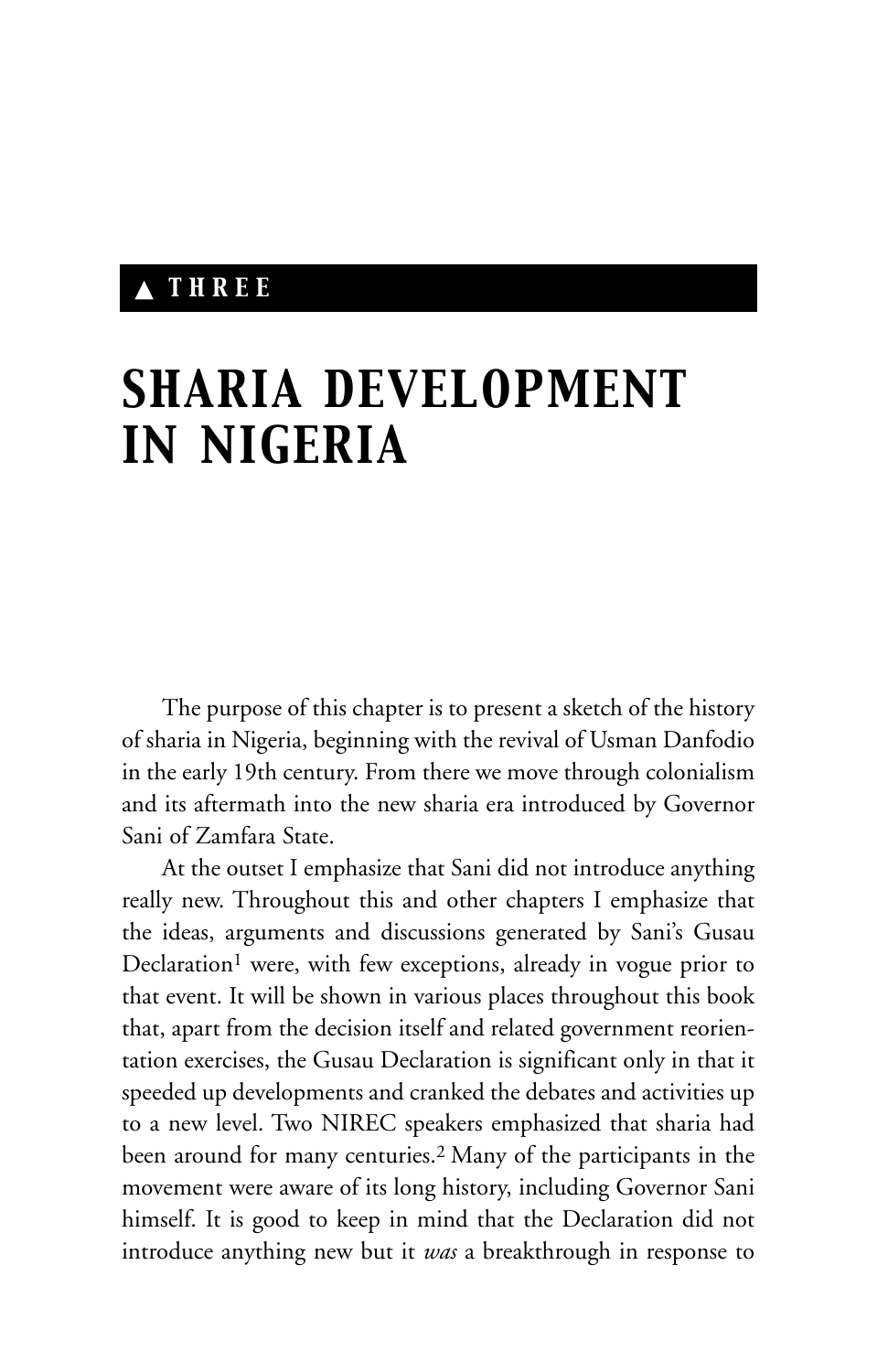pressures that had been mounting for about two decades. Sani himself belittled the change. In describing the sharia, he claimed that 90 percent of sharia is personal and civil, while the criminal aspect, the one he resuscitated, covers less than 10 percent.<sup>3</sup>

What *was* new in the Gusau Declaration was the courage it required. Sani himself chided his people at the launching for their weakness and passiveness. A decade earlier, Omar Bello from the Usman Danfodio University of Sokoto publicly "observed with dismay the way Muslim leaders are intimidated from unfolding the tenets of their religion so as to avoid being regarded as fundamentalists or conservatives in the West."4 That fear largely evaporated in the heat of the new sharia.

### ▲ *Pre-Zamfara Sharia Developments—19th and 20th Centuries*5 \_\_\_\_\_\_\_\_\_\_\_\_\_\_\_\_\_\_\_\_\_\_\_\_\_\_\_\_\_

Muhammad Bello helps us with a concise orthodox summary of the origin of sharia itself:

*Almighty Allah revealed in the Holy Qur'an, the law, the sharia. He prescribed for mankind and ordered that all shall be judged by it. The Qur'an only laid down the basic principles of sharia, which was supplemented by Sunnah, defined as "a way, course, rule, mode or manner of acting or conduct of life practice approved by Prophet Muhammed…, which are found in the Hadith." Within the first three centuries after the Hijra,*<sup>6</sup> *the sharia was further strengthened by the consensus of opinions among the learned Muslim jurists on particular issues in which there were no express solutions in the Qur'an or the Sunnah. The sharia was further reinforced by Qiyas, which is analogical reasoning. In a letter Caliph Umar Bin Khallab wrote to Kadi Abu Musa, he stated in respect of "analogy" as follows: "Use your brain about matters that per-*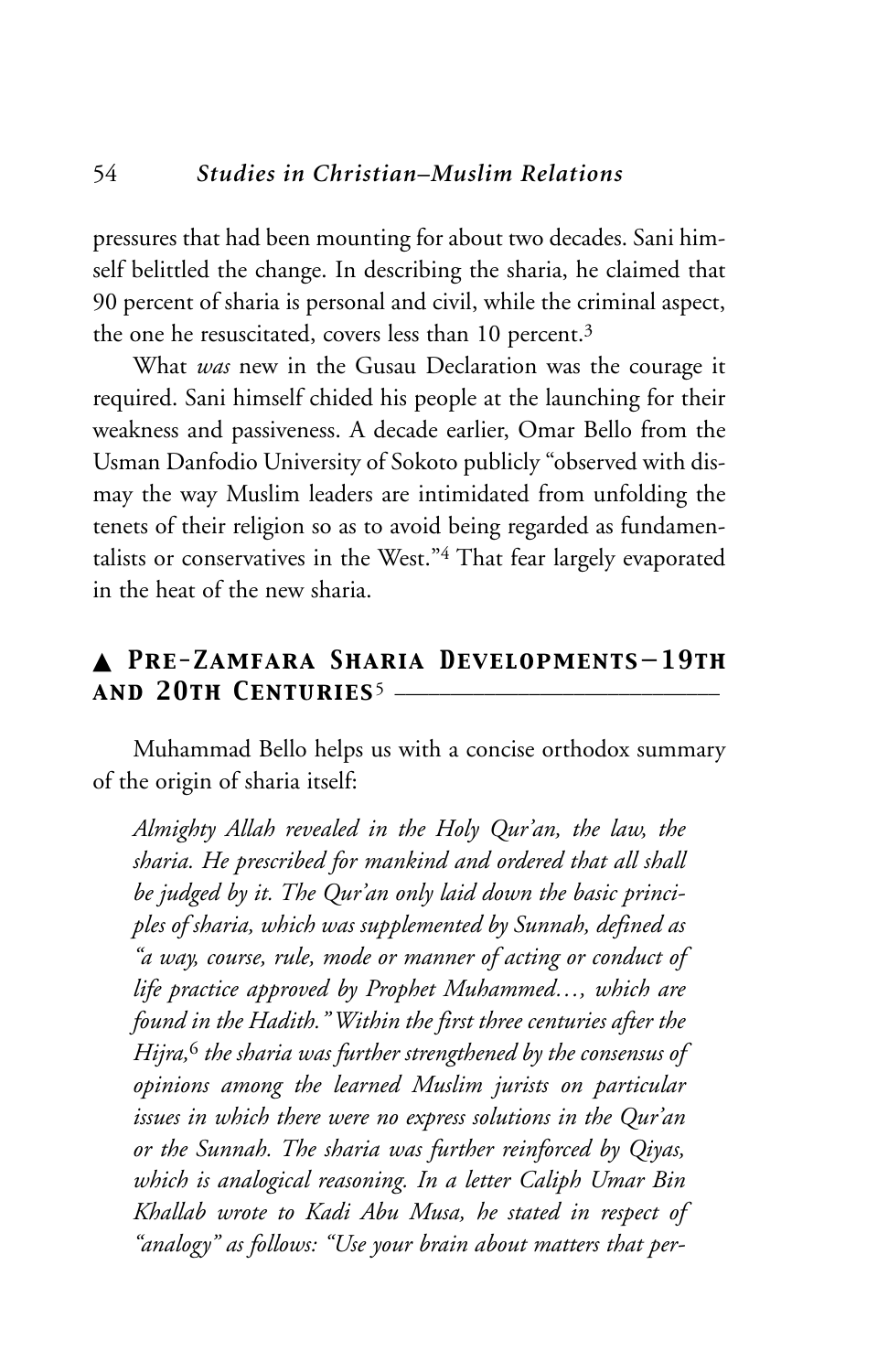*plex you which neither the Qur'an nor Sunnah seem to supply. Study similar cases and evaluate the situation through analogy with those similar cases.*"7

#### 1. DANFODIO REVIVAL—19TH CENTURY

Sanusi wrote a succinct summary about developments from Danfodio right down to the Gusau Declaration.8 Though I do not quote from it, I do highly recommend your reading it. Hence I have attached it as Appendix 7. Sanusi, a complex Muslim thinker with a Marxist orientation but working for a capitalist bank, places the entire story within the context of economic developments, an aspect that does not always receive the attention it deserves in this series. Though I reject an outright economic reconstruction of this history, I am fully aware of the role of economic factors. And though I occasionally express reservations about Sanusi's writings, I consider this one particularly lucid and helpful. The reason the economic aspect does not always get full attention in these pages is that I concentrate on the religious background to the events under discussion.

The major initial point of reference with respect to sharia is the revival of Uthman Dan Fodio in the early 19th century. Note the term "revival." It means a renewal of what was already there but in corrupted form. Hence the afore-mentioned frequent Muslim insistence that the current demand for yet another revival of sharia is not a demand for something new. It was there even before Dan Fodio. It is the established opinion of Muslim scholars that Islam had fallen upon hard times in what is now far northern Nigeria. Saleh Maina explained:

*The adoption of sharia in Zamfara has a precedence in history. It may be recalled that Zamfara is part of the Sokoto Caliphate, the nucleus of the 1804 Islamic Jihad led by Sheikh Usman Dan Fodio, the objectives of which were to purify the practice of Islam and to emancipate the peasantry*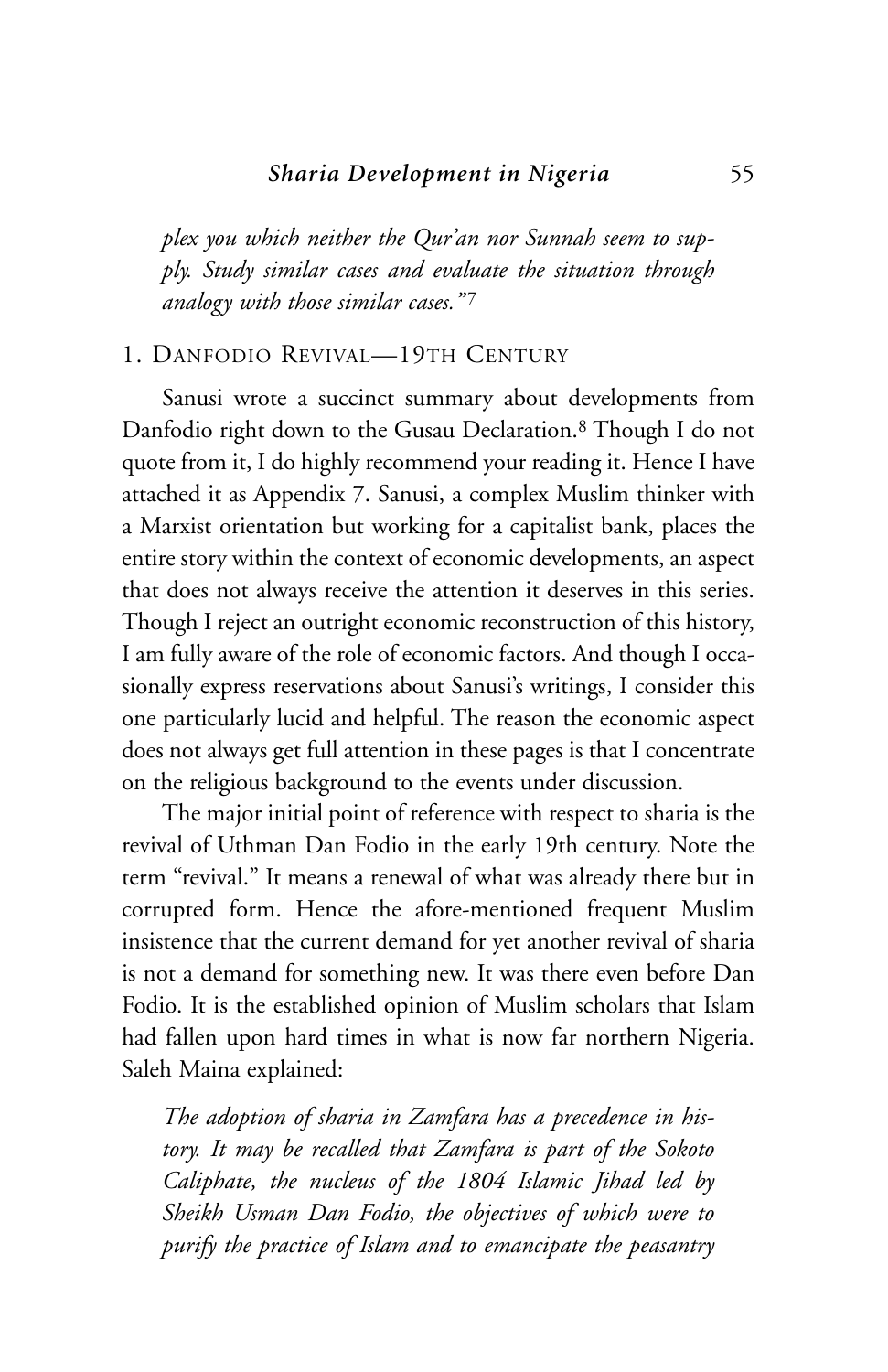#### 56 *Studies in Christian–Muslim Relations*

*from the misrule of the feudal aristocrats led by emirs in 19th century Hausaland. The Usman Dan Fodio Jihad came at a time the empires and kingdoms in Northern Nigeria were afflicted by social ills and anti-Islamic practices.*

Then Maina added, "For the avoidance of any doubt, the objective conditions that prevailed in the land before the 1804 jihad are similar to what currently prevails today."9

As per Abubakar Gwandu,

*What remained of Islamic learning and practice in most of Hausaland was no more than a shadow of real and true Islamic teachings and practice. Committed Muslim scholars decried the flagrant abuse of the sharia by the venal scholars, the greedy, oppressive and ignorant nominal Muslim kings and the populace for the majority of whom knowledge of true teachings of Islam was almost non-existent.*

Further according to Gwandu,

*Syncretism was the order of the day and Islam was almost entirely confined to dry rituals. In the social, political and economic spheres Islam was not allowed to interfere. The rulers and their cronies among the so-called ulama*<sup>10</sup> *conspired to erect a thick wedge between the masses and the true Islamic teachings in these spheres of their lives. In the administration of justice, Islamic law was resorted to only where it happened to serve the interest of the rulers. The total picture, in the eyes of any serious-minded and dedicated Muslim, was very dark.*<sup>11</sup>

Kurawa supports the allegation that the Ulama, "in return for patronage, were prepared to justify whatever" the rulers did. He also agrees that syncretism was a major cause of the deformation of Islam at the time.12

Dan Fodio and his immediate successors established a regime,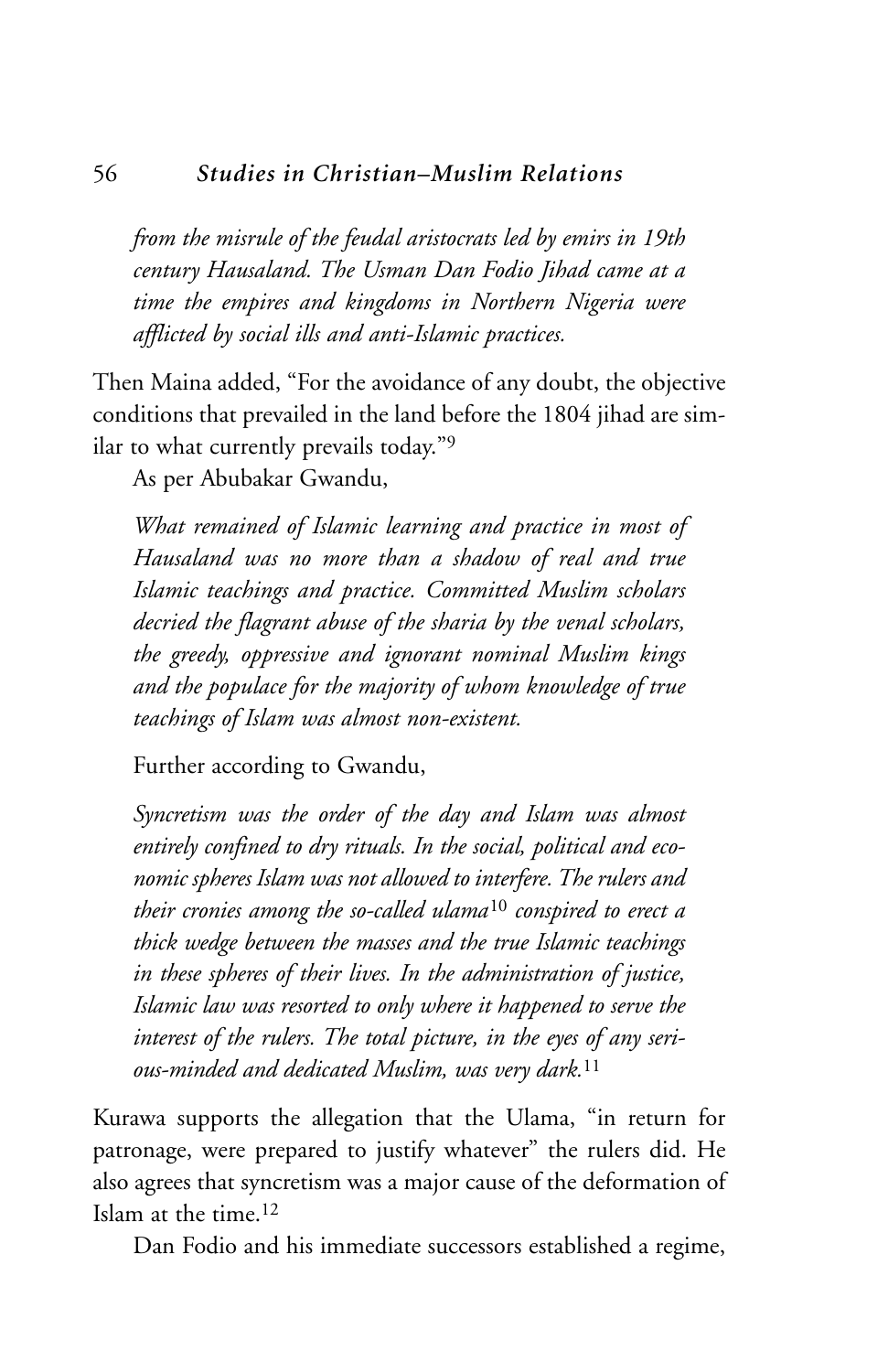known as the Sultanate or Caliphate of Sokoto, that Muslims often describe as the very embodiment of Islam with justice as its hallmark. Omar Bello comments: "The establishment of religion, justice and the welfare of the people was the main objective of the Sakkwato Caliphate." Muhammad Bello, son of and successor to Dan Fodio, "likened an unjust leader to an animal in a green pasture, which brings about its own destruction through fattening itself to the point that it is slaughtered and eaten." Bello established various agencies to promote justice and accountability at various fronts, including even the emirs and the Sultan himself. "There were controls on arbitrary levying of taxes, inadequate remuneration for workers, confiscation of property and deviations from the sharia." Non-compliant officials could be dismissed. One agency was designed to "stop the exploitation of people by traders and craftsmen. He protected public paths and property from being grafted on to the private properties of greedy people." That same office "was also responsible for preventing immoral acts in public." A British explorer, Clapperton, travelling through the area, commented that the laws of Islam were so strictly enforced "that the whole country, when not in a state of war, was so well-regulated that it is a common saying that a woman might travel with a basket of gold upon her head from one end of the…dominion to the other."13 It is a story Muslims love to relate.

Another eyewitness about the purity of sharia administration in Kano of the same era comes from Muhammad Zangi, paternal great-grandfather of the assassinated Military Head of State, General Murtala Muhammed, and later to become *Alkalin Kano*. He wrote of Emir Ibrahim Dabo that

*he established justice, instructed people to do good and prevented them from doing evil. He killed the rebels and highway robbers, amputated the hands of thieves and destroyed the*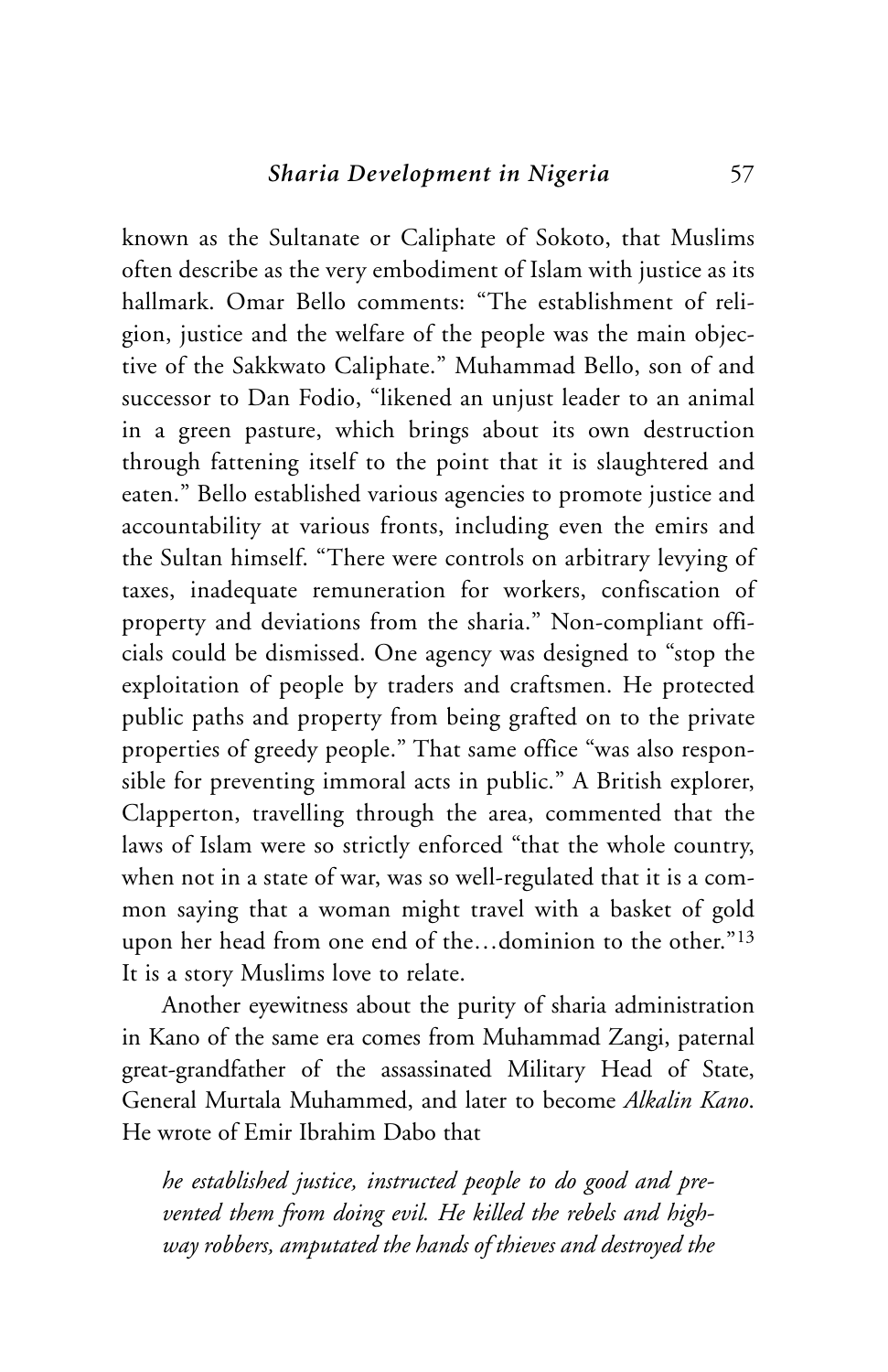#### 58 *Studies in Christian–Muslim Relations*

*houses of the fornicators. There was tranquility to the extent that men no longer closed their doors at night and animals moved without shepherds, except during the rainy season. Allah opened the routes during this period. A lady could travel alone from Kukawa to Kwara without any harassment.*<sup>14</sup>

There are also witnesses to the classic simple life style of Muslim leaders, encouraged by sharia. One European traveller by the name of Staudinger wrote appreciatively about a certain Amir al-Muminun of Sokoto:

*According to the standards of the country, the income of the Commander of the Faithful may be quite considerable, but despite this fact, he lives comparatively simple. The puritanism of his forebears is still alive in him; he is accessible, affable and not proud. Even the poorest man is granted audience. He uses the bulk of his income for gifts to rich and poor, as rewards to officials, as well as in the exercise of his generous hospitality.*<sup>15</sup>

#### 2. COLONIAL PHASE—1900-1960

Various writers describe the religious situation Lugard found upon his arrival. Abdulmalik Mahmud wrote that Lugard found an Islam with "sharia and Islamic religion well entrenched" in the lives of the people. Nowhere, in all their colonies, did the British find Islam observed as thoroughly as in Northern Nigeria. The Emir's courts were "filled with learned and pious jurists" who always based their decisions on basis of Qur'an, *hadiths* and other authoritative sources. Even though a lot of wrangling took place between the emirs, the judges were doing their jobs.

Lugard soon recognized the folly of interfering with this system and entered into a treaty of non-interference in religion with the emirs. A blatant exception to the non-interference policy was to replace laws that Europeans considered "repugnant" with measures that seemed more "civilised" to "refined" European taste. The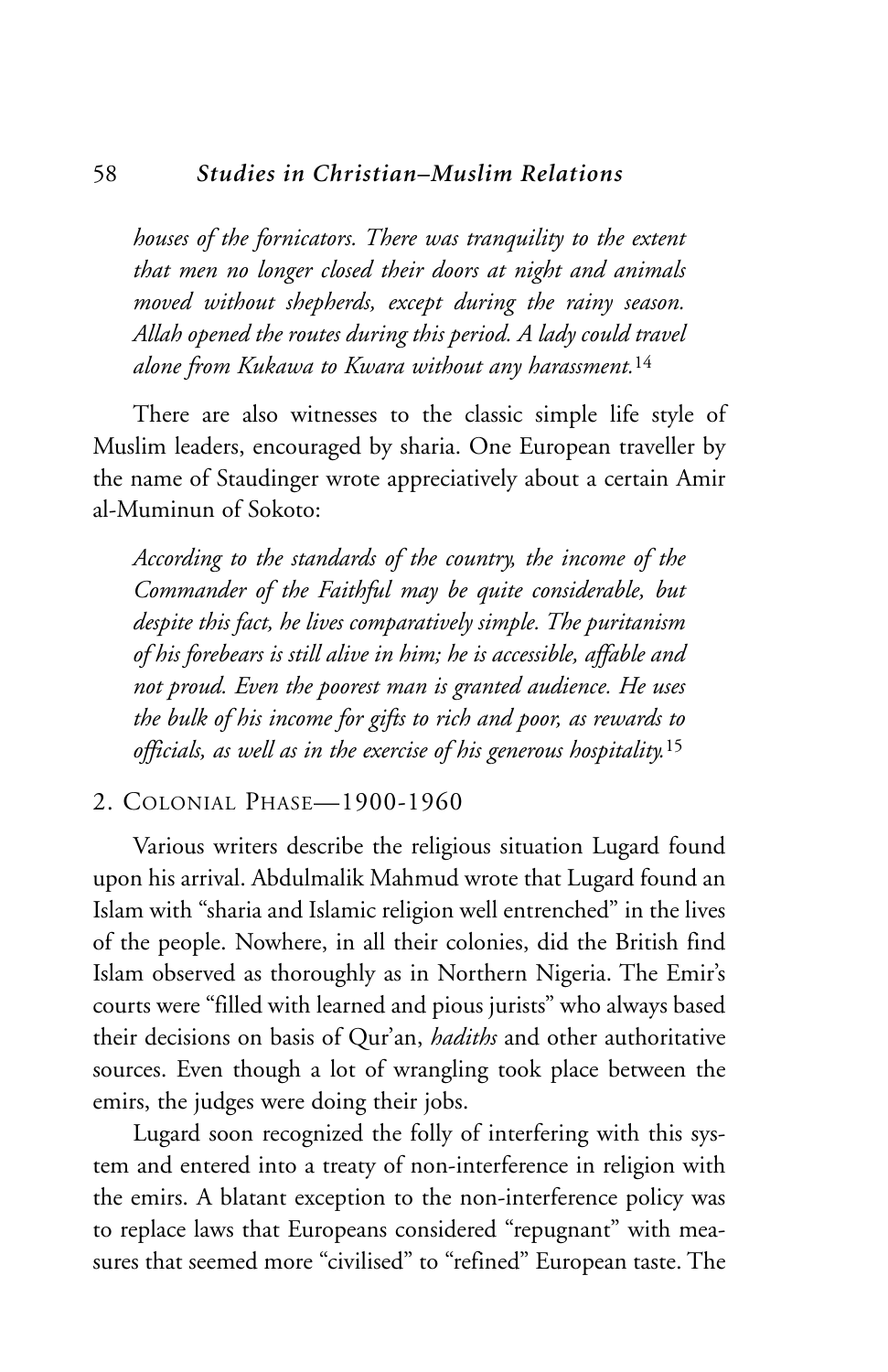replaced provisions included slavery, amputation, stoning and retribution. However, while Lugard made his promise, the colonial regime in general was never at peace with it. It has been a major point of contention that you will read more about in these pages.

Adegbite acknowledged that sharia was given recognition by the colonial regime as part of the indirect rule system. However, the repugnancy doctrine led to "its progressive subjugation to English law" with the latter eventually declared superior to sharia. The regime ignored the sharia pockets in the south and restricted its operation to the north, which they designated as "Muslim," while the south was dubbed "Christian." At the end of the colonial phase, "the application of sharia in the north was total, extending to civil and criminal law." However, that was overtaken by new developments on the eve of independence.<sup>16</sup>

Muslim historiography has it that colonial officials really wanted to impose the Christian religion on the people, for which purpose they worked hand-in-hand with missionaries.17

This allegedly led to frequent discrimination against Muslims and to preferred treatment of "pagans," as adherents of ATR were called. While the latter were provided with customary courts, even where they constituted the minority population, where Muslims were the minority they were not given their sharia courts. Furthermore, British colonial officers were recruited from among those that had served in Arabic-speaking countries. With that kind of experience behind them, they were able to devise various devious ways to introduce "poison pills" or "viruses" –Boer's terms—that would slowly undermine sharia in favour of secular law.

As time went on, the British slowly undermined education in Arabic so that younger generations began to lose their interest in the language not only, but also in the sharia. Muslims were not allowed to set up Muslim schools, so that they had no choice but to send their children to European schools, which were often missionary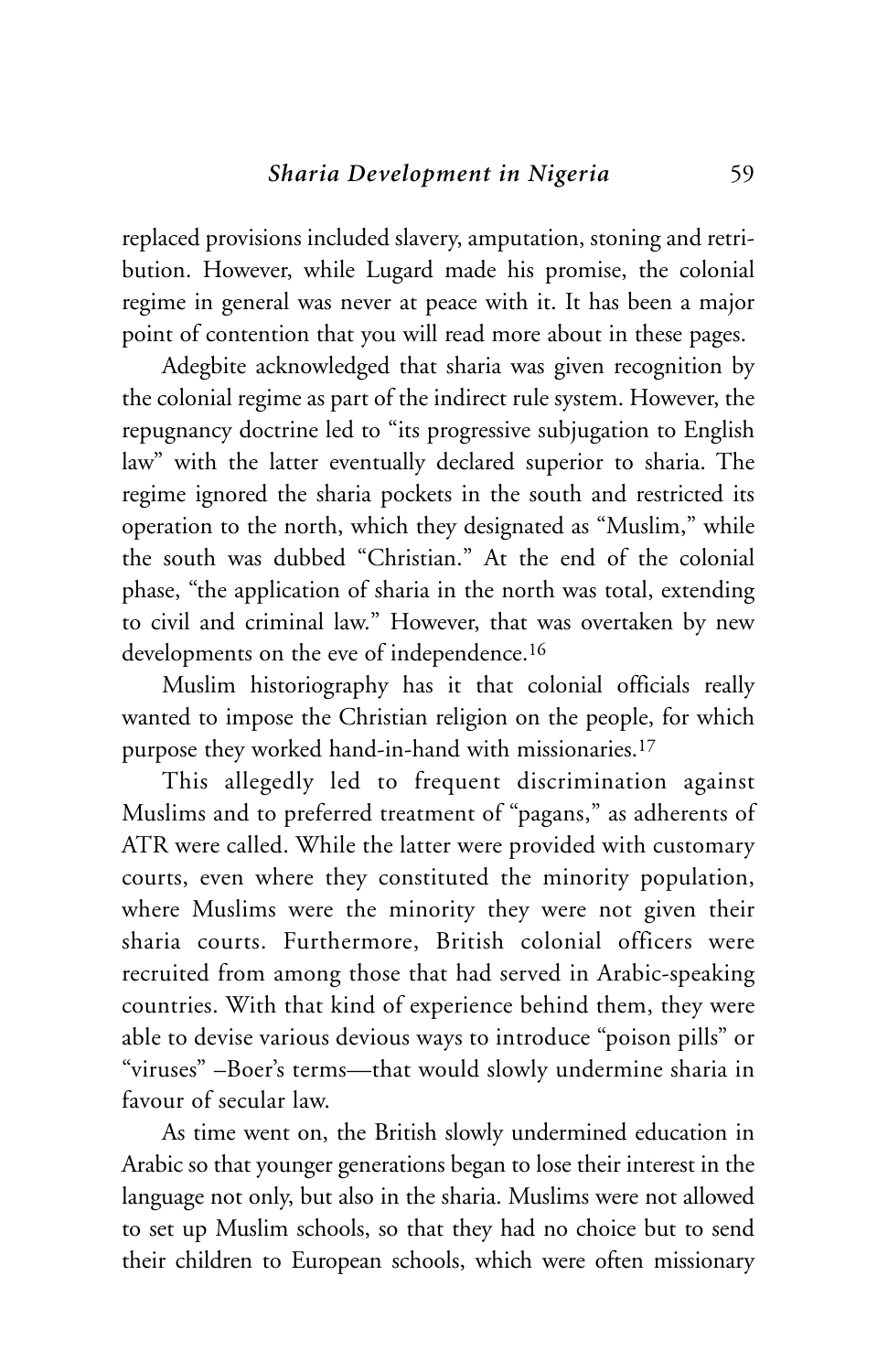schools that tried to convert the children. Mahmud described how education was used to slowly squeeze the life out of Islam.18

Not only were Muslims denied their full religious rights in terms of courts and schools, but colonialism also introduced that pernicious secular separation of religion and politics.19 *Under this pretext they would introduce laws that were hostile to Islam. Examples of such secular laws were freedom of religion, freedom to change religion and the prohibition of "discrimination on ground of illegitimacy*." Mahmud then proceeded with a lengthy account of how sharia was gradually reduced and, eventually, abolished altogether with respect to criminal law.

Mahmud also provided a summary of how criminal matters were removed from the sharia courts. This happened at a constitutional conference in London in 1958, during the dying years of colonialism. The attendees included Nigerians from both south and north. A motion removing the criminal section was tabled and "quickly supported by southern representatives." The top northern representatives, Sir Abubakar Tafawa Balewa, the Sardauna Ahmadu Bello and Sir Kashim, given their general stance, must have been opposed to the measure in principle. The surprising thing is that they "could not do anything but to support the proposal."20

And so, according to Adegbite, "on the eve of independence certain crimes and penalties known to sharia were incorporated into the Penal Code," an arrangement that went into effect on October 1, 1960, the day of independence.21 This was the result of a combination of the 1958 conference and a blue ribbon committee that studied sharia arrangements in other countries.

Of course, even withdrawing criminal issues from sharia did not satisfy the colonialists. Their long-term aim was to undo sharia and its courts altogether. Another was to vilify the sharia as "an unjust, biased and discriminatory system that had no laiddown rules and regulations." They also alleged that it was an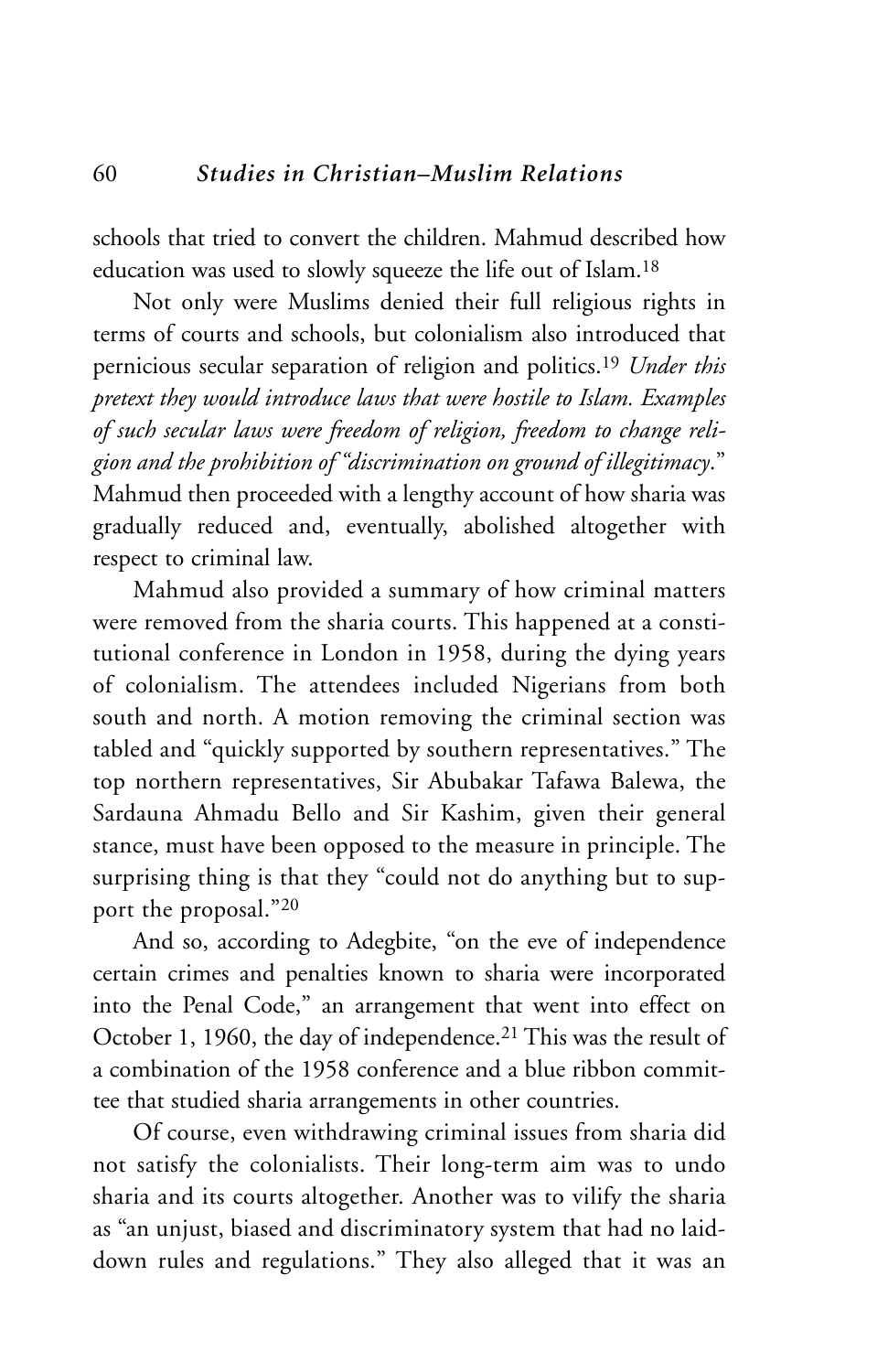inequitable system of law, whose interest was only punishment. Accusations of bribery and corruption were rife. That is how "the seed of discord" was allegedly planted between Muslims and others in Nigeria, the bitter fruit of which Nigeria has been struggling with ever since.<sup>22</sup>

Yadudu had his own spin on colonial sharia developments. When Lugard imposed colonialism,23 he allowed "unqualified recognition" to the system in place and pledged he would never interfere with their religion. However, a memo to his officers indicates that his recognition was merely tactical: He confided that he "had no desire to interfere *too hastily*<sup>24</sup> with the custom in force." The sultan and emirs would appoint judges in sharia courts. In short, everything was done to make the transition to colonialism as painless as possible.25 That, according to Yadudu, was phase one.

The second phase kicked in when Lugard and his successors felt more secure of their position. They had become familiar with the existing system and began to introduce incremental steps towards controlling it. They began to appoint and remove judges, review their decisions and limit their powers. They also began to introduce the "repugnancy and incompatibility test," which meant that any Muslim principle or procedure could be set aside if found offensive to the British. Eventually, this process led to "the wholesale ouster of areas of Islamic law" in criminal matters and to their replacement with the penal code of the British tradition. At the end, independence was greeted with British law entrenched.

Yadudu's third phase of "independence" commenced with a kind of coexistence of the two systems, but with the sharia and customary law existing "at the mercy and under the shadow" of common law, as appendages of the latter. Sharia "does not exist as an autonomous and self-regulating system. It is defined in terms of common law. It [is] subject to the standards of common law. Its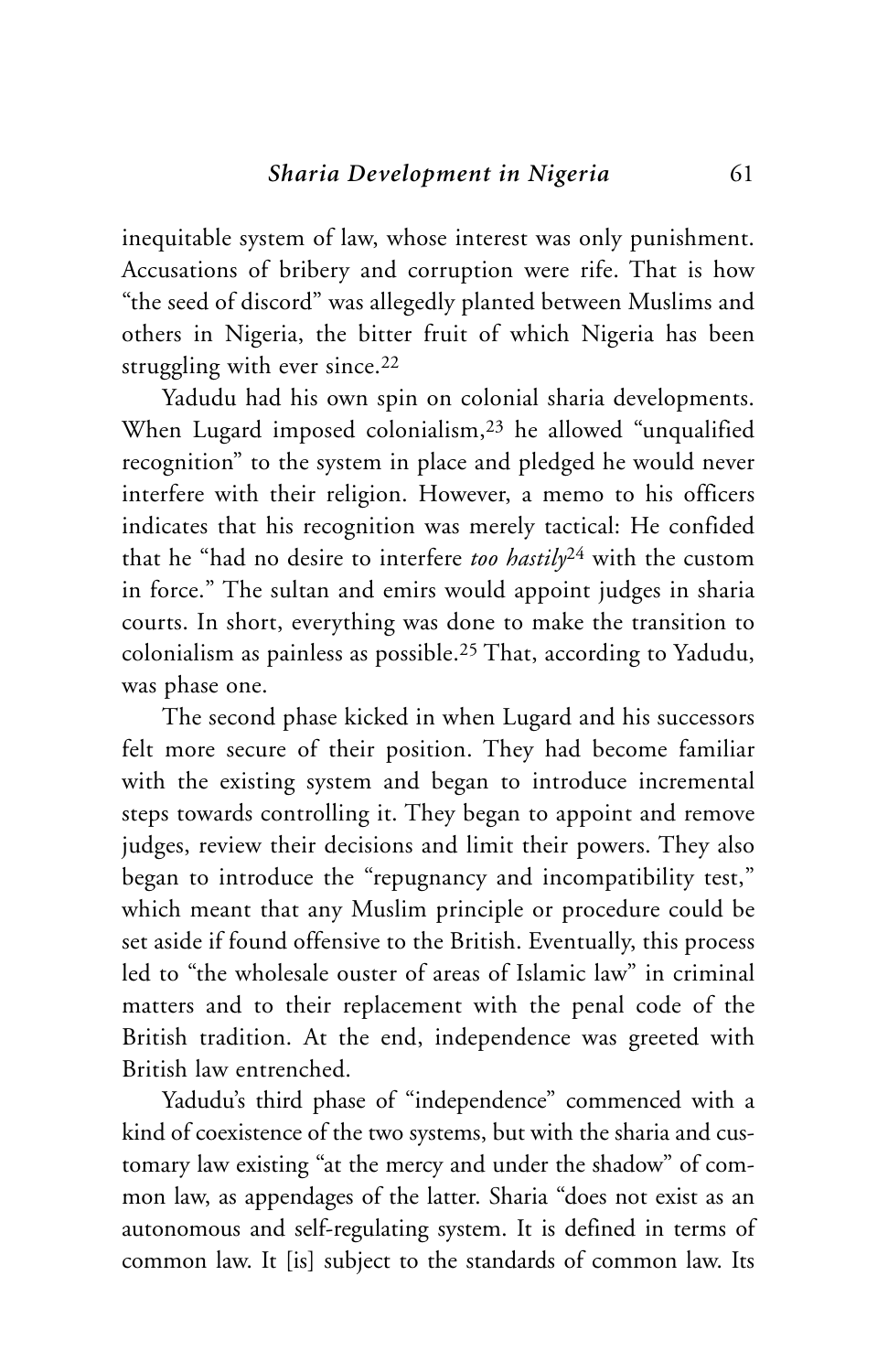courts are established and its personnel trained and appointed in the same way and using virtually the same criteria as those of common law courts and justice." Today—1986—"we see how the English legal ideas affect the thinking process of policy makers, judicial officers and the legal profession as a whole."26

According to Justice Mohammed Bello, the British

*found that the Emirates had [a] well-organized and efficient judicial system and administration of justice. Sharia law was the prevailing law in both civil and criminal matters administered by the Emirs' courts and Alkali Courts. Dogarai [royal guards] performed the functions of the police. The British did not interfere with civil law at all. However, with respect to criminal law, they substituted the following: death by hanging for the offence of homicide and for adultery, beheading and stoning to death, imprisonment as punishment for theft instead of amputation of hands, and payment of diya [compensation] in lieu of capital punishment was abolished.* 

In addition to these, there were changes in the court system too technical to describe for our purposes. Bello seems to downplay the nature and scope of changes that others decry as a radical betrayal of the sharia. He commented, "Indeed, with the exception of matters which are within the exclusive jurisdictions of federal and state High Courts, our mode and conduct of life have always been governed by sharia."27

Others are more negative towards colonial changes. Juwayriyya Badamasuyi of Bayero University hurled some sharp accusations at the British.

*Initially, the British, as part of their great design, accommodated the already-established system of judicial administration in northern Nigeria. The sharia was allowed to be*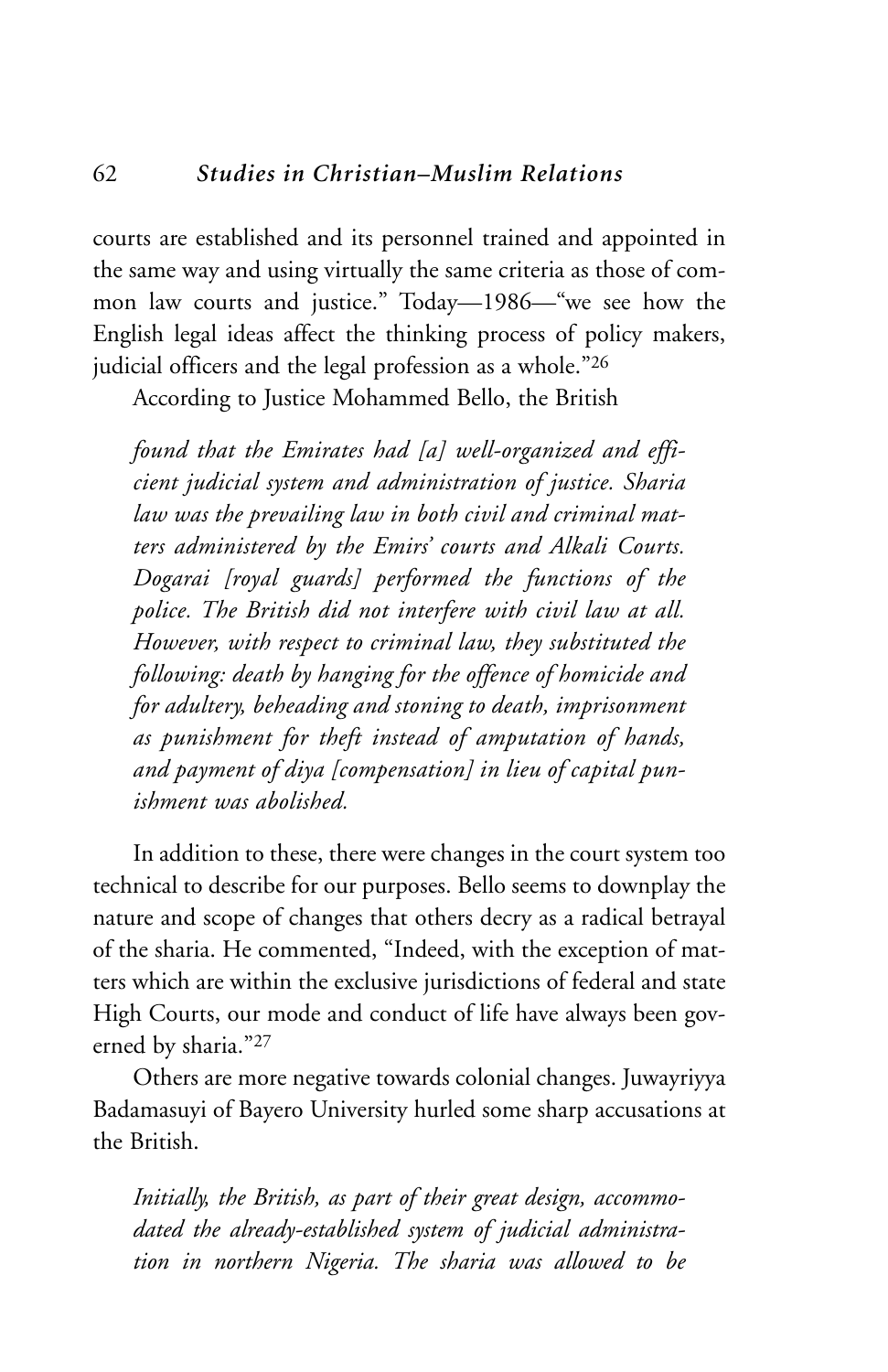*applied in all cases appearing before the courts, as the colonial government claimed that it was not their desire to introduce any change which might possibly offend any emir or alkali. But gradually, the colonial government introduced the "repugnancy and incompatibility test" in order to overhaul and limit the application of sharia.* 

*Under this test, any provision or verdict of the sharia which in their reasoning is repugnant to "natural justice, equity and good conscience" or is incompatible with colonial laws, becomes null and void and is struck out. This set the pace for the gradual displacement of the sharia and its replacement with the English common law.*

*In 1957, a panel of jurists was set up to study the judicial system as it operated in Pakistan and Sudan. The coverup plan was to effect a reform which would not raise the sensitivity of the Muslims. That panel came up with the "Penal Code" and the "Criminal Procedure Code." But the fact is clear that the two codes were not only drawn from sources other than the Qur'an and Sunna, but were deliberatively planned to go against their provisions.*<sup>28</sup>

An anonymous writer in the Hausa-language magazine *Nasiha* wrote repetitively but with considerable passion about the coming of the British:

*They came among the Muslims; they treated them harshly and with contempt. They did away with the Muslim sharia. They took over the economy and established their own companies that undermined local business. At the same time, as they did away with sharia, they replaced it with their own system of law. They also humiliated Ahmadu Bello by scaring him that the North, where the majority is Muslim, would not make any economic progress unless they agreed to British law. Hence, they replaced sharia with the Western*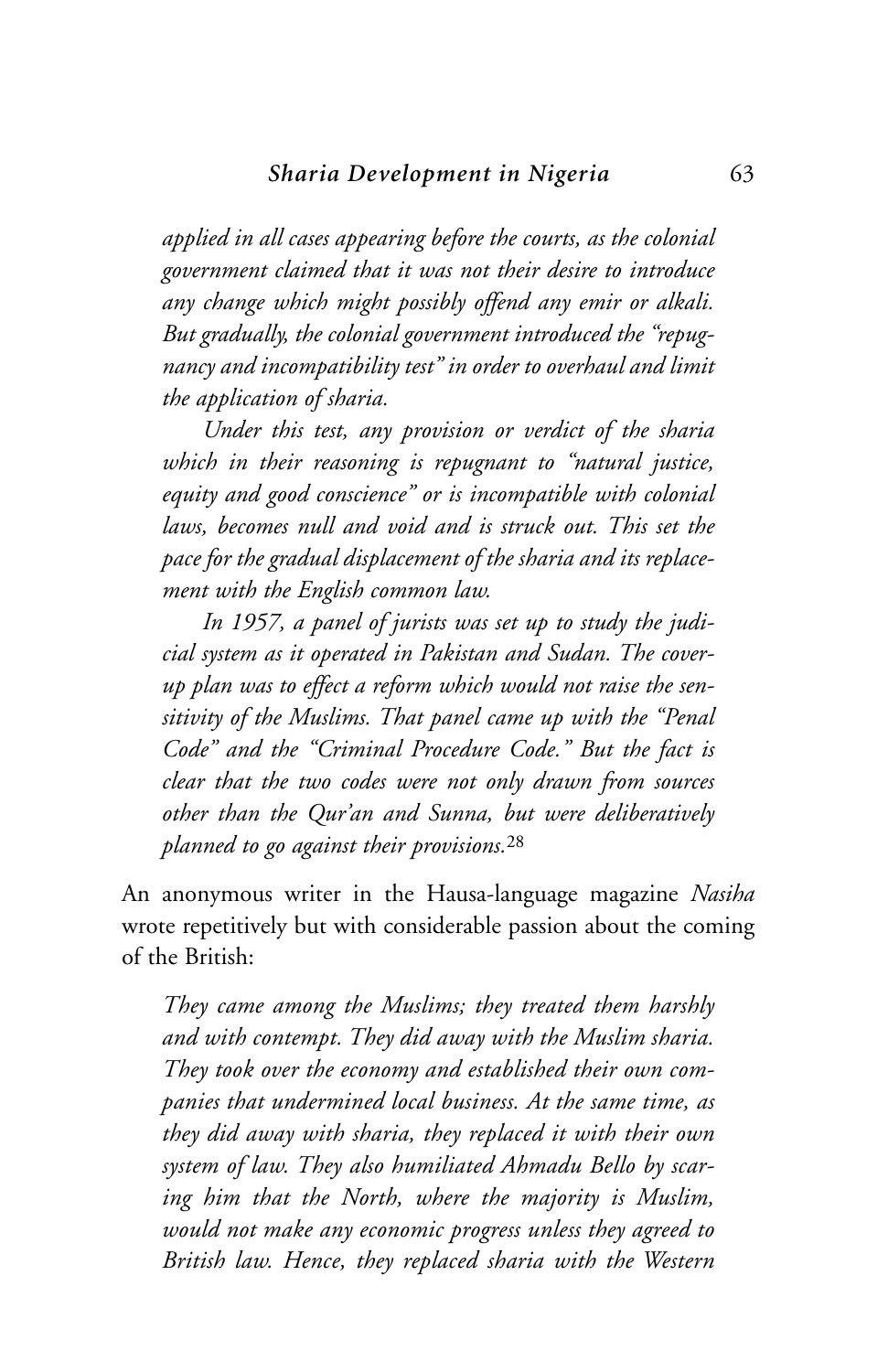*Penal Code. That is the one that is still operative today without Muslims trying to return to sharia.*

*Thus they left Muslims with a justice system that was meaningless, except in so far as it concerns marriage, inheritance, contracts and minor squabbles between them, but the (reduced Muslim) system did not cover criminal matters. Even the little that was left to them was designed to conform to Christo-European law—that of the colonialists. The judges they appointed to operate the system were not qualified. None of them could operate the system to conform to sharia and ensure justice. Amongst them were some who engaged brazenly in oppressive bribery, especially in the villages. It is this process that reduced the value of sharia in this country. It also reduced its honour and prestige even among Muslims themselves.* 

*The above development led to the prestige that British common law now has among the people. However, this common law has no real foundation in Western culture, let alone in Christianity, for Christians borrowed from Roman law, because Christianity does not have a legal system of its own.* 

*The common law system, as every one knows, is not known for its justice but for pretence and treating people like dirt. It is confusing to those who do not understand English, not to speak of humiliating those without means.*<sup>29</sup>

Another anonymous author from another Muslim magazine, *Radiance*, wrote that to secure the colonial regime, the British established a secular education system for Muslims. Its "sole objective" was to "de-Islamise and persuade the Muslim to forget about his Islam" to the point where Muslims would agree "to live under the English law instead of the sharia and to subscribe to Western, Euro-Christian thoughts and ideas."30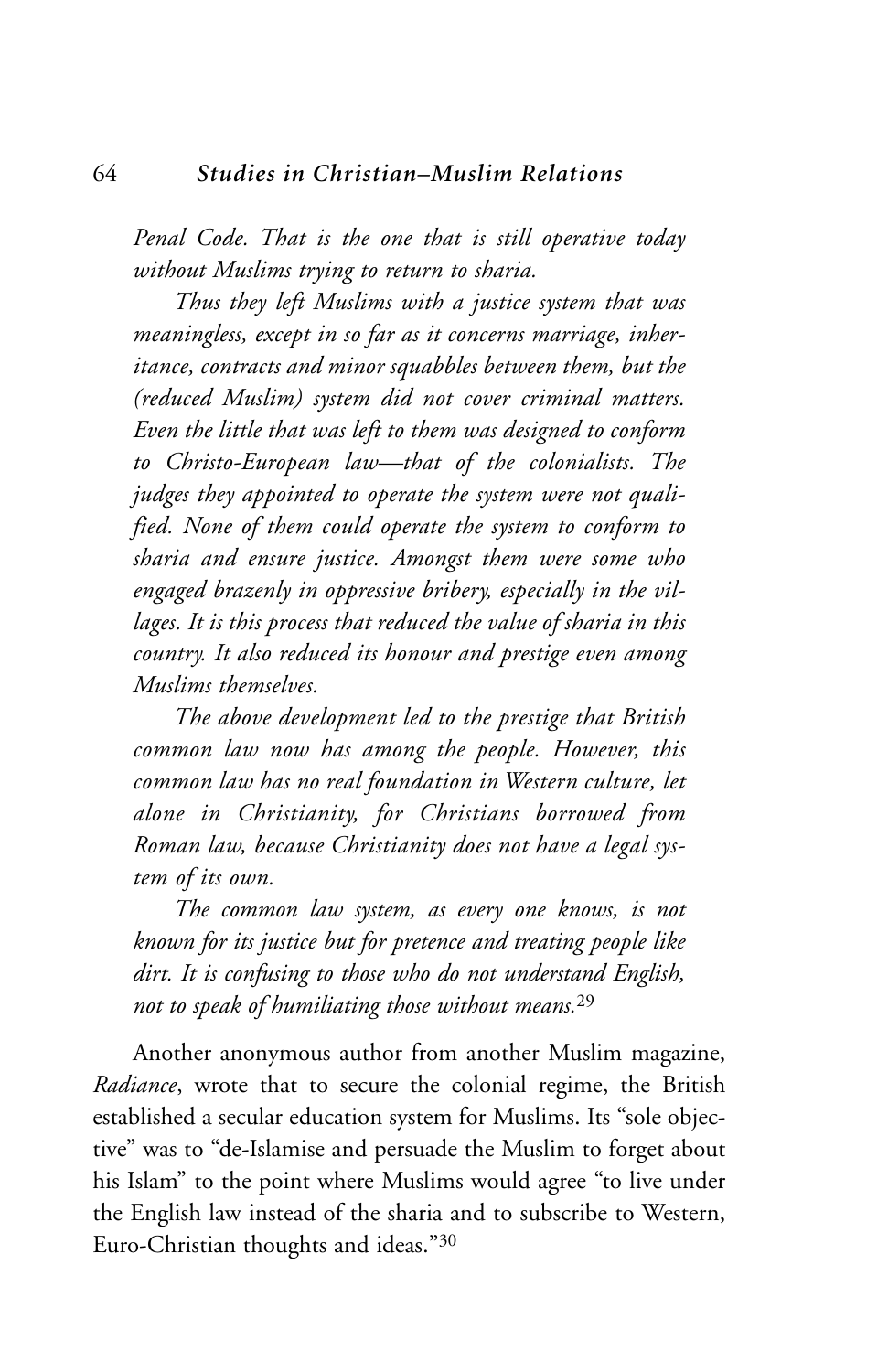Suleiman Kumo from Ahmadu Bello University (ABU) wrote, "The sharia not only ceased to be the ultimate legal basis and the sole test of legitimacy, but its very application became dependent on the laws introduced by the conquerors." The authority of sharia was severely curtailed and no longer ultimate, subject to the secular British legal system.

To make matters worse, sharia was now lumped together with native customary law. Imagine: The sharia of Allah Himself put on the level of Pagan law! A greater insult is hardly feasible. In addition, the British devised a "repugnancy" clause, whereby everything in sharia that was considered repugnant to the British—and thus contrary to what the latter considered "natural" justice—was replaced. Kumo asks, "On what principles must natural justice, equity and good conscience be judged? A person's view will depend upon his cultural milieu."31 These provisions have infuriated many a participant in the campaign to restore the sharia regime.

Hamid Adam asserted, "With the establishment of colonial rule began an era of mental servility among the 'Natives,' who were told of the supremacy of English and worthlessness of 'native' laws and customs in which came to be included Islamic laws by virtue of perverted interpretation." Islam came to be seen as a "reactionary religion whose teachings have become out of tune with modern times." Colonialists led Muslims to think that "Islamic law is no more than a customary law, which should deal with personal status." They "saw in Muslims an enemy which could be defeated only if the power of Islamic faith could be drained out of them. So [they] established an educational system which was un-Islamic in character and which methodically eliminated all aspects of Islamic teachings from the curriculum. It was done in the name of separating the 'secular' from the 'religious' activities."

Adam went on about the mental slavery and servility of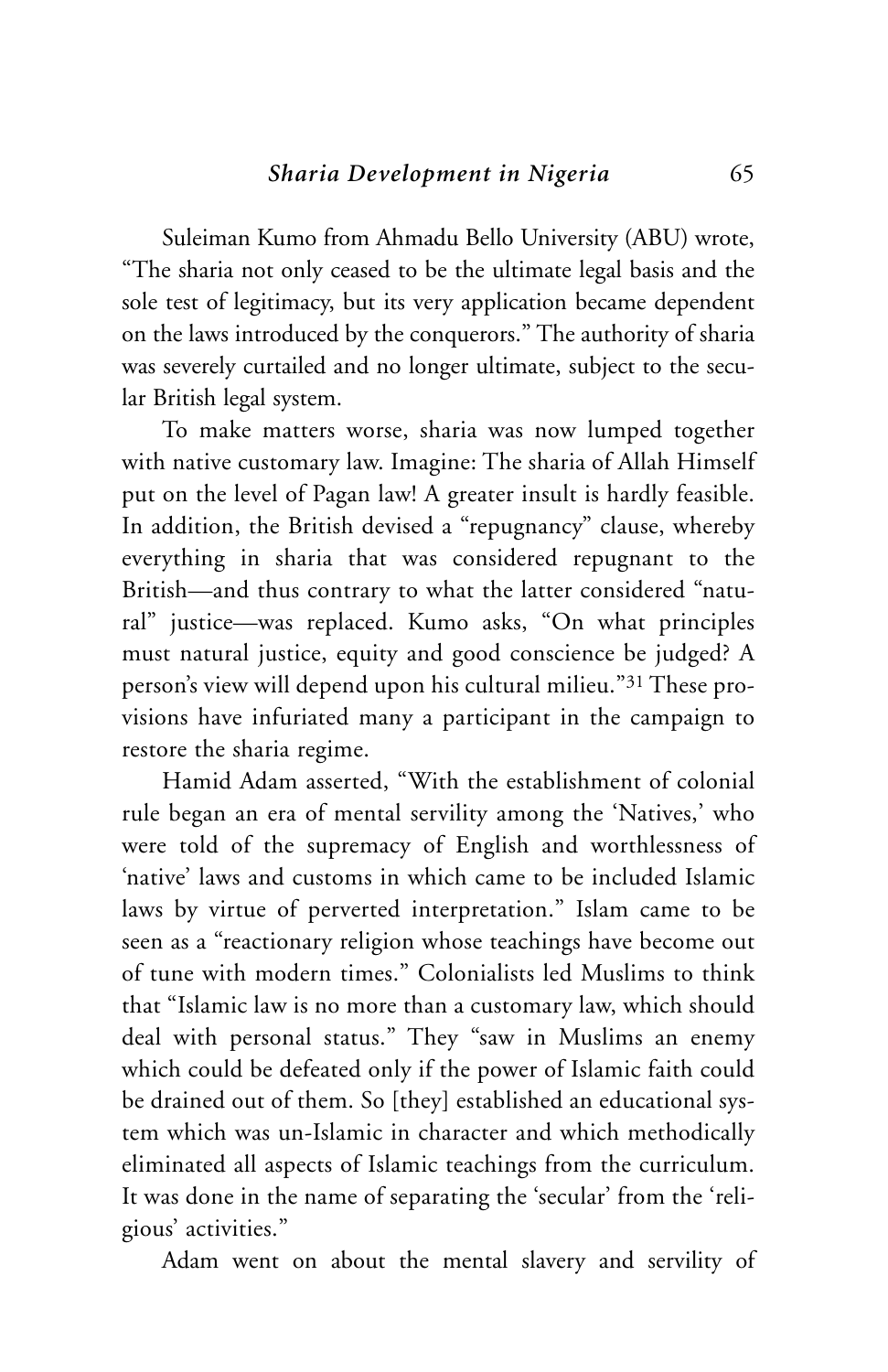Muslims to British colonial culture as detailed in volumes 2 and 4 that does not need repetition here. However, all this "posed the greatest danger to sharia."32

Syed Rashid complained that colonial legal education was also largely restricted to

*"personal matters," whereas such important branches of law as of crimes, contracts, business transactions, international affairs, etc., are not considered even worth an academic discussion. The whole wealth of legal material having great contemporary relevance has thus been left un-utilized. This is a clear case of academic apathy and dishonesty.*

*Could and should anybody assume that the whole wealth of Islamic knowledge does not have any solution to offer to contemporary social problems? Is it not academically incumbent on universities to undertake serious studies of Islamic disciplines? It would only be arrogance to assume that the fourteen centuries of accumulated Islamic learning have nothing of contemporary relevance.*

Rashid turned for support to Joseph Schacht, a secular Western scholar in Islam whom Rashid does not consider "a friend to Islam." Schacht asserted that the sharia is "one of the most important bequests which Islam has transmitted to the civilised world. It is a phenomenon so different from other forms of law that its study is indispensable in order to appreciate adequately the full range of possible legal phenomenon." Then, like any Muslim, he affirmed the centrality of sharia for Islam and its comprehensive nature. Schact then went on to indicate its historical influence on other peoples, including non-Muslims, in a way that is well worth summarizing:

*Several of its institutions were transmitted across the Mediterranean to medieval Europe and became incorporated*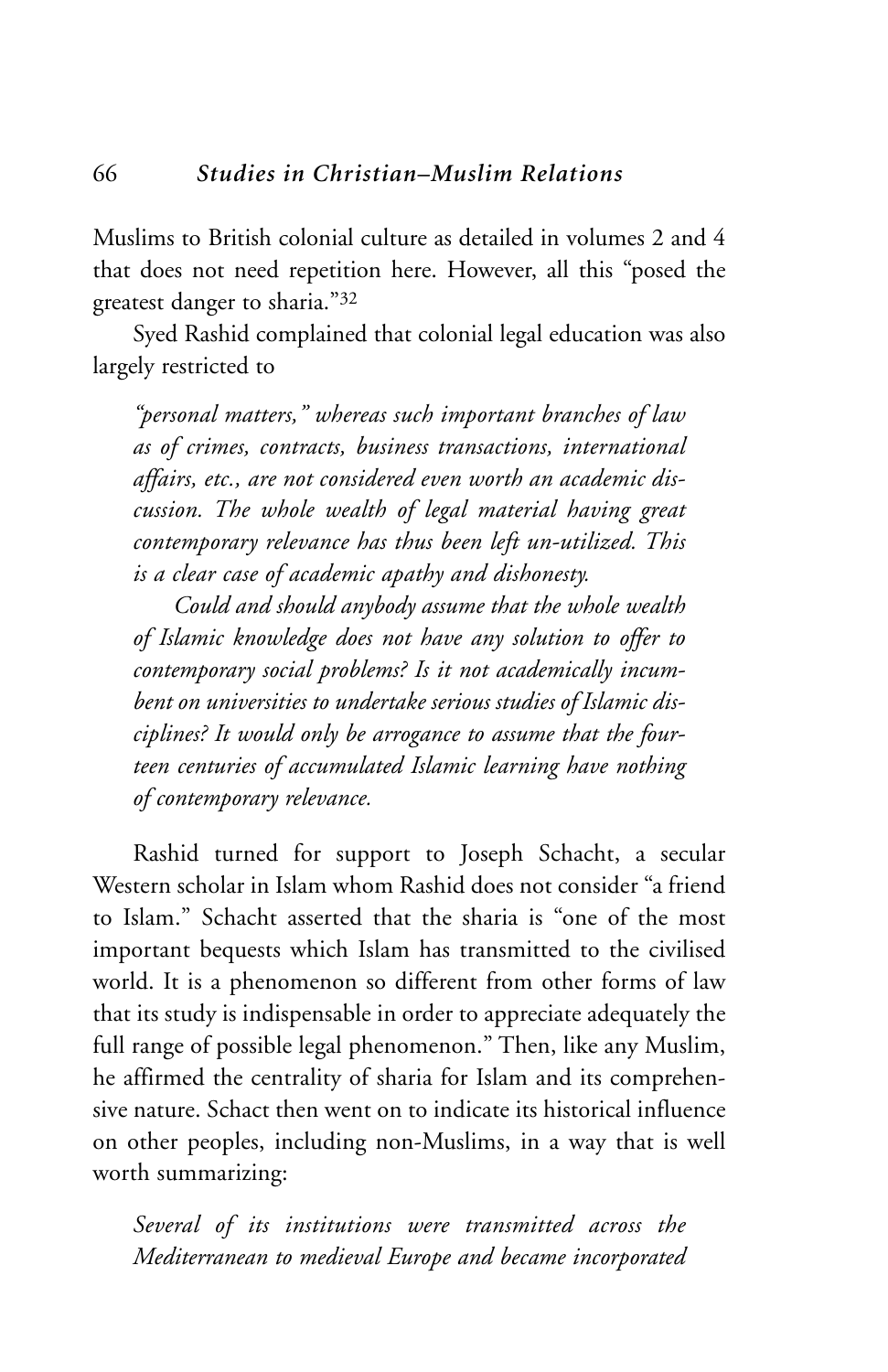*in the law…Another significant influence occurred in Islamic Spain. At the opposite end of the Mediterranean, Islamic law has exerted a deep influence on all branches of law of Georgia. There is finally the effect of Islamic law on the laws of the tolerated religions, the Jewish and the Christian. It is certain that the two great branches of the Oriental Christian Church, the Monophysites and the Nestorians, did not hesitate to draw freely on the rules of Islamic law.*<sup>33</sup>

Kurawa has presented us with a fine eight-page history of colonial sharia developments. It is too long for our purposes here. However, one thing that has not yet been brought out is the deliberate attempts by the British to have the emirs, who were in charge of sharia, to deliver corrupt sentences and to mix sharia up with politics. Based on some examples of British manipulation of the semi-sharia system, Kurawa claims that a certain ruling "had nothing to do with logic or universal sense of justice. The purpose of the judgment was to undermine the sharia and present it in bad light, since the court's objective was to fulfill the colonial objective of promoting Western Christian civilization."34 The purpose was to undermine sharia in favour of common law. Support for this situation is supplied by H. G. Farrant, a long-time executive of the SUM, who wrote that the colonial government reappointed the corrupt emir of Kano after they had defeated him.35 If you wish to get to the roots of corruption, here is one important source. British effectiveness on this score can be measured by the hue and cry about corruption that has bedevilled the sharia system for many decades, not to say, a century.

In fact, one feature of colonial sharia court that, as we will see in Monograph 7, turned Christians against the sharia more than anything else, is this very corruption. Its practical application breathed little of the generous spirit that many Muslims insist characterizes true sharia.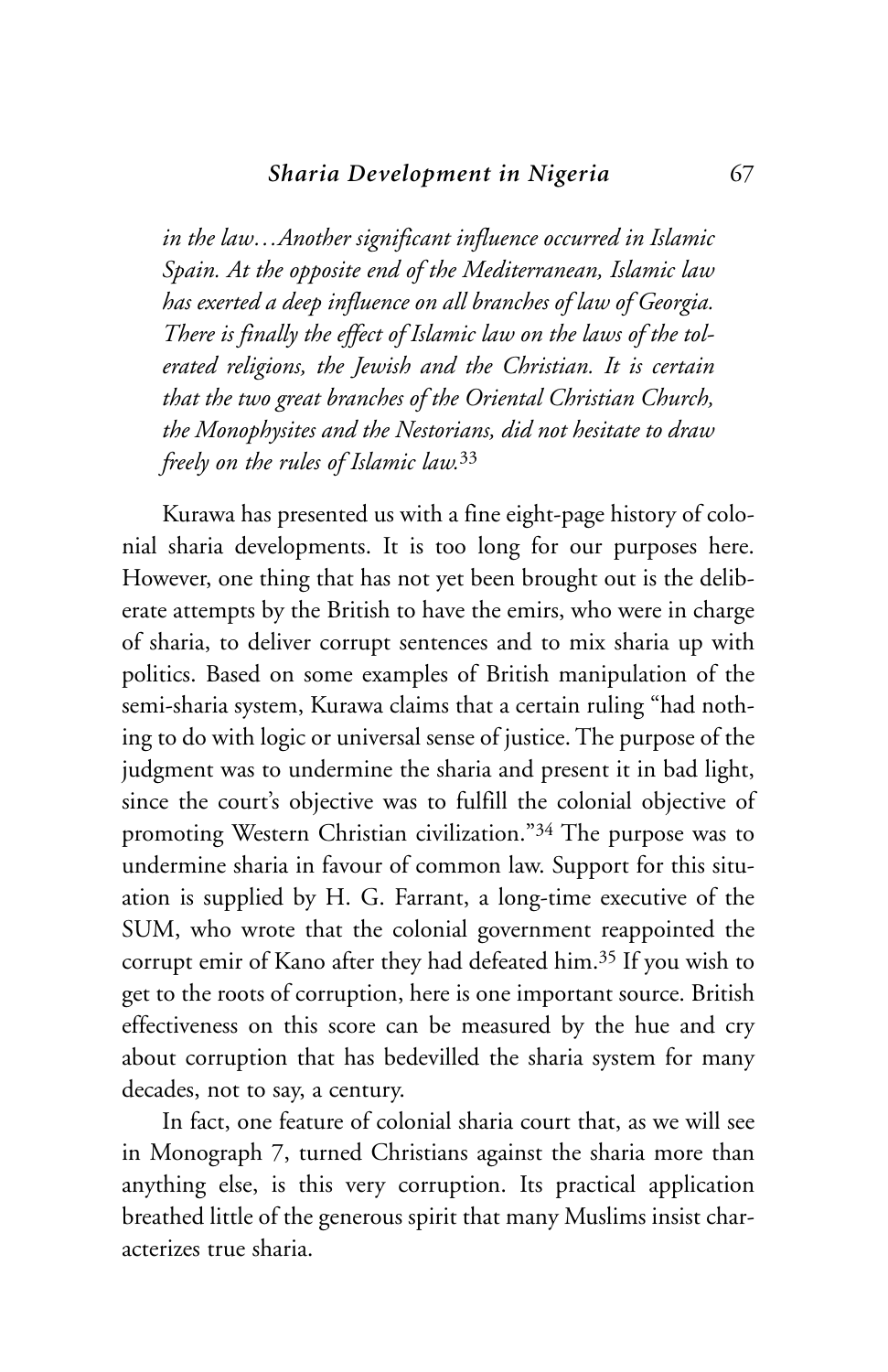#### 68 *Studies in Christian–Muslim Relations*

According to Justice Bello, by the mid-50s, "there were loud protests regarding the manner in which the *Alkalis* [judges] were administering sharia criminal law." In view of the fact that the original sources of sharia did not spell out exact punishments for many offences, it was left to the discretion of judges to determine punishment. "This lacuna resulted in abuses and miscarriage of justice by some judges." For example, "several leaders of political parties were imprisoned because of their political activities under the guise of sharia." A pre-independence conference demanded the inclusion in the 1960 constitution of the provision that "a person shall not be convicted of any offence unless the offence is defined and penalty therein is prescribed in a 'written law.'"36 Unfortunately, this provision did not stop the practices against which it was aimed. This important feature is usually glossed over by proponents of sharia and tends to undermine Christian confidence in the system and in Muslim intentions as a whole. It fuelled Christian resistance.

In the above paragraph, I included the clause, "that the original sources of sharia did not spell out exact punishments for many offences." That was an early objection to sharia, but it may not be entirely correct. Kurawa indicates that, in fact, it was all written down in the books, but not necessarily in the style and language common-law lawyers can understand.37

Justice Bello wrote about legal preparations for Nigeria's independence. In 1958, the government of Northern Nigeria appointed an international blue ribbon commission of jurists. Members included Professor Anderson of the School of Oriental Studies in London, a highly respected scholar, as well as Sir Kashim Ibrahim and Alkali Musa Bida, respected Muslim leaders in Nigeria. The Commission recommended "the enactment of a criminal law which would apply uniformly to all persons living within Northern Nigeria and which would not discriminate against any section of the community. Since the majority of the people in Northern Nigeria are Muslims, the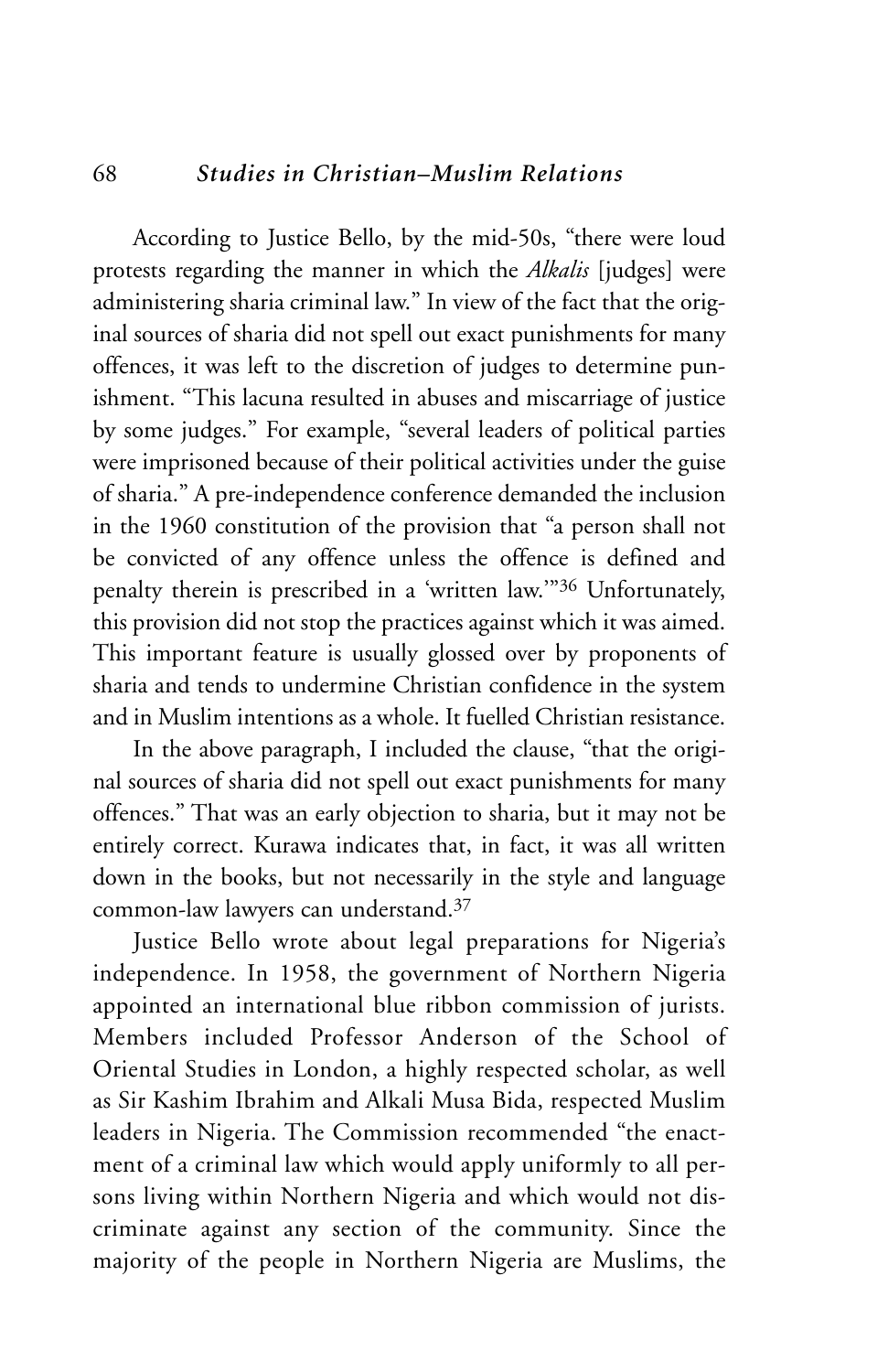criminal law should not be in conflict with the injunctions of the Holy Quran and *Sunna*."

In 1959, a code was drafted that was based on the penal code of a number of Muslim countries as well as India's. It was "scrutinized and vetted" by Nigerian sharia jurists, including Malam Junaidu, "who was reputed to be the greatest jurist in Northern Nigeria at the time." These "jurists guaranteed that the draft code conformed with the tenets and injunctions of the sharia before the Northern House of Assembly passed it into law with effect from October 1, 1960," the day of independence. The sharia did not apply to the *sabon garis* in four northern cities, the strangers' quarters populated mainly by southern Nigerians and their companies.<sup>38</sup> It was under this legal sharia regime that northern Muslims greeted independence with apparent satisfaction. However, there was an element of compromise. According to Warisu Alli, northern leadership "agreed to drop some aspects of the sharia in deference to the clamour of minorities and pressure from the British."39 Kurawa indicates that the key figure of the day, the Sardauna Ahmadu Bello, was not happy with it, but "was pressurized by the departing colonialists to adopt the Penal Code. They made it a condition for granting independence."40

Badamasuyi wrote the following about the colonial purposes for and effects on sharia:

*…with the conquest by the British at about 1903, the sharia was subjected to systematic and drastic reforms. By the time the colonialists made their ceremonial handover of "independence," what they left was a maimed sharia which had been dispossessed of its spirit and its all-encompassing nature. They were then quick to point out to their successors that the sharia had lost its usefulness in practical life and must therefore be strangulated to death.*<sup>41</sup>

Muhammad Salisu Abubakar of Kaduna wrote an article that expressed the classic stance of the Islamicist and mainline Muslim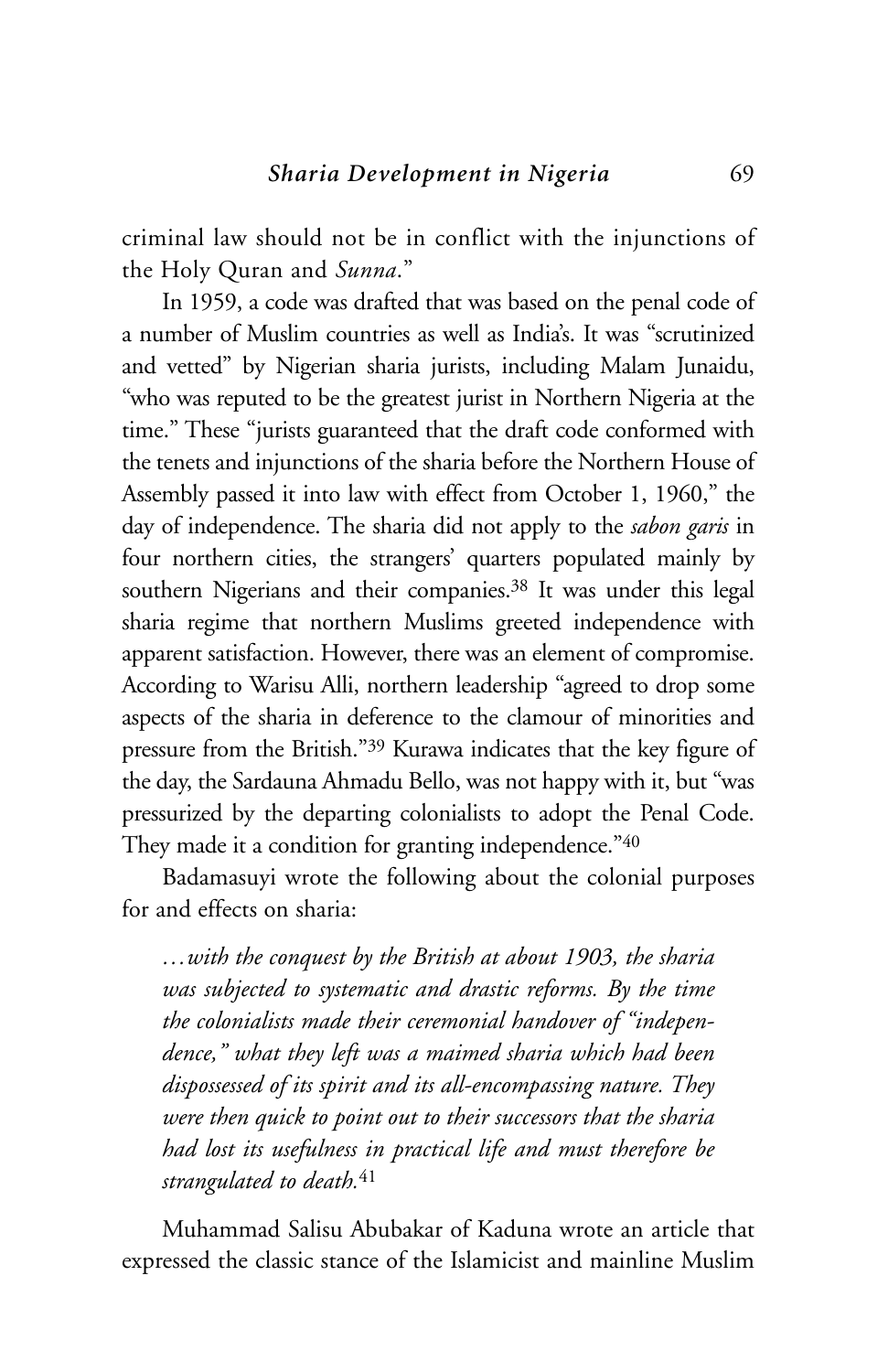communities in Nigeria. I attach it as Appendix 9, because of its strongly representative status. His views on the role and intentions of colonialism with respect to Islam and on the role of Nigerian Christians are so typical that I strongly urge you to read it, even though there is nothing in it that has not already been said in this and earlier volumes<sup>42</sup>

#### 3. POST-COLONIAL PHASE—1960-1977

It is often argued, as I did myself,<sup>43</sup> that the basic situation did not change after "independence." The people in charge of the country, including Muslims, were mentally colonized and continued to carry on in colonial secular fashion. They did "not venture to think outside the Western Euro-Christian frame of reference." Their programme included making sure "Muslims are not given the chance to live as Muslims, i.e., under the sharia. They made the supremacy of the English law a prerogative for independence and for Nigeria's entry into the United Nations. Such blackmail was aimed at forestalling the likelihood of Muslims reverting to Islam, which by its very nature and mission, would mean the end of imperialism."44

The efforts of colonialists were largely successful, according to Mahmud. By the time the CA was inaugurated by General Obasanjo in October 1977, the prestige of sharia had fallen dramatically among the people, including Muslims. Out of sheer ignorance, they started debunking it with allegations too frivolous to merit response. This group even included Muslim lawyers who had read British law. By so doing, according to Muslim tradition, they had turned themselves into "hypocrites" in danger of hell itself.

Abdullahi Mustapha described those who took over at independence as "fed and trained in Western education and political culture, people who became mere robots and who were culturally dislocated from their own rich culture, history and religious belief." Colonialism left in its wake a set of "Muslim intellectuals whose world view and intellect have been so disfigured and secularised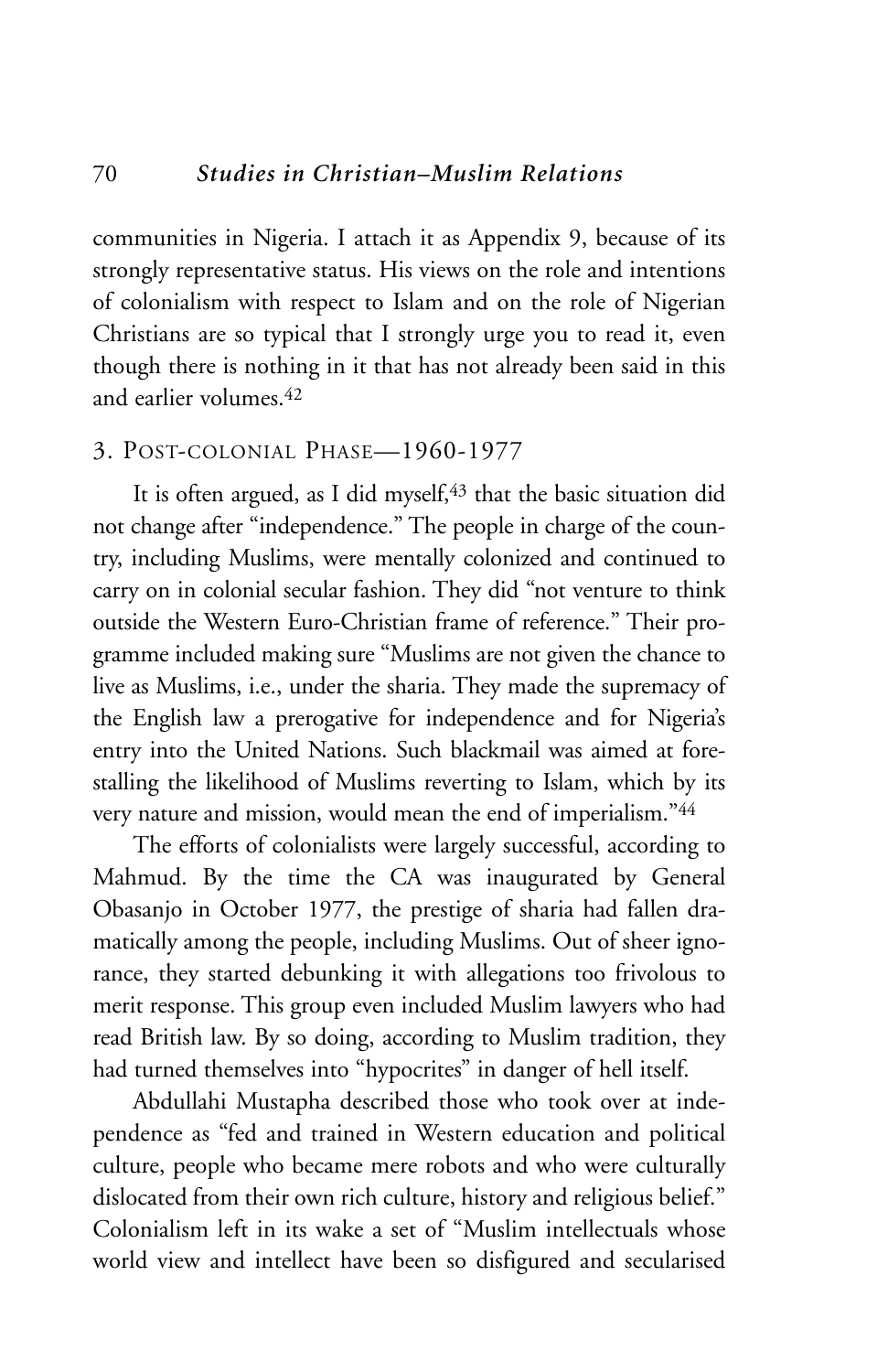that they see nothing scholarly or deserving of intellectual attention in their own history, culture and religion."45

Ibrahim Sulaiman reserved very harsh words for Nigeria's educated elite, the main thrust of which has been reproduced in Monographs 2 and 4. He described them as emerging from colonialism "dejected, mentally deranged and schizophrenic." This, he alleged, "is the natural consequence of colonialism." Quoting one Abdur Ibn Khaldun, he asserted, "The vanquished always want to imitate the victor in his distinctive characteristics, his dress, his occupation and all his other conditions and customs." Sulaiman quotes Sir Clifford, a former colonial governor of Nigeria, who described the Nigerian lawyer as learned "in the laws of England." Thus that lawyer has his "eyes fixed, not upon African native history or tradition or policy, or upon their own tribal obligations and the duties to their natural rulers which immemorial customs should impose upon them, but upon political theories evolved by Europeans to fit wholly different circumstances." This "enslavement of Nigerians," asserted Sulaiman, "is most complete and thorough in the Nigerian lawyer." And so it is no surprise that "lawyers did not take effective steps after independence to provide the country with laws which bear any stamp of originality, but rather continued to perpetuate the application of laws which are English in essence and substance." It is clear that judges adhere to this system "not out of unavoidable necessity but rather out of utmost conviction that English law is the last word of wisdom." They fear that pronouncing more Nigerian-based judgments will cause them to be "branded as unlearned." The "learned" judges and lawyers "are the most loyal slaves to the Europeans."46

Making the same point, Kurawa adduced the example of Professor Ben Nwabueze who, according to Kurawa, is a perfect example of how William Blyden described the colonised Nigerian—"the part of the slave, ape or puppet." The professor wrote, "The effect of Christianity has been to sharpen the individ-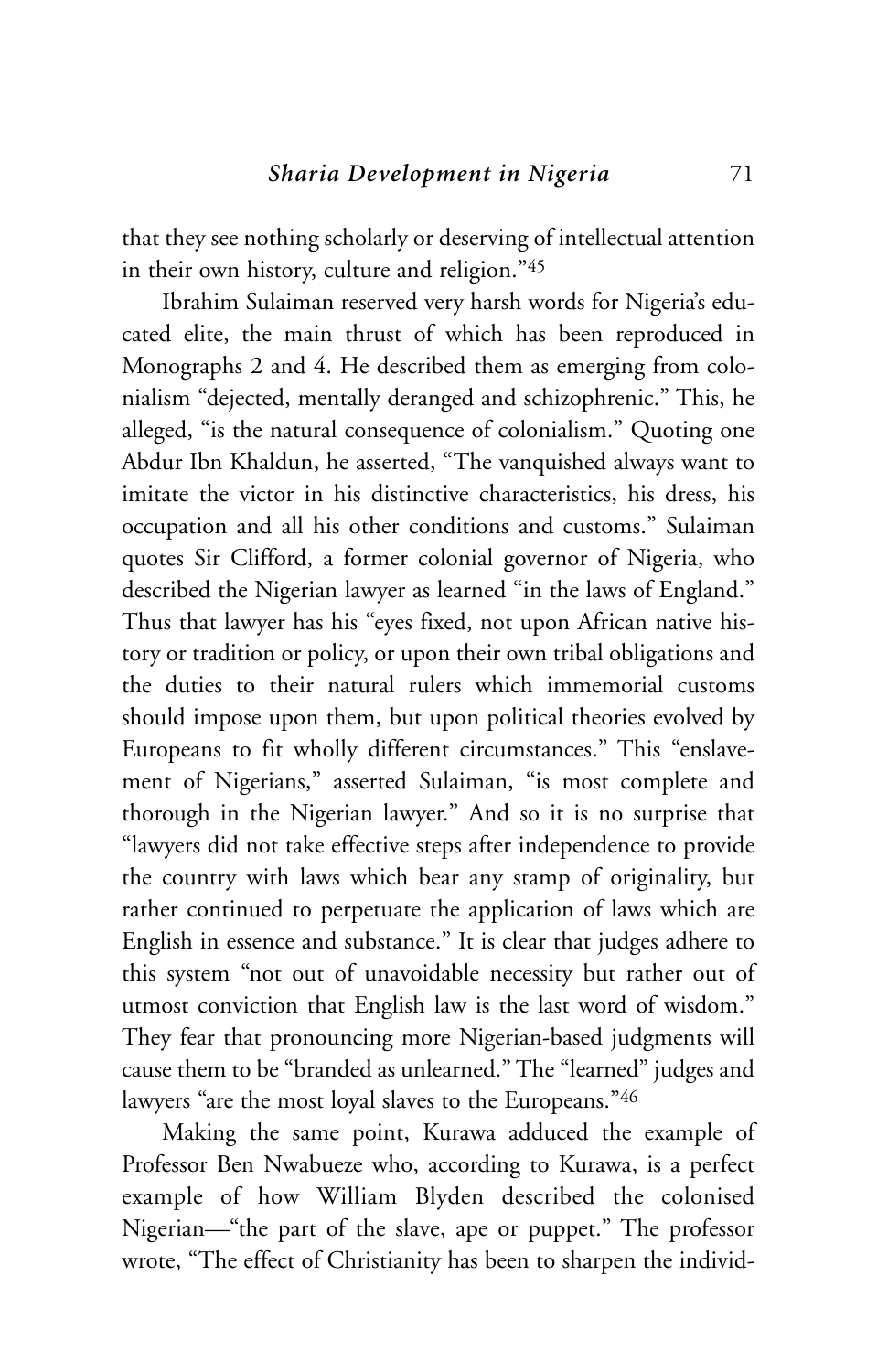ualism of the southern converts by emancipating them from the grip of custom and its tribal sanctions, and by infusing into them ideas about progress based on superior civilization of Europe." Nwabueze then proceeded to contrast the alleged "utter darkness, conservatism and intolerance of northern Islam with the equally alleged southern progressive outlook, his radicalism, his adaptability to new ideas and an eagerness for progress and change." There you have it, exclaimed Kurawa with some glee. "The cultural agenda of the British was successful."47

#### 4. CONSTITUENT ASSEMBLIES PHASE—1977-2000

An important new phase in sharia development started in 1977, when a CA was held to create a new constitution for the country. From that Assembly until the Zamfara declaration of 1999, a number of such assemblies was held and in all of them the discussion around sharia was a prominent feature. A considerable amount of heat and emotion was released from all sides. Basic to it all was the issue of secularism that was dealt with in the previous two monographs. With reference to the 1977 Assembly, "the question was whether the sharia, the Muslim concept of justice and system of courts, should receive a place in the federal court system alongside, parallel with and at a level equal to the secular system inherited from Britain<sup>"48</sup>

Mahmud discussed the developments that eventually led to the CA as well as the proceedings themselves in details too many for our purpose. However, it is good to realize the exact point at stake as he saw it. It was not whether or not sharia should be applied to Muslims, but whether Muslims should have a Court of Appeal based on sharia. To Mahmud, this was a secondary issue. It was far more important for Muslims to have the right to apply the full sharia. Shifting the issue to an appeals court was mere deception, a ruse.<sup>49</sup>

The attempt to create a constitution went fairly smoothly, wrote Director, until the sharia issue came on the table. The debate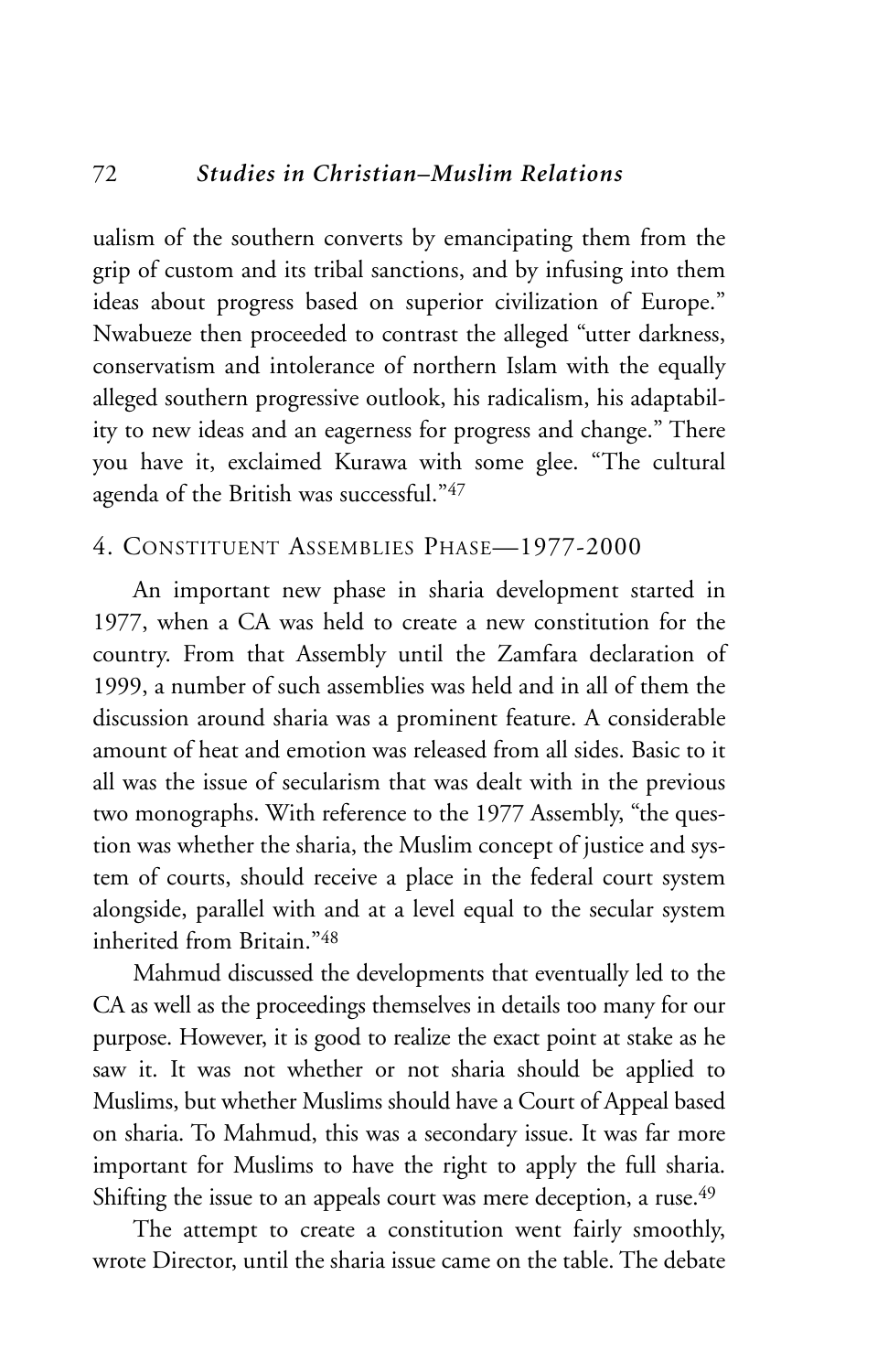turned into "a fist of fury" and ended in a deadlock. The whole endeavour "came to a halt when, on April 6, 1978, Kam Salem read the formal notice of withdrawal by eighty three Muslim members."50 All the media participated with great fervour in the shouting match. The country was brought to the brink of disaster.<sup>51</sup>

The Muslim arguments for sharia during the 70s included the following: (a) A majority cannot have its rights suppressed.52 (b) In a diverse nation unity can only be assured when it is unity in diversity, a unity that embodies and gives legitimacy to diversity, including legal diversity.53 (c) "Islamic sharia and Islamic religion are one and the same thing." You cannot separate them from each other.<sup>54</sup> In addition, there were arguments on basis of the comprehensive, anti-secular nature of Islam, but they have been treated in Monograph 4.55

We have met Lawan Danbazau in earlier monographs.56 Mudi Sipikin, author of the Introduction to Danbazau's monograph, described him as a man who "saw a lot of what he recounts with his own eyes." He wrote, you may recall, from the semi-Marxist perspective of NEPU, the defunct party of Aminu Kano and Yusufu Bala Usman. Danbazau resorted heavily to the manipulation thesis. He explained that all Christians and some Muslims opposed the attempt to establish a Federal Sharia Court of Appeal at the CA of 1977. Though the provisions would not affect Christians, the standard argument Danbazau shared with his fellow Muslims, Christians "strongly opposed the proposal, even if this might lead to the breakup of the country. Muslims insisted on the establishment of the court, even if this leads to the disintegration of the country." Some Christians and Muslims "were not carried away by the rhetoric of the promoters and the opponents." They saw that neither side were acting out of "genuine religious conviction." Opponents were insincere, for it would not affect them; the promoters were insincere, because the proposal fell far short of the desires of the Muslim community. "The issues at stake were not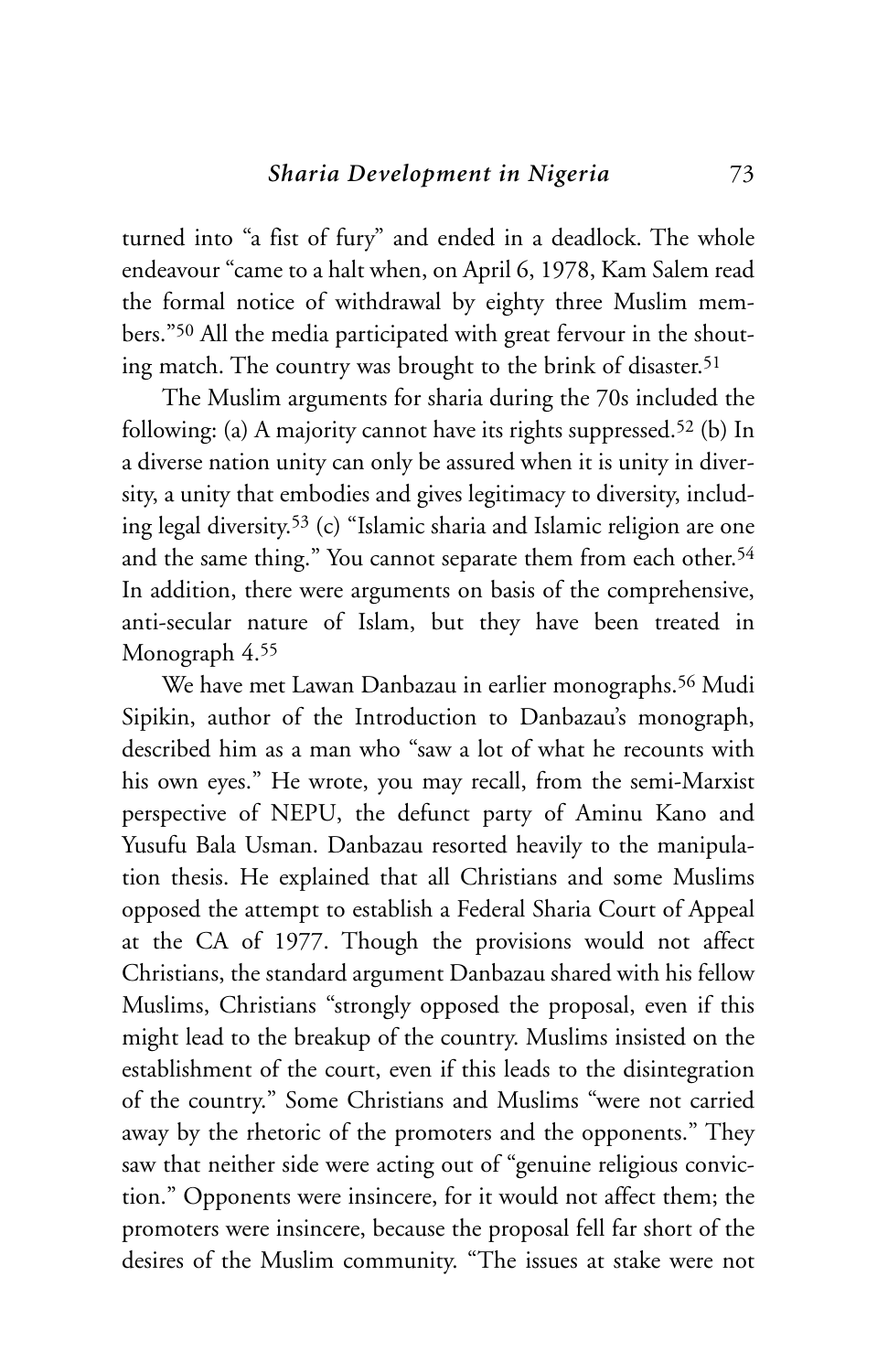important enough to be used to threaten the breakup of the country." As to the issues that later so vexed the world, namely those of amputation and stoning, these were not at issue either.

The conclusion that people drew was that "both sides were merely self-seekers: with no one "serving the interest of their religions, but merely using religious sentiment to get cheap popularity to enhance their political positions." Some were of the opinion that Muslims should await a more favourable time, when the community "might be ready for the establishment of a comprehensive and independent sharia. This was in order to arrest the looming threat of disintegration." Some Muslims boycotted the proceedings, "not because of the relevance of the controversy, but because of their genuine fear of being accused of being less devoted to their religion." When the furor subsided and political parties formed, politicians from both sides joined with each other in the various parties "without any suspicion or bitterness," Danbazau gratefully reported.57

Another assembly was held in 1987-1988, this one called by President Babangida. Again, the sharia issue brought it to the brink. The debate "rocked the assembly to its foundations," according to Director. The assembly chairman, Anthony Aniagolu, was physically threatened "by some young turks in the north who insisted that sharia must be enshrined in the constitution."58 Again, sharia proponents decried the outcome. Common law remained supreme. Ibrahim Sulaiman subsequently argued that "to confine the sharia to a particular area is to mutilate it and create a fertile ground for its eventual death, as no legal system can operate successfully without its social, political, economic and administrative arrangements supporting it." The secular ideal is not only to subordinate sharia to common law, but to have the latter replace sharia altogether. Such fading away would, of course, be consistent with the classic expectation of secularism that religion as a whole will wilt away as "enlightenment" conquers the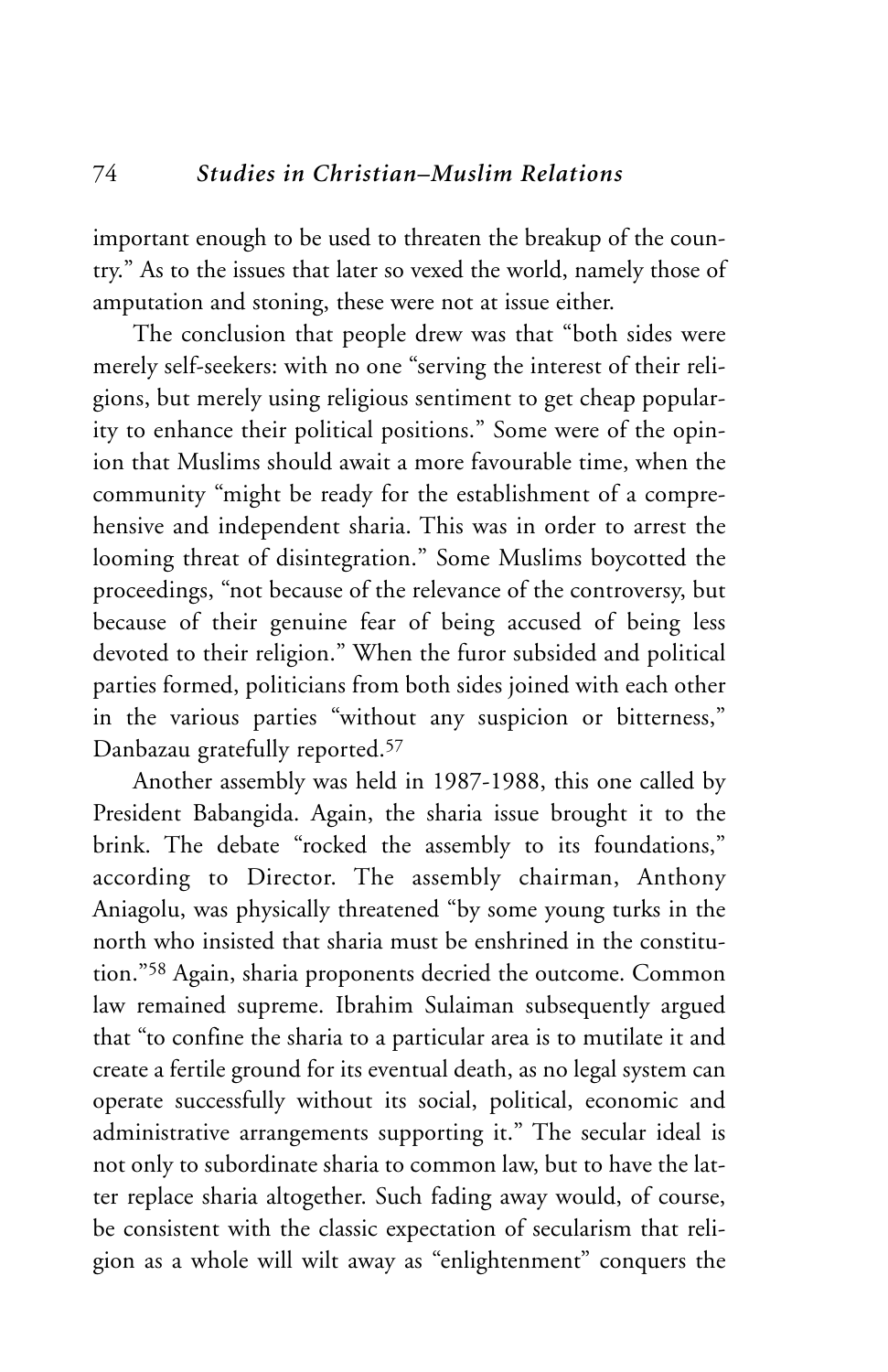hearts and minds of more people. If sharia will be allowed to continue at all, it will be in a restricted sense that the secular mind does not consider repugnant.

However, a legal system cannot operate successfully where the culture does not support it. "How then do we expect the sharia to operate in a society which is totally subjected to English customs and values? And how can the sharia operate successfully when it is imprisoned in the narrow cell of personal status?" It was never meant to be so marginalized; it will shrivel up. This arrangement amounts to paving "the way for its eventual elimination in favour of the English system." Both assemblies committed "fraud against Nigeria by re-imposing on Nigerians the legal system of those who had come to plunder, victimise and humiliate us." "The position given to the sharia is totally unjustifiable. The sharia will die out and the whole Muslim society will eventually be de-Islamised. What will happen is the Europeanisation of our country."59

Muhammad Gashua reflected on the 1977 and 1988 assemblies and concluded that the predictions of the "cynics and pessimists" had come true about the "upgrading of the sharia to be at par with the common law courts at the Federal level." When that issue became too hot to handle in 1977, the assignment was abruptly concluded. Gashua feared that there would be a "repeat performance" at the 1988 assembly.60 He was not far off the mark.

Hassan Sani Kontagora, a politician, publisher of *Hotline* magazine and member of the second CA of 1988, was more upbeat. He "vowed to see the sharia entrenched into the constitution." This time around, he declared, "nobody would deny them that right." He announced he would fight for its inclusion, because Muslims have a right to it. But he added the common provision that it "would be exclusively for Muslims."61

Brave language, that—but the FG closed the Assembly. Muslim organisations expressed satisfaction with the government's intervention in this CA and thus stopping the acrimonious debate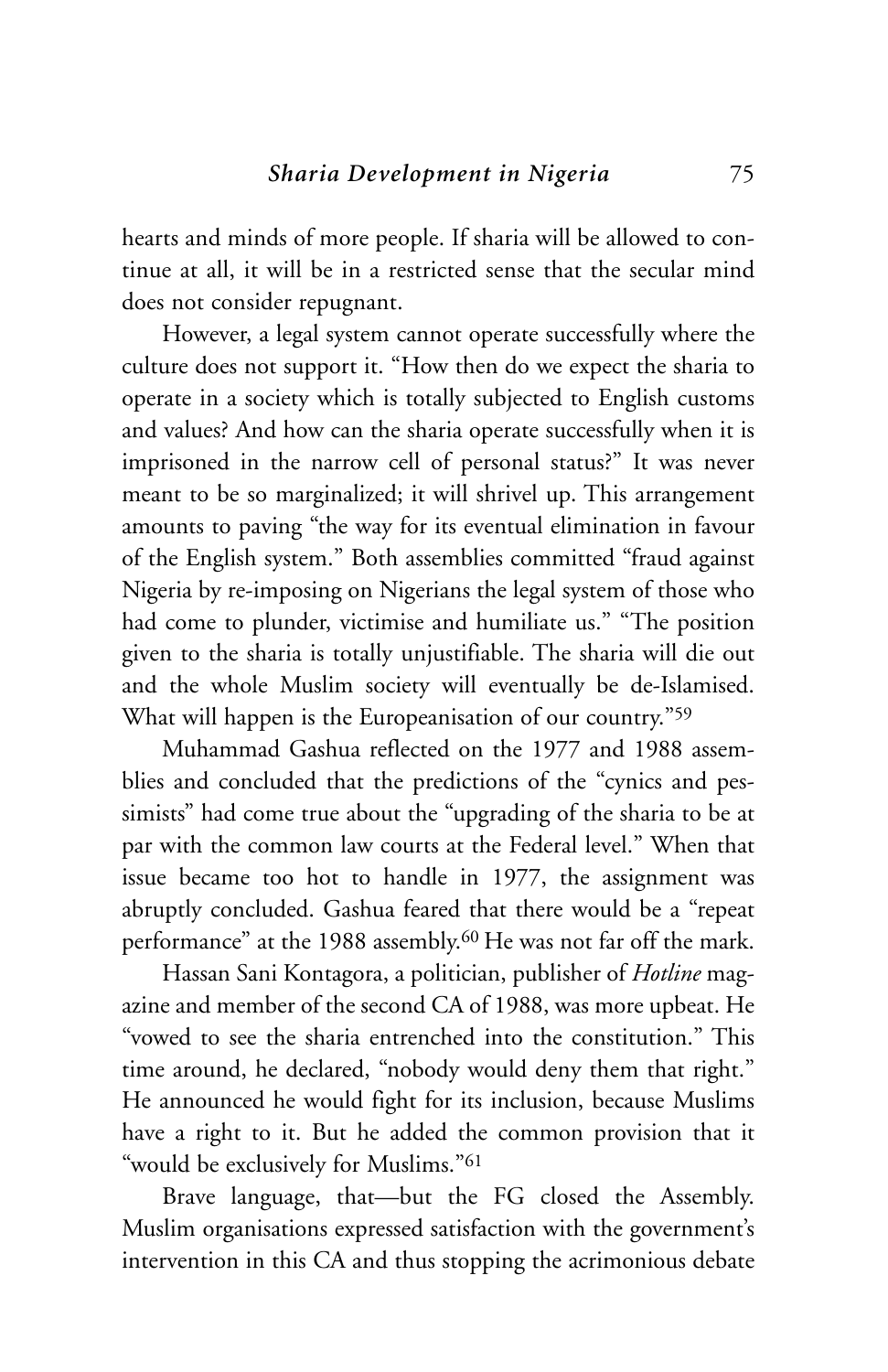that was leading nowhere except to dangerous division. The Fellowship of Muslim Women's Organisations of Nigeria (FOMWAN) approved the measure, as did the United Muslim Congress and *Cibiyar Nazarin Harshen Larabci ta Nijeriya*,62 but none without hoping that the issue would be taken up again in due time. They were not about to let up on sharia, while they did not want it to lead to a breakup or violence.

The Bureau for Islamic Propagation, the publishers of both *The Pen* and *Alkalami*, similarly approved of the government's closing the assembly. They published a statement of approval, claiming that the people as a whole agreed with the move. Even Christians were said to be happy, since the issue threatened to divide the country. The Bureau regretted that the problems were caused by religious leaders. It called on Muslim and Christian leaders to seize the present opportunity to establish fellowship with each other before the government would announce its decision about the future.63

The editor of *The Pen* gave a sigh of relief that the Assembly was over and a cooler atmosphere returned. The editor was ambivalent about the results, but recognized a plus in the provision "to give equal treatment to all religions without undue patronage to any." He confidently asserted that "we are now certain that the nation will no longer live under Christian tutelage to the detriment of other religious groups, while Christian elements inherent in our body politics will be quickly disposed of." "Muslims will also rest assured that sharia will have a permanent and undoubtable position in our constitution."64

The 1988 conference had heard many complaints about sharia courts, their inefficiencies, their corruption and the frequent forcible subjection of Christians to the system. Hence the pressure to reform grew. Complaints and accusations by Muslims were many, but mostly not very specific. Even before the 1977 CA, Lateef Adegbola admitted "that the application of sharia in Nigeria and elsewhere has not been flawless. Some judges, especially the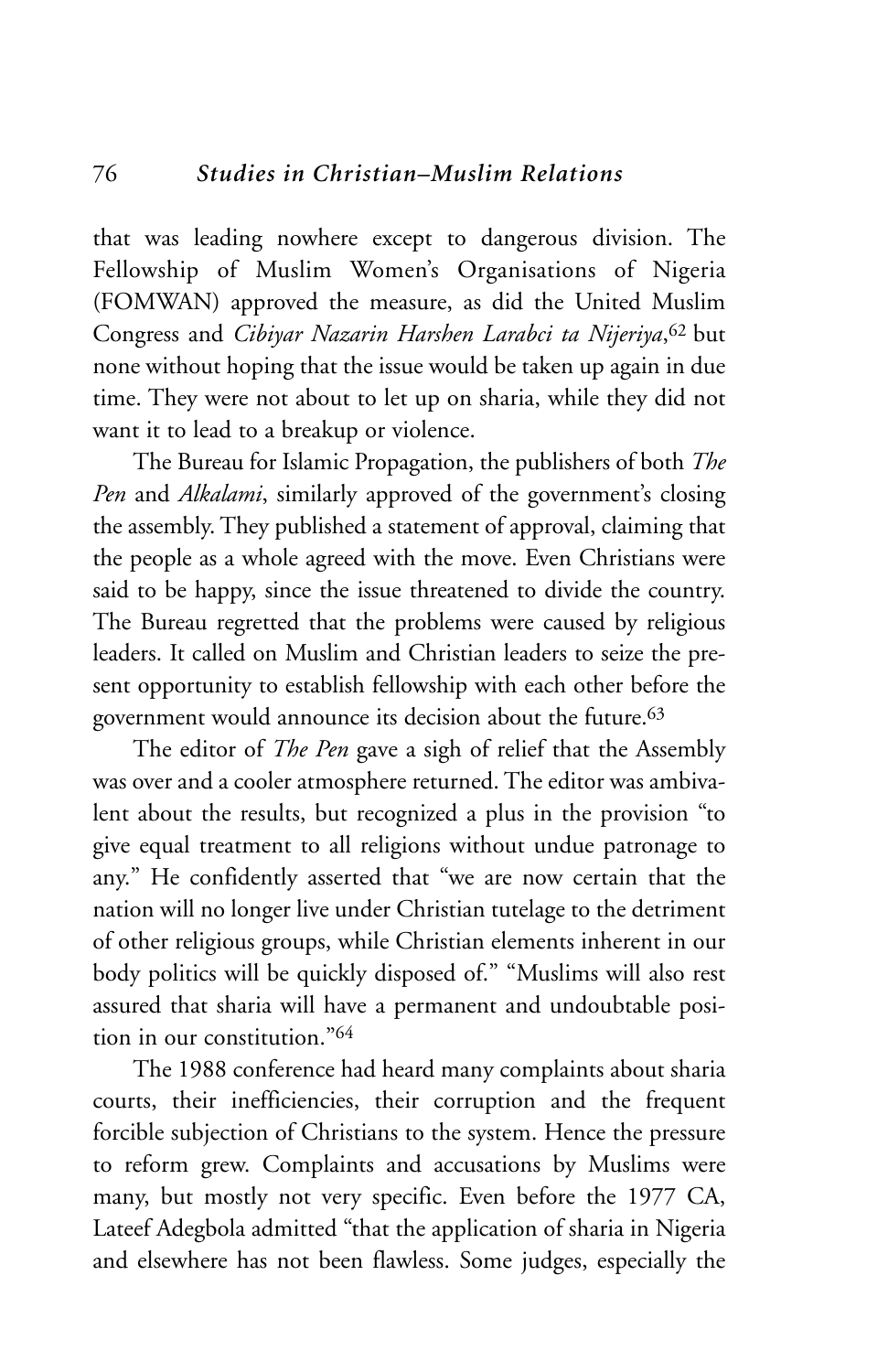*alkalis* of yesteryears, have used the law for ulterior motives, political and personal. The law is therefore seen by less discerning observers as only that which incompetent judges declare. Such a tarnished image should be a thing of the past."65 I do remind you that this corruption was originally said to be of purposeful design by the colonial regime.

One specific example is provided by Muhammad Ibn Muhammad of Malali quarters in Kaduna city. In his letter to the editor under the Hausa title "*A Canja Mana Alkalin Kotun Malali*," he complained bitterly about a new judge who allegedly knew no shame. He openly collected bribes and, as a result, delivered unjust sentences time and again. If you wanted a favourable sentence, you must bribe the judge. If you had no money, tough. Muhammad even provided details of some derailed cases. In one case, a poor man took a rich man to court. The judge used the simple device of constantly setting new dates for judgment until the rich man was tired and paid the judge. These kinds of things, according to Muhammad, happened so frequently that he did not have the space to record them all. Then, in the name of the people of Malali, he requested the authorities to remove the man from his position, not merely transfer him, for then he would simply continue elsewhere. Muhammad explained why this kind of situation develops. In short, the people are no longer faithful to the sharia and to Islam. The solution is equally simple: re-establish proper sharia.<sup>66</sup>

Another specific example of the deteriorated situation was that the now defunct Gongola State Government ran twenty-five twoweek sharia seminars to help the judges become "more conversant with the interpretation of sharia." These seminars would also serve to enable judges to read original sources in Arabic. There was the expressed need for the courts to earn a better "reputation, respect and the confidence of the people." There would also be an emphasis on the keeping of effective records to enhance efficiency.<sup>67</sup>

It is obvious by now that popular sharia pressure was strong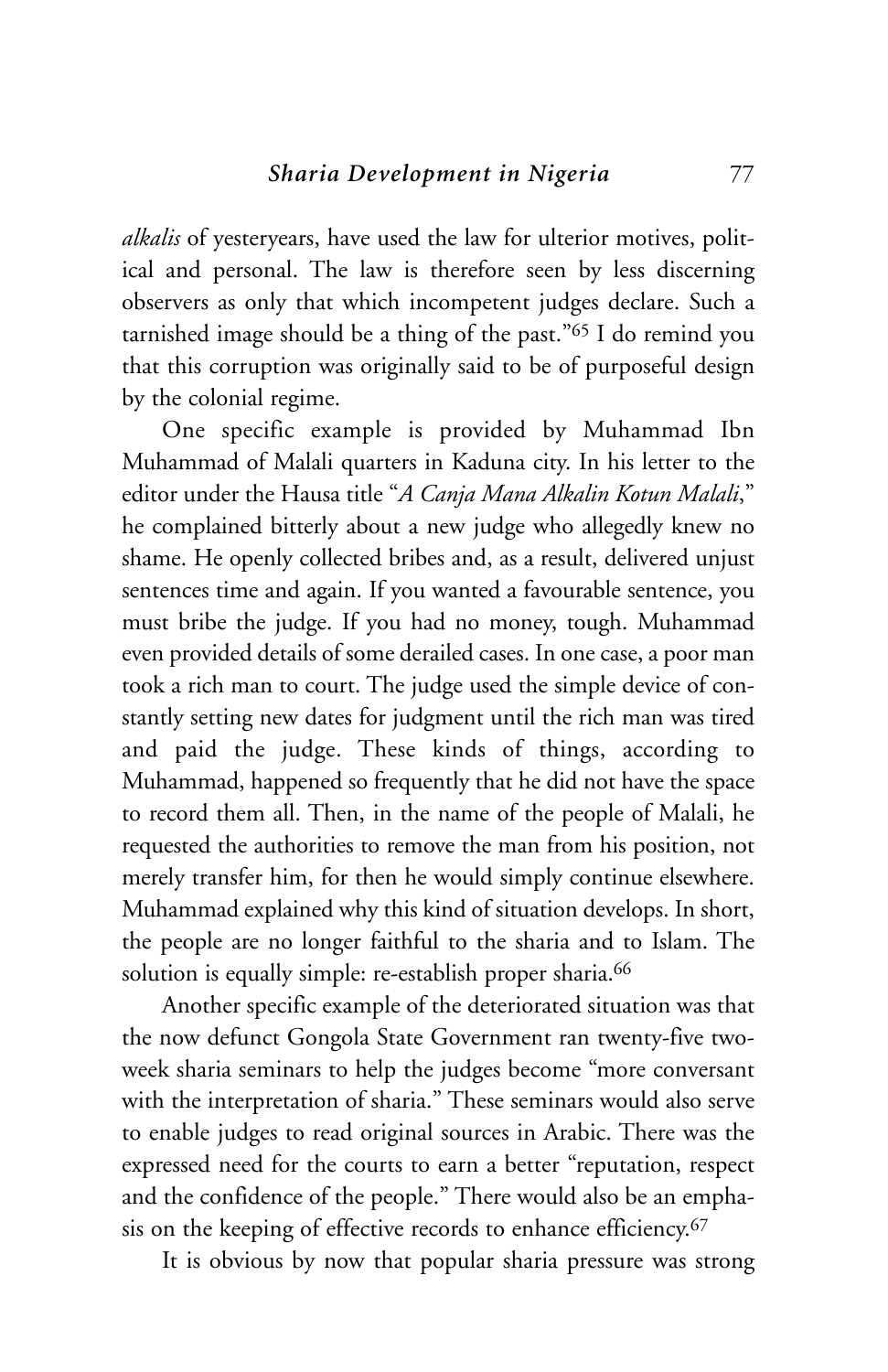long before it was enacted. At the end of 1989, the Council of Ulama of Nigeria published a communiqué in which it "reiterated the Muslim demand for the complete sharia, including *hudud* (criminal laws), and separate courts to operate it." It added that "sharia is never an issue to be trivialised or bargained with on any political platform." The Council declared that "Muslims in the country will never accept any diluted form of sharia." In keeping with the sharia spirit, they called for the closure of "all breweries in the country as the abundant grains produced go to the breweries for the production of alcohol."68

The well-known Muslim preacher Abubakar Tureta strongly expressed his demand for sharia. "Preventing Muslims from sharia is more dangerous than preventing them from breathing,"69 he declared. With the disbanding of the assembly, he said, Muslims will watch closely the steps the government will take in the matter. He used various Hausa-language literary devices in a series of pithy statements in the course of his speech that added up to strong sharia stuff. Muslims always say (a) "Sharia is their life." (b) "If we're doing *sallah* (prayer), we do sharia." (c) "No sharia, no *sallah*; no *sallah*, no sharia. They come together." There is no choice, really, for (d) "this is on the orders of our Creator." With the Muslims in the majority, the government had better know the wisest course to pursue if it wants to ensure peace. The situation has gone beyond that of the first CA. The demands of Muslims now are three-fold: a Sharia Court of Appeal, sharia courts in every state and allowing Muslims to have *all* their cases heard in sharia courts, not merely the traditional ones of marriage, family and inheritance issues. The constitution allows for sharia courts in each state, since Muslims have the right to live anywhere in the country. There is no justification for having Christian courts (common law courts) in a Muslim-majority state like Kano, while there is no sharia court in Akwa-Ibom, a southern Christian-dominated state. Sharia is necessary everywhere in the country, for it is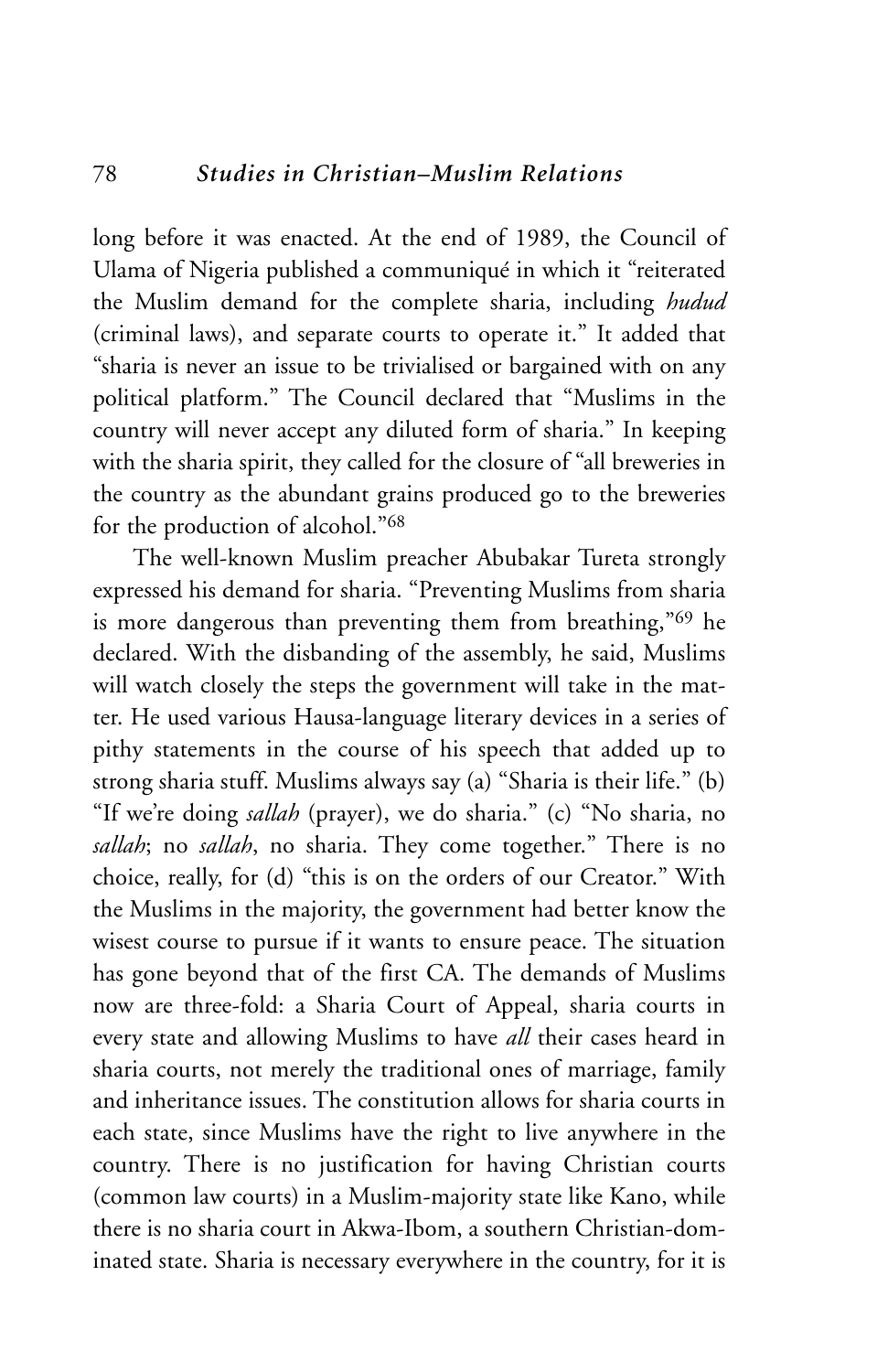against Islam for Muslims to take their problems to non-Muslim courts. In closing, he warned that if Muslims do not get their sharia, they will turn their mosques into courts.70 Muslims may have approved closing off the cantankerous debates; they were not about to ease up on sharia. The pressure was not released.

As in the case of the CA a decade earlier, Danbazau commented that Christian members "once again refused to compromise, and the Muslim members rigidly stuck to their guns." In addition, religious leaders intervened and helped blow up the issue beyond its real significance so that other important issues of government were forgotten or ignored. Some members who knew better but who were afraid of being blackmailed by their co-religionists "joined the bandwagon." Again, there were those who recognized that the rhetoric on both sides was political showmanship "to enhance their political image."

Danbazau seemed afraid of blackmail himself and thus felt constrained to defend his take on the issue. His explanation was not to be regarded as "an attempt to mock the efforts of Muslims towards establishing Islam Law all over the world, especially in the country of my birth. As a Muslim, I strongly believe that a Muslim's life is incomplete until it is completely guided by the sharia."71

I close the discussion surrounding the 1988 assembly with a plea from an ordinary citizen of Kano, Usman Sabo Koki. In a letter to the editor, he pleaded with the government to give Muslims a chance to conduct all their affairs under sharia. A sharia limited to civil but excluding criminal affairs won't cut it.72 It is the voice of the people. In the same year, Danjuma Maiwada of Bayero University expressed the widespread Muslim desire for sharia in its comprehensive form. "Muslims have long prayed for the sharia to be implemented in all its ramifications in their localities. We want Islamic education as the main, not minor curriculum in our schools; we want Islamic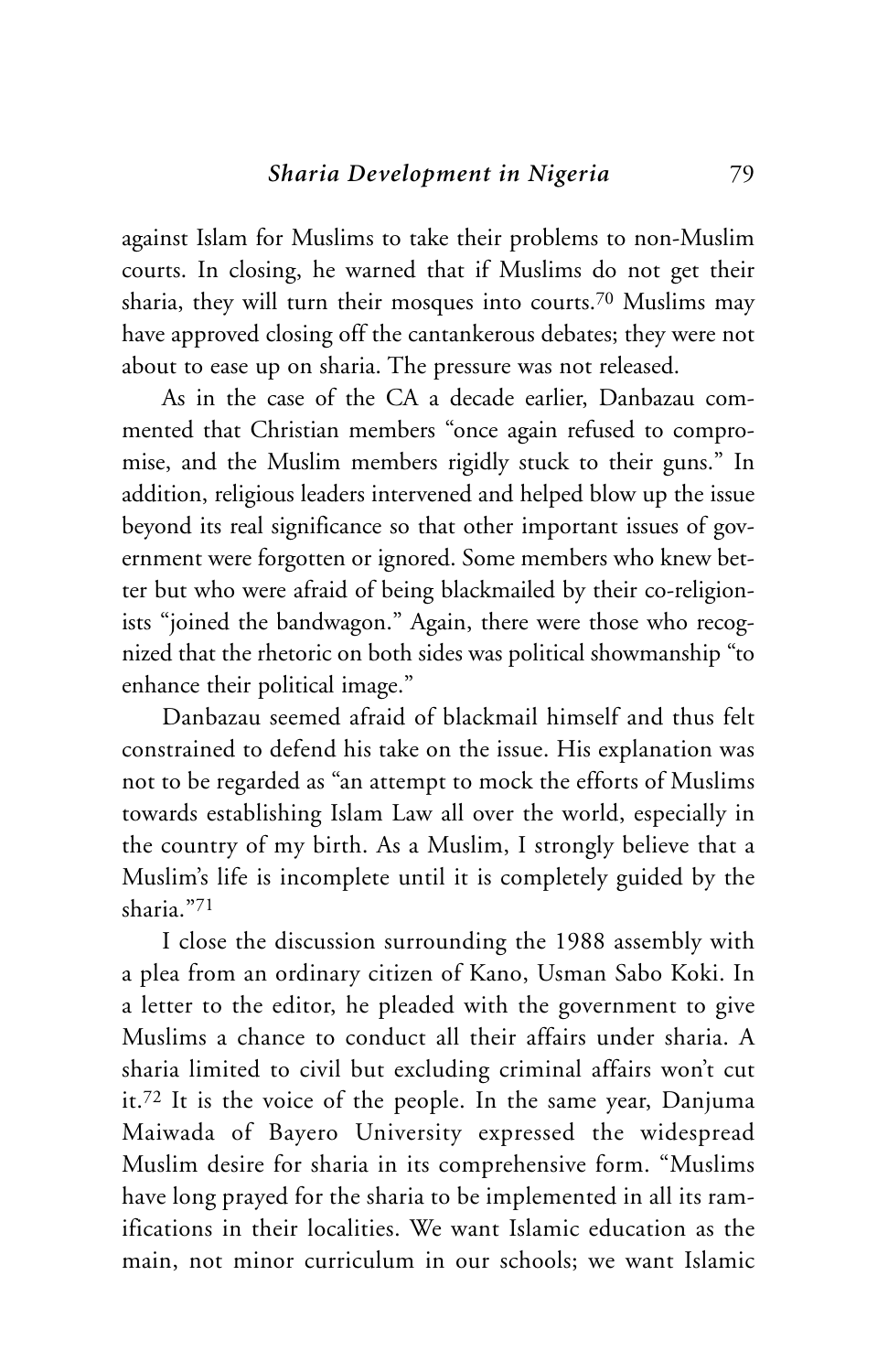governments in states where we are the majority; we want Islamic economic principles to govern our practices."73 This is the prayer of the people. But do note that the prayer goes beyond the demands of the sharia campaigners in the new century. 1988 is still the age of innocence when the guards are still down far enough for people to freely speak of "Islamic Government" and Islamic everything.

Shortly after the 1988 assembly, Badamasuyi warned, "Today, things are changing. The Muslims are awakening from their deep slumber. There is a general understanding and feeling of 'back to Islam.'"74 The struggle and debates continued, but it still took another decade for someone to take the awaited step.

Another assembly in 1994 followed suit by getting stuck on the sharia issue. As Osa Director put it, it "ran into a *cul de sac*." The FG simply pronounced the sharia a "no-go area" for the Assembly.75 After all was said and done and, not to forget, written, the nation faced the new millennium in 1999 with a constitution that was, in Adegbite's words, "almost a carbon copy" of the 1979 version. "The snake has been scorched but not killed."76 Clearly, the sharia issue has been a tough nut to crack for Nigeria.

The Governor of Zamfara finally decided to usher in a new era by taking the bull by the horns—but not without creating another crisis.

#### ▲ *New Millennium Revival—2000-2006* \_\_\_\_\_

The general attitude of Nigerians with respect to common law at the time Zamfara made its move was not much different from the colonial mentality described earlier. Abdulkareem Albashir wrote,

*Unfortunately, Nigerians have come to regard the common law with more esteem than the sharia or the customary law, while today and tomorrow sharia and customary law are*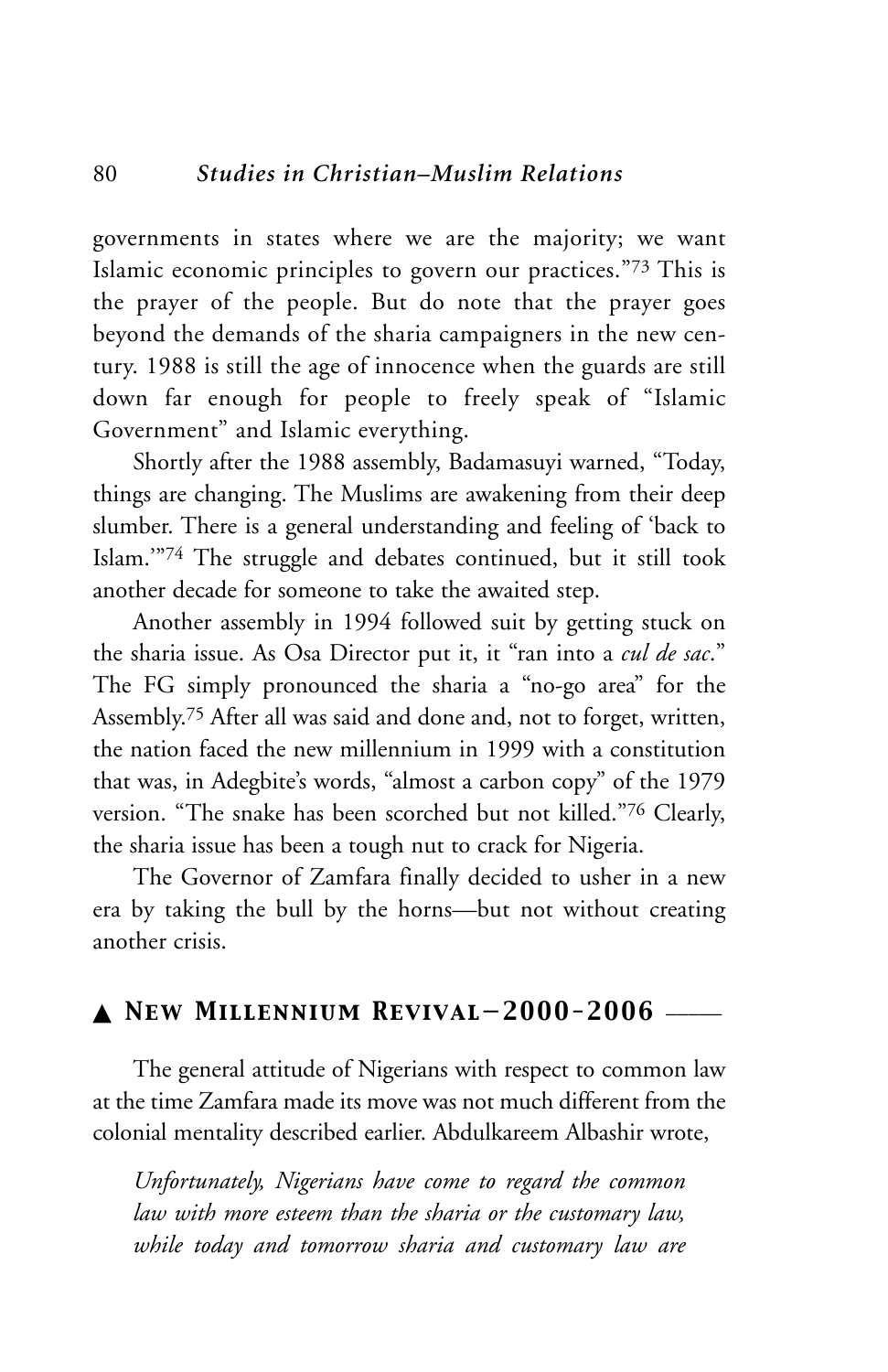*more relevant to the Nigerians than the common law. One has no reason, therefore, to elevate the common law at the expense of the sharia and customary law. Other people are more comfortable with sharia and customary law. And as Lord Denning rightly said, "The people must have a law which they understand and which they will respect."* <sup>77</sup>

This was the situation in which Governor Ahmed Sani made his debut.

1. GOVERNOR SANI OF ZAMFARA, THE PIONEER GOVERNOR AND STATE

Maina begins the story as follows: "Wednesday, October 27, 1999, will remain important in the annals of the history of the people of Zamfara State. On that date Governor Ahmed Sani, in fulfillment of the democratic and spiritual aspirations of his people, formally declared the adoption of the sharia as the basis for the laws and way of life of the people of Zamfara State."78

From the capital Gusau of Zamfara State, Governor Sani caught the entire country by surprise and threw it into turmoil and confusion with his announcement about making sharia the law of his state on January 27, 2000. Dele Omotunde dubbed Sani's announcement the "Gusau Declaration." He characterized the move itself as "the Zamfara debacle."79 Throughout this volume you will find piecemeal discussions about Sani's action, but a number of appendices give you a more complete picture of the situation, the motivation and the method followed, some of it in the words of the Governor himself.

Before I go into the details of Sani's revival, I want to give you some impressions of the man himself. I have little to go on. One source is a journalist who interviewed the Governor in London, where he had gone to attend a sharia conference. The main thrust is a measure of simplicity and modesty, two supreme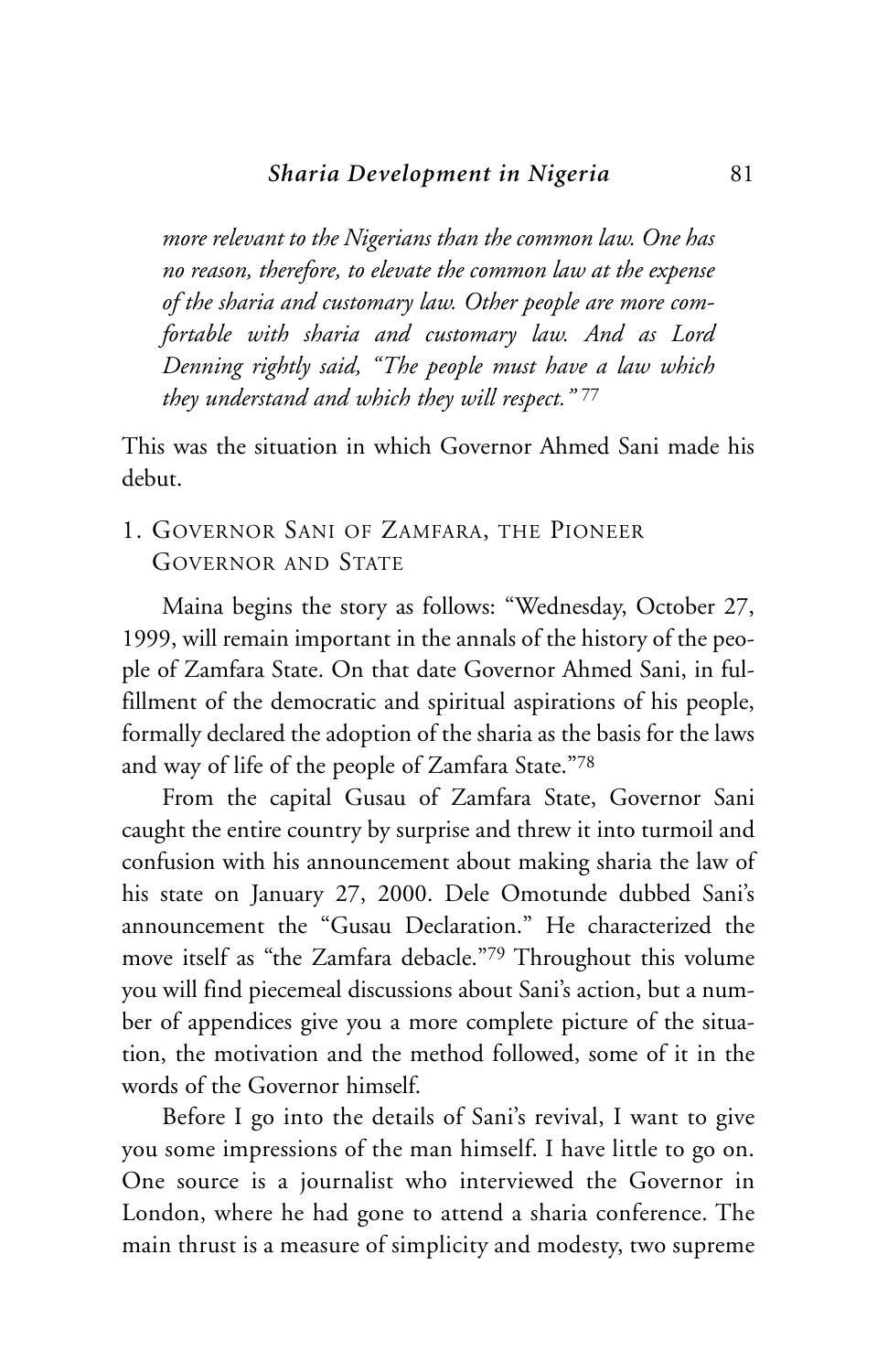Muslim virtues. Nigerian governors tend to travel with sizable entourages and grandeur. Sani moved around London apparently with only two people. At the end of the interview, he took "not a stretch limo with escorts, but a London Black Cab, with four others sharing the same."80 Oghogho Obayuwana painted Sani in a very favourable light. "Even if he wanted to act tough, his simple ambience as a rather unassuming posture gives him away as one who will probably find it difficult to hurt a fly. And this was how he also appeared when he granted audience to visiting journalists in Gusau last week."81 A third source, somewhat different from the second, is a write-up by Dotun Oladipo about Sani's apparent temper. In two days of meetings at Aso Rock, seat of the Presidency, he reportedly stormed out a total of five times!82 I see a combination of modesty and temper—and perhaps a tendency to manipulate? And then I discover here and there inconsistencies and other anomalies that call into question the governor's integrity. You will find these stories scattered throughout these pages.

The announcement in Gusau, on October 27, 1999, was attended by "an unprecedented crowd of about two million people," according to Osa Director.83 Abdul-Rahman Hassan-Tom described the great throngs that gathered.

*Sani did not have to convince anybody that his was not a rented crowd, because that crowd could not have been rented. Neither did he have to convince anybody that most of the peasants that attended the ceremony did so at the expense of their struggle for daily bread without any form of monetary compensation from the Governor. Most of those that attended did so with the innermost conviction that an end to their 20th century economic and political enslavement has come with the arrival of the Just System of governance.*<sup>84</sup>

Governor Sani was in his glory at the occasion as he delivered his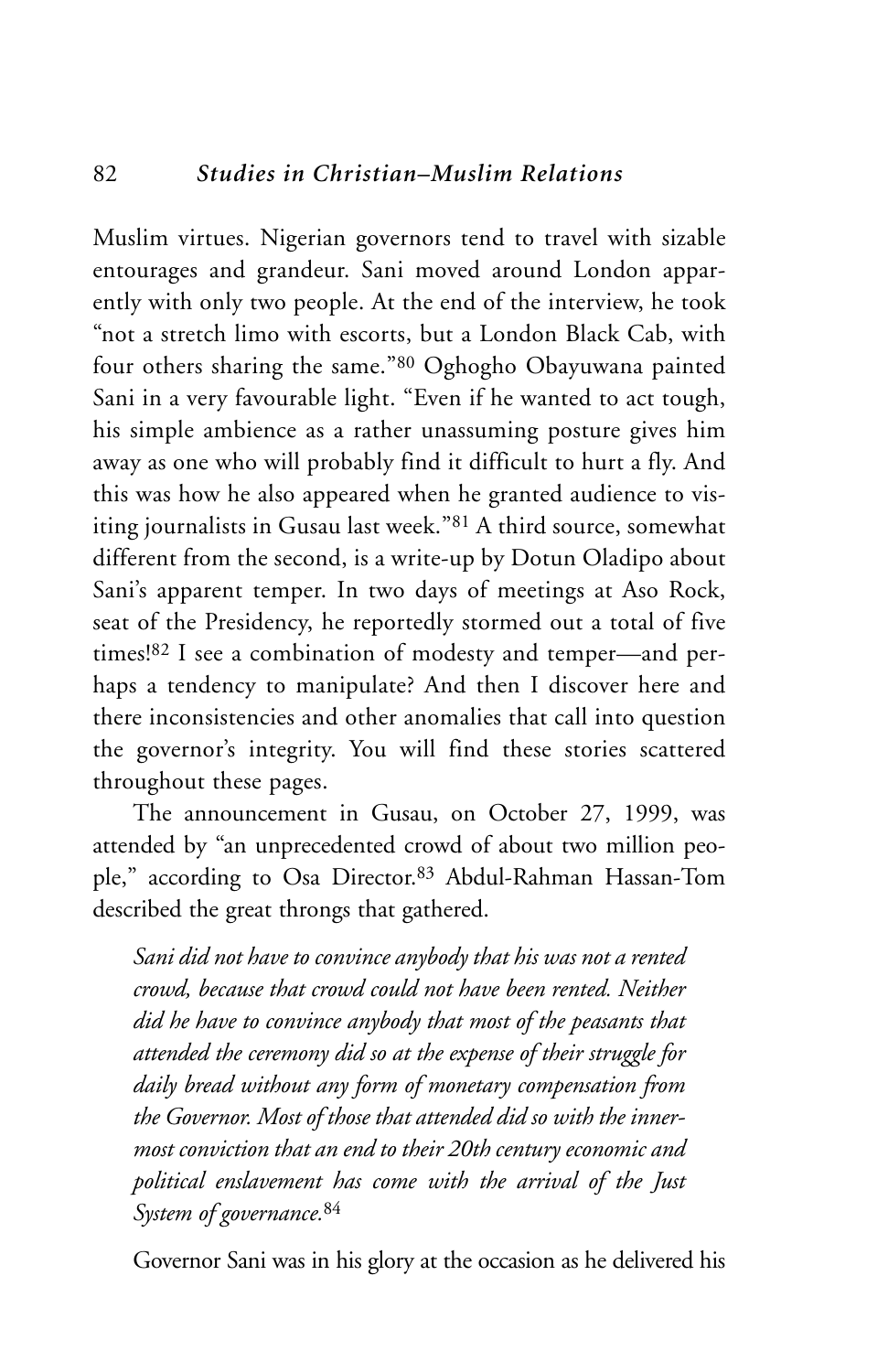speech from which I will be quoting here and there. The launching, he predicted, "will be marked in the annals of not only Zamfara State but throughout our beloved country, Nigeria, as the culminating point in the actualisation of the hopes, ideals and aspirations of the majority of our citizens, the Muslims." They have "long yearned for the freedom to exercise their full rights since they were invaded and colonised by the British. We only partially achieved victory with independence, but our neglect of planning has robbed us of the fruits of our struggles." "The struggle has not gone in vain, for the Islamic order we envisaged has now emerged." Sani "reminded his audience that he is not only a chip off the old block, but was prepared to go a step further" with his statement, "What we have embarked upon now is the continuation of the struggle started by our farsighted leader, the late Sardauna of Sokoto, Sir Ahmadu Bello of blessed memory." Director suggested that by his action Sani sought to surpass that popular hero.85

On January 27, 2000, Governor Sani once again stood before a huge crowd, this time to actually inaugurate the new regime. In his article covering the second event, Labaran Abdullahi described the size and enthusiasm of the crowds—the second time they turned up *en masse* to celebrate sharia.

*As early as 8:00 a.m., people had started trooping in. Initially security operatives had stopped people from entering the Government House, but later the cheering crowds of men, young and old, overpowered the security men and opened the gate to let everybody through. Even before this day, people's enthusiasm had reached the breaking point. And when it came finally, traders, school rectors, government functionaries, traditional rulers, indeed all and sundry left all what they were doing to witness the event.*<sup>86</sup>

Standing before this crowd, an elated Governor introduced the new sharia regime. The official version begins as follows: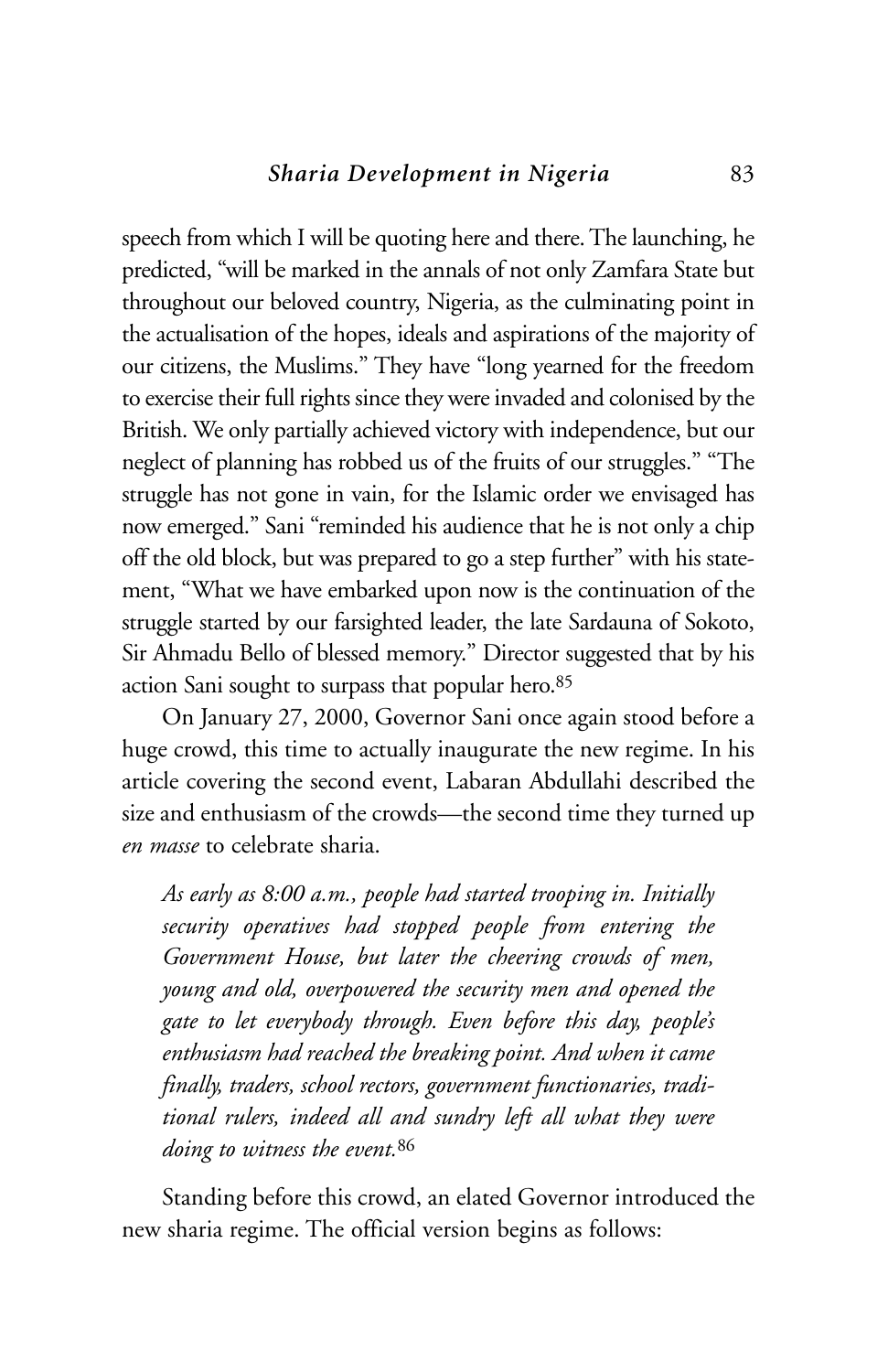#### 84 *Studies in Christian–Muslim Relations*

## *Shariah Penal Code Law January 2000*

\_\_\_\_\_\_\_\_\_\_\_\_\_\_\_\_\_\_\_\_\_\_\_\_\_\_\_\_

I assent this 27th day of January 2000 Alhaji Ahmed Sani (Yariman Bakura) Governor Zamfara State of Nigeria **A Law to Establish a Shari'ah Penal Code For Zamfara State**

**Law No. 10, 2000**

Made at Gusau, this 27th Day of January 2000 87

The process of installing sharia and making it effective continued after the double launching. One of the next steps was for Governor Sani to empower chiefs and emirs—"traditional rulers"—"to try cases under the new sharia before transferring them to sharia courts." At a seminar organized for these rulers, Sani said that they are the "custodians of the society's esteemed values" and as such are "expected to play a greater role in the implementation of sharia." He commended them for "their unparalleled roles in maintaining law and order," far beyond that achieved by any other government machinery.<sup>88</sup> Sani's praise for these "fathers of the people" does not seem to agree with the perception of many people who regard them as traitors.89

Like so many others, Osa Director interviewed Governor Sani and asked him, "What influenced this decision? Is it because you have completed and fulfilled all your electoral promises or simply because of your piety?" Sani answered:

*It is both. In the first place, I joined the gubernatorial race in order to improve the welfare of my people. You cannot influence*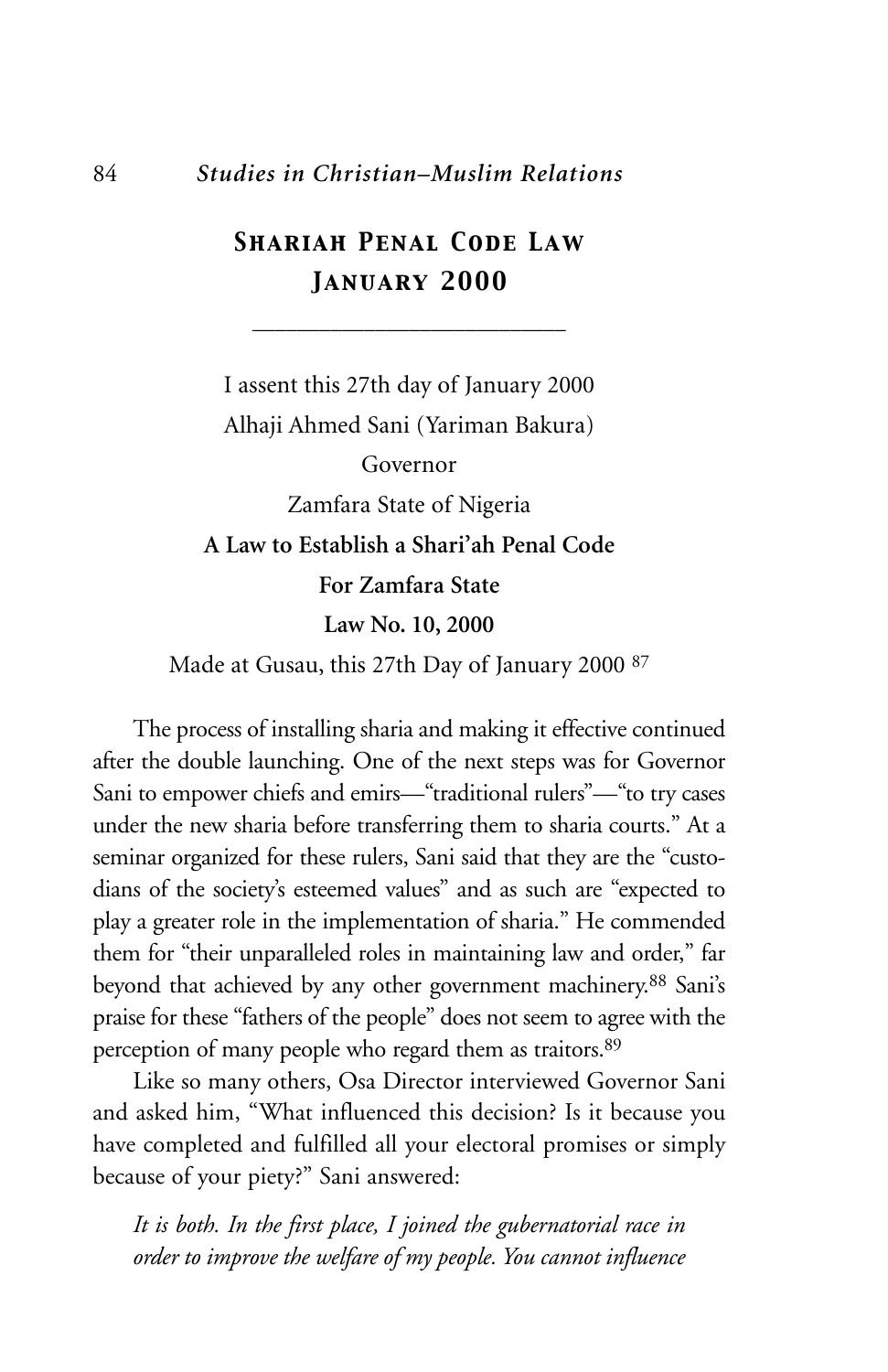*the welfare of the people without affecting their religious life. We, as Muslims, believe that God created us to worship only Him. Therefore, if the purpose of creation is worship, then one must first influence reforms in their religious way of worship, to ensure that they are worshipping God as He directed. And in the process, you will achieve whatever development programmes you want to. For example, poverty alleviation. If there is no stealing, you will have abundant resources to achieve the development programme. Secondly, because of this intention, I tried to use this as a campaign weapon that, if they elected me, I would want to reform their religion to ensure that everything they are doing is in conformity with the dictates of our religion.*

Director then asked whether sharia was a campaign focus for Sani. The Governor affirmed that it was. He would start his speeches with chanting *Allahu Akbar* three times. Then he would "always say, 'I am in the race not to make money but to improve on our religious way of worship and to introduce religious reforms that will make us get Allah's favour. And then we will have abundant resources."90 A kind of "health and wealth gospel"?

There is a question as to the involvement of foreign powers in the Zamfara sharia development. Soon after Sani's declaration, ambassadors from a number of countries, including Saudi Arabia, Sudan, Pakistan, Syria and Palestine, allegedly "visited and egged [him] on." Some regarded this as undue foreign interference in Nigerian affairs. An editorial in *The Comet* "urged the FG to take appropriate sanctions against these governments whose ambassadors were in Zamfara for the launching of the sharia."

The foreign presence naturally led to the question of foreign money. Oladipo asked Sani point blank whether or not he is getting support for implementing sharia. Sani replied in the negative, but if anyone makes an offer, "we'll take, not only from the Muslim community, but also from Western countries." You see, this is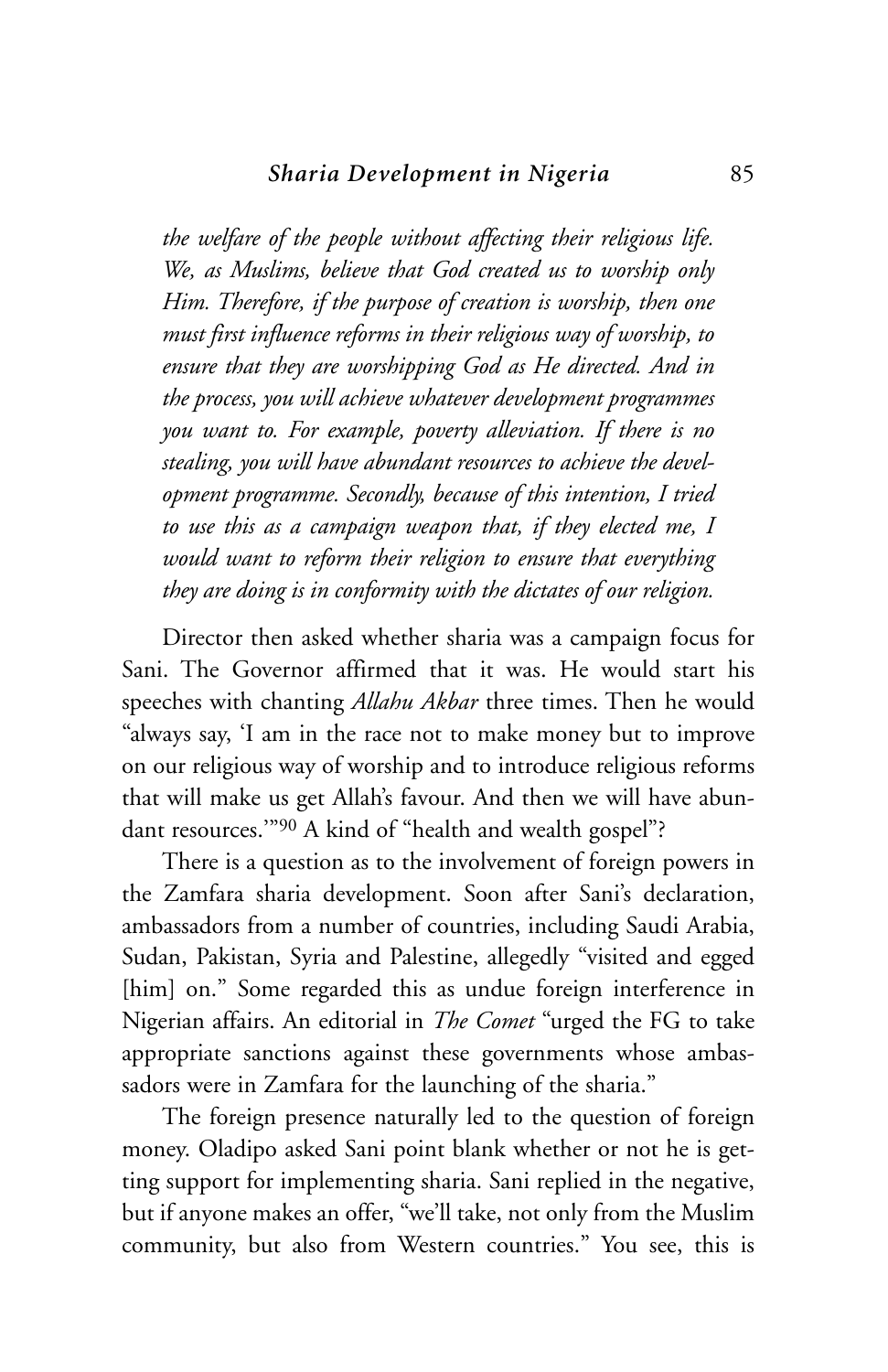democracy in action that should be supported by all countries. "We are doing this because our people are interested."91

During a visit to Niger State, Sani "refuted media insinuations that he was teleguided by international sponsors." He insisted that "the state had not received any financial assistance nor loan from the Islamic Development Bank."92 But what of his publicly expressed thanks to Saudi's "support for his administration since the implementation of sharia"? He expressed this in a workshop for Muslim clerics organised and attended by Saudi embassy officials.93 No answer. Later we will hear about further sharia legislation that definitely gives the impression of kowtowing to Saudi especially. In the meantime, Zamfara sent a five-man committee to Saudi Arabia "to learn and understand how they were able to overcome the initial difficulties in the application of sharia."

Though there was a large crowd at the launching that included many eminent Nigerians, deputy governors from other states, emirs, prominent imams and even foreign dignitaries, there were also some conspicuously absent. Neither the President nor the Vice-President attended, nor the Sultan of Sokoto. Sani refused to read opposition into their absence. The President and the Sultan were both abroad. The Vice-President had to attend to his duties of state in the absence of the President.

Director pursued the subject of Sani's relationship to the President and his Vice. Did he ever discuss sharia with them or did they ever invite him for a discussion? Sani responded, "At all, *walahi*. Nobody. Nobody has invited me, nobody has spoken to me on this sharia."94

Since Sani made such a big deal out of his intentions to reform religion and society, it is only natural that people were wondering about his own ethics and finances. So Director queried him about his money in the bank and related issues. Sani admitted he had money in interest-bearing accounts, something forbidden by sharia. However, he defended himself by claiming that he was using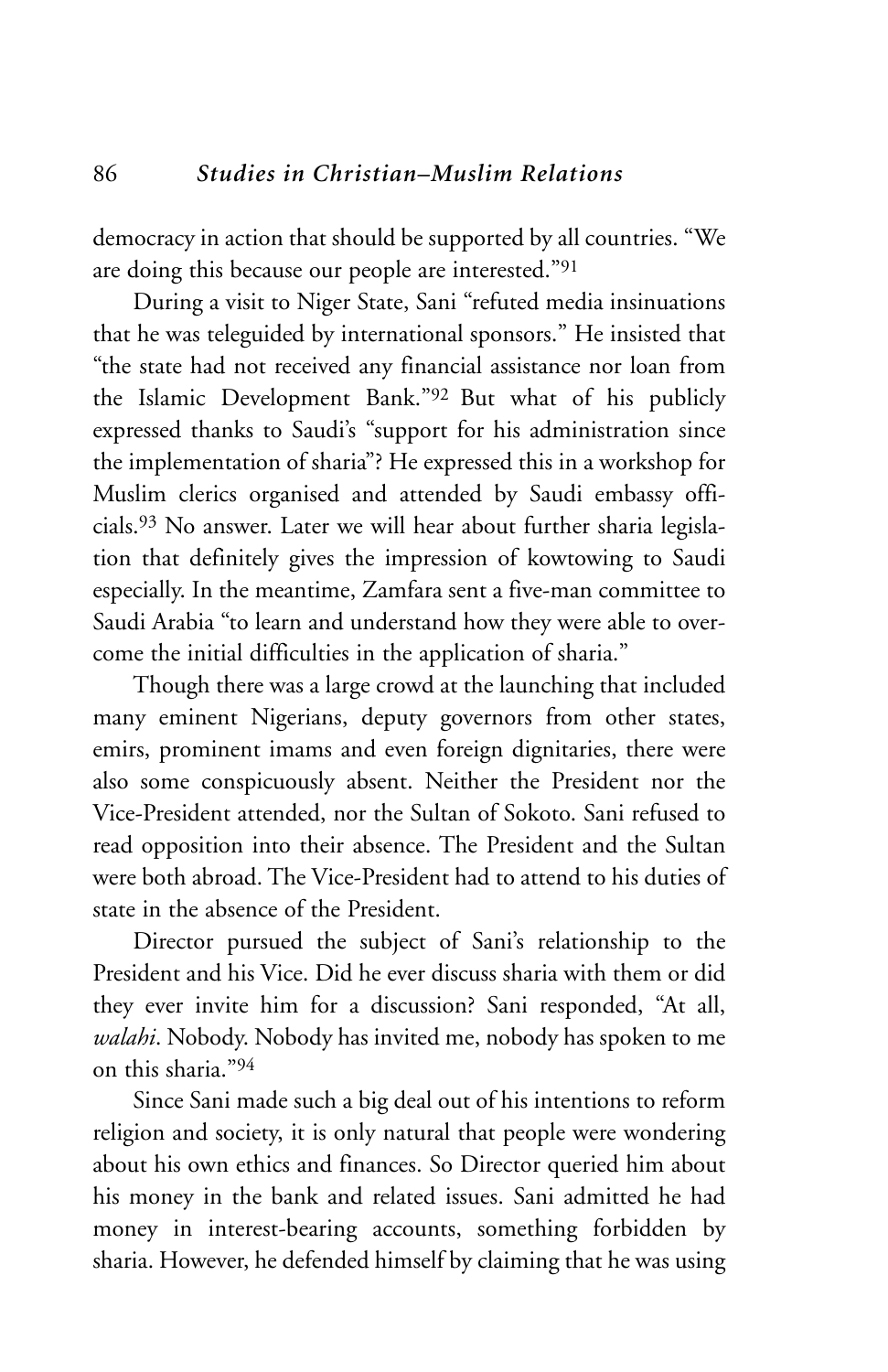this interest to help the people. That was the reason they voted for him. Furthermore, he was in the process of transferring his funds to Habib Bank, since they had started interest-free Islamic banking. Besides, he only had N3 million.<sup>95</sup> How then, challenged Director, could he have declared assets worth N200 million? Sani corrected the figure to N80 million. That figure included the value of his houses. How did he get so much money? asked Director. Sani answered that he came from a wealthy family. "My family has never been a pauper."96

One of the more quaint but also more disquieting aspects of the Governor's programme is his sporting a new beard. According to Director, during his campaign, Sani was clean-shaven. Why, Director asked, did he start wearing "this gargantuan beard? Of what symbolism is this to sharia?" Sani's response is interesting:

*I was not in the position to follow my religion the way it is supposed to be followed. I had the feeling, I had the belief and I had the interest to do it, but I tried as much as possible to behave the way other people were doing, so that I can carry other people along, so that I can get to this position. Now, I've got to this position and I want to do everything that is required by my religion and this is part of it. Prophet Mohammed said wearing a beard is very important. It's not compulsory, but once you grow it, you have additional reward from God and what I am after now is reward from God.*

Director associates this feature with the Taliban and fears that the beard has a connection to extremism.97 He quoted Sani as follows: "I enjoin Zamfara youths to grow beards. From today, I myself will start to grow it. Whoever wants contracts from the state government must grow a beard. Those without beards will not be considered. Beard is wealth from Allah. Even if you want to marry and are looking for government assistance, it will be given to you only if you have a beard."98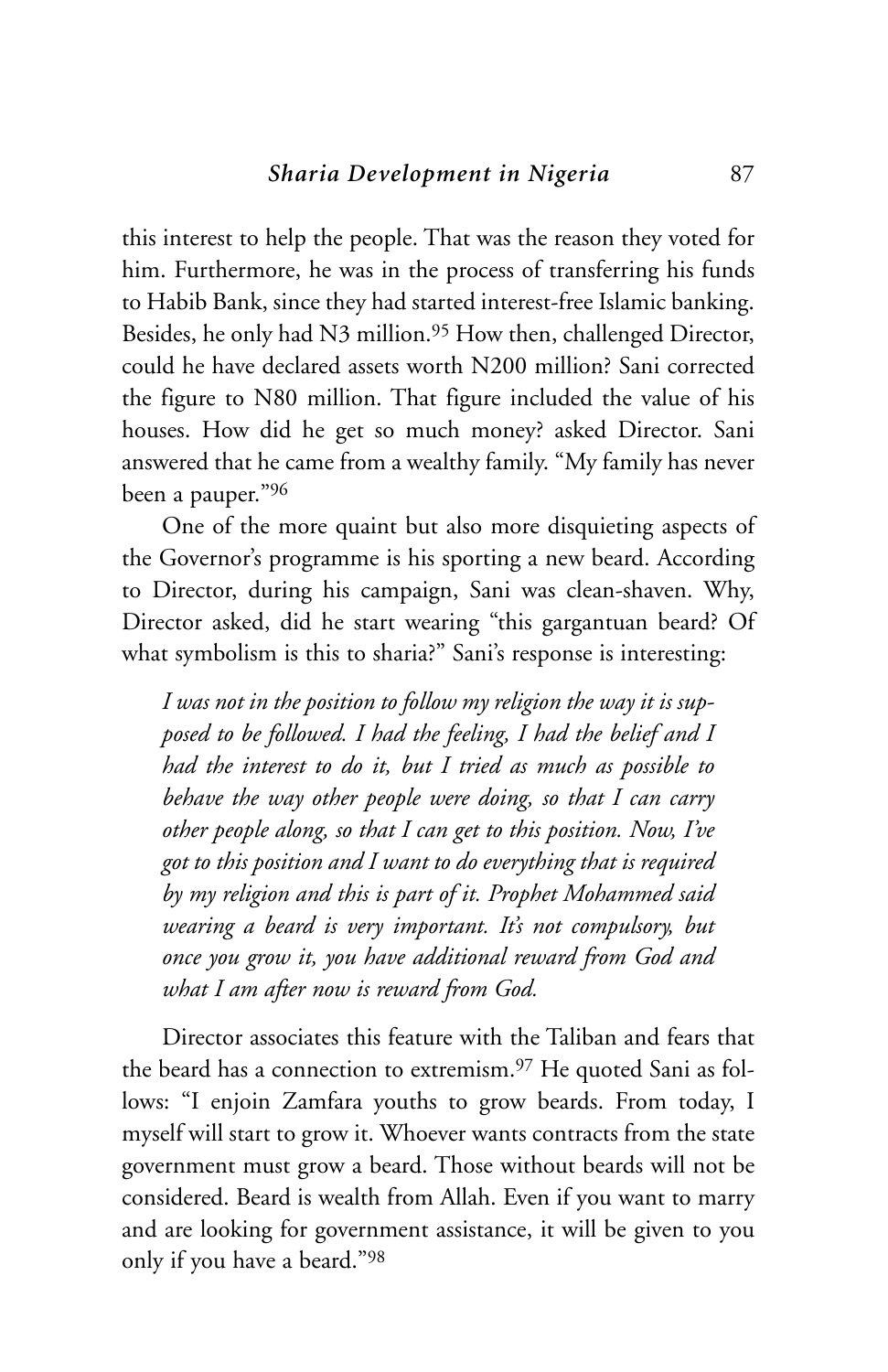Austine Odo of the weekly *AM* interviewed Sani. Again they discussed the beard issue. I reproduce the entire beard part of the interview:

- *Abuja Mirror: Sometime ago, you were reported to have directed people in Zamfara to start growing beards. When we look around you, only you and one or two others are wearing beards. What is happening, Sir?*
- *Gov. Sani: I never directed. This issue of beards, you see in the Holy Quran, which we believe in. Allah said we should follow the teachings of the Prophet Mohammed to the letter. Growing beards is just one of the practices which cost you nothing. If you are going to be a good Muslim, you should as much as possible try to follow to the letter the practices of the Prophet. Just like Jesus, if you are a good Christian, you will do what Jesus did and willingly follow what He did. It is not harmful to you and nobody says you must grow beards. It is just a statement and I said that I am advising my Muslim brothers to grow beards so that it can be seen as an identity card because that is the essence.*
- *Abuja Mirror: Not for contracts?*
- *Gov. Sani: No. That gentleman (pointing to somebody in the corner of the room) is a friend. Mr. Gbenga is a contractor and we patronize him. One, he is a Christian and secondly, he doesn't have a beard. People are exaggerating what sharia is all about and what I said. All I am going to say is that if Muslims can follow Islam and Christians follow Christianity to the letter, there will be peace.*<sup>99</sup>

The new sharia regime was attacked from the beginning by Muslims who argued that sharia was going to be applied too legalisti-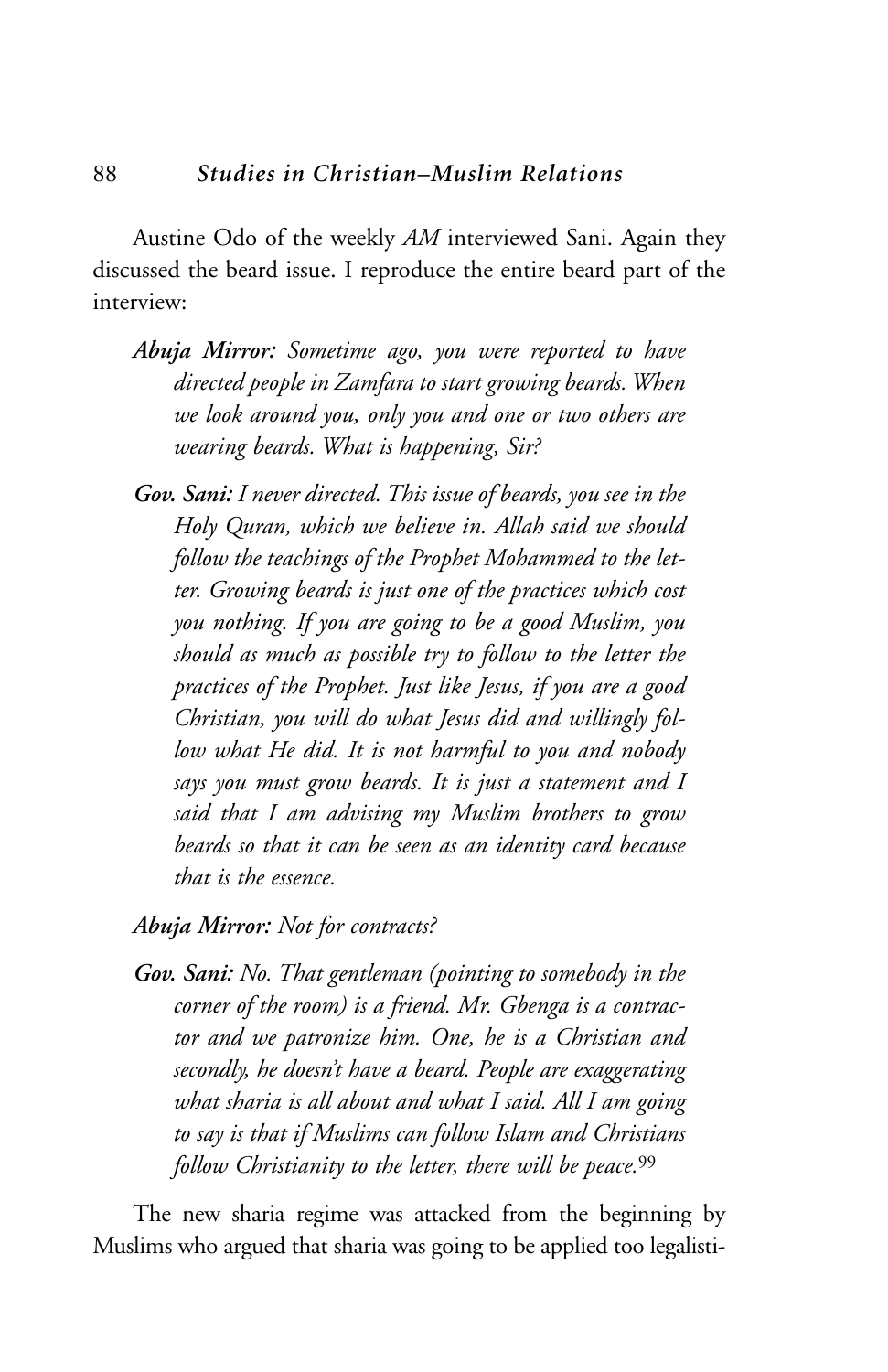cally, without taking any conditions or situations into account. Stole? Amputate! Done deal! A woman committed adultery? Stone to death! Done deal. It never went that way, but that is a common criticism we will hear more about in Chapter 6. Though it may sometimes have worked out that way due to ignorant judges or to the youthful exuberance of the militia, Sani appeared fully aware of these issues. No militia will amputate; it can happen only under a judge's supervision. Furthermore, the *alkali* or judge will not order amputation if there are any extenuating circumstances that led to the crime. Was there a mental problem? Was it need or greed? If an employer does not take good care of his employee and then accuses the latter of stealing, the employer is likely to be punished, not the employee who has "stolen."

In spite of all the opposition, of which we will hear much more in Chapter 6, Sani was determined to push on. During the launching, he promised, "Our decision is irreversible and non-negotiable. No amount of deceit, falsehood, intimidation or kangaroo judgments will deter or even slow us down."100 He was so sure of his approach that he "believes that it is the duty of every Muslim to help him succeed," for if he were to fail "my image will be dented and the image of fellow Muslims will also be dented."101 To Oladipo's question why he introduced the sharia, Sani answered that it is compulsory for any Muslim governor "to administer the state according to sharia. It is a directive by God and so I try as much as possible to operate my life according to the directive and dictates of my religion."102

After all is said and done, Sani could with a straight face refute "allegations that he mixes politics with religion."! Reacting to the charge of mixing the two on the part of a speaker on BBC, he explained "that at no time did he mix politics with religion." After all, his political party "draws its membership from the two major religions." When asked about the open support he was receiving during his campaign from Muslim clerics, he explained they were doing so on their own initiative, possibly because they like his way of governing. But mixing the two? Not me! Well, I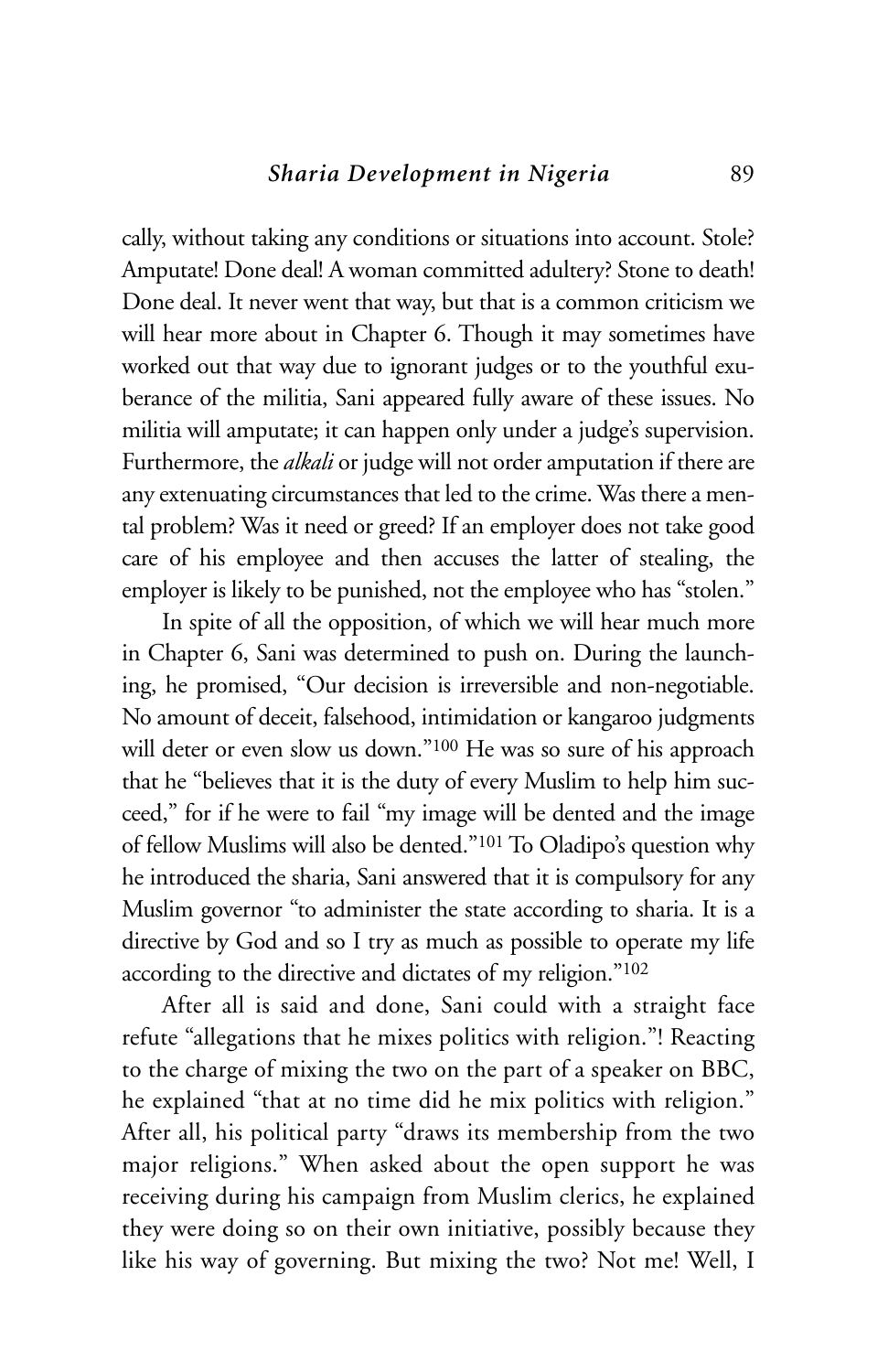did draw your attention to the occasional contradiction!<sup>103</sup>

Sani's daring earned him much praise and support from many quarters. Ray Nweke wrote, "This man commands a large and unqualified support of his constituents, unprecedented in its size and diversity. His declaration was received with such warmth and enthusiasm, encouraging him to make good his pledge to adopt the penal code enshrined in Islamic law."104 One journalist wrote that he "has been commended for playing the leading role in the implementation of sharia." One such commendation was from one Ibrahim Adamu Shanono, who was happy with the move, since sharia "is the only weapon" for sanitizing the country.105 Some referred to him as the "Othman Dan Fodio of the 21st century."106

On January 1, 2000, when the new sharia regime had not yet taken effect, *NN* Weekly was already jubilating: "Several governmental policy issues—minimum wage, probes, scrapping of PTF [corrupt government pension scheme], charged public debate in 1999, but sharia was the mother of them all. Zamfara's youthful Governor Ahmed Sani was the one who blazed the trail. Many Muslims now see him as the Mujaddid of the new millennium but a lot of Nigerian Christians frowned."107

The Council of Ulama of Nigeria began a press statement by directing its praise and gratitude "to almighty Allah, Who out of His infinite benevolence and mercy paved the way for the reintroduction of sharia in Zamfara after about a century of deprivation. The Council prays that Muslims, wherever they may be found in Nigeria, will enjoy the religious freedom of belief, worship, practice and observance as entrenched in the Federal Constitution."108

The Attorney General and Commissioner for Justice of Zamfara State, Ahmed Bello Mahmud, delivered a paper on the adoption and implementation of sharia. In his introduction, he stated,

*Post-independence governments continued to maintain the laws and policies which effectively prevented the adoption of*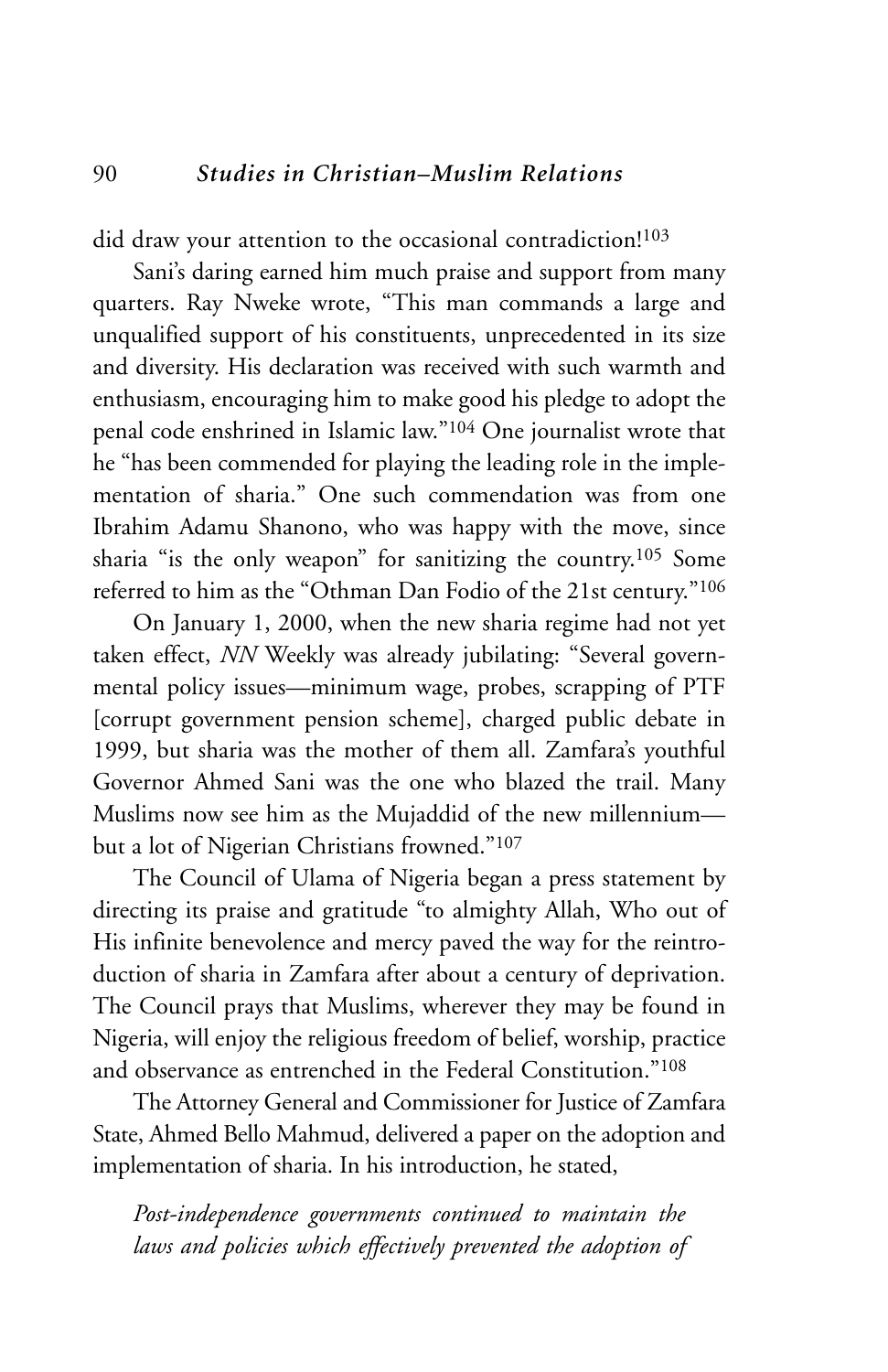*full sharia. Constitutional conferences and debates were frustrated as relates to sharia and attempts by some radical Islamic sects to demand for sharia were violently suppressed. It was not until about 100 years later that God wished and guided the Zamfara State Government to successfully adopt sharia in a peaceful and constitutional manner.*

Mahmud explained that there was great need for this step. Crime and moral decadence had reached unacceptable levels. "It became necessary to try another alternative legal system that is divine, comprehensive, universal and complete code of practice covering social, economic, political, spiritual and legal conduct of a Muslim from cradle to grave, including aspects of the hereafter." Besides, "the adoption of sharia by any person or state that professes the Islamic faith is not a question of choice. It is compulsory, especially with the advent of democracy, constitutionalism and a federal system of government that provide the opportunity." "Muslims in Nigeria have sacrificed enough by compromising the fullest observance of their religion over the years."

Mahmud then proceeded to outline all the steps followed to establish the new regime, beginning as follows: "The Executive Governor of the State, Ahmed Sani, desirous to fulfil his campaign promises and the wishes of the people to adopt sharia, established an eighteen-member committee." The Committee was to investigate some basic issues to open the way for the great step. In its report, the Committee "made crucial observations especially on constitutional provisions relating to fundamental human rights." The government accepted the report and instructed Mahmud's ministry to devise the "one best way to adopt the legal system peacefully, without violating any provisions of the constitution."

While the ministry was working on the assignment, the government declared its intention to "curb all social vices, moral decadence and check the rising crime wave by serving notice" that it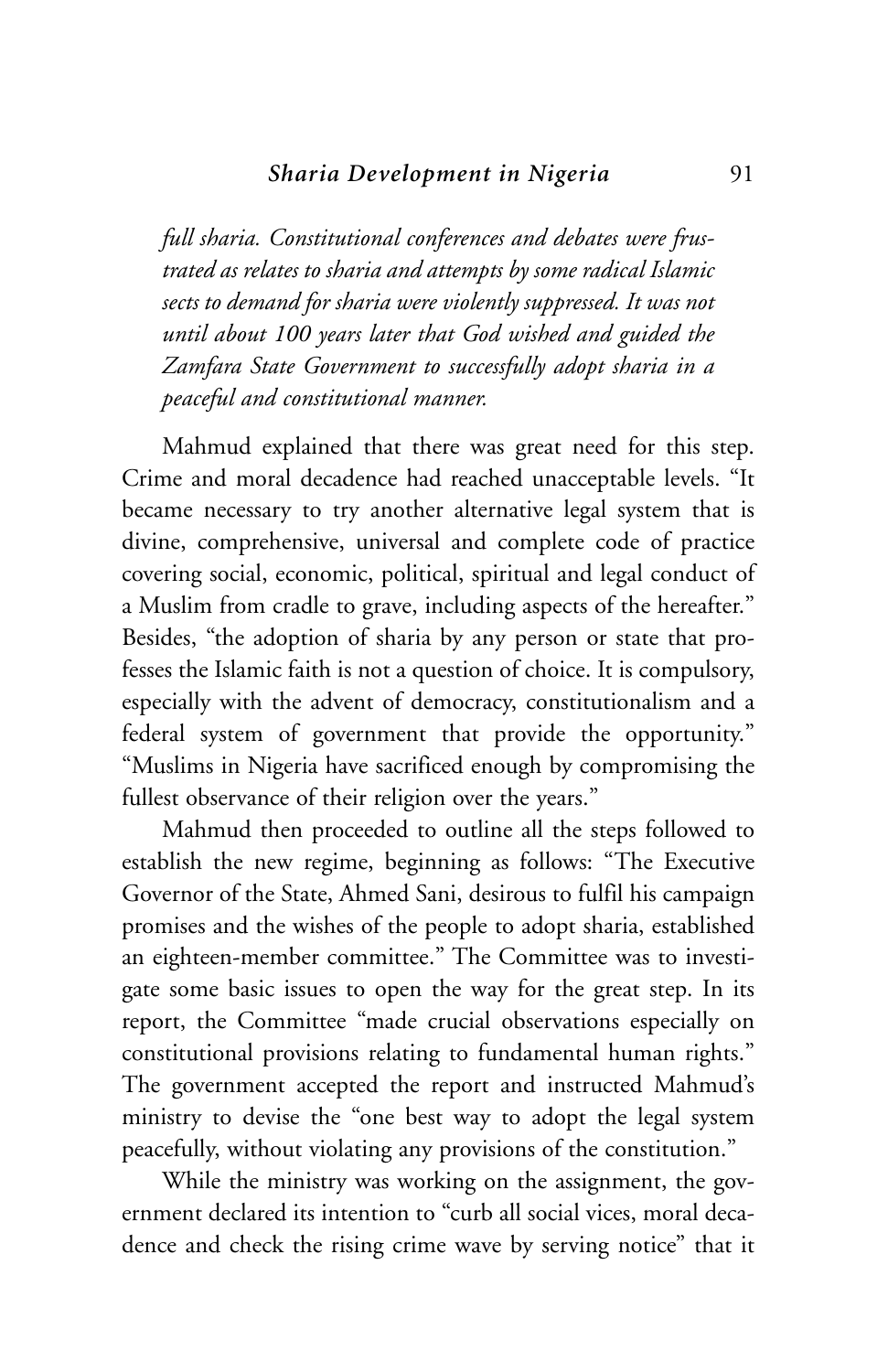would ban prostitution and brothels, gambling, and consumption of and dealings in liquor. This move, according to Mahmud, "drastically reduced the level of crime and consequently made the courts and police stations less busy." Among the sharia penalties to be included in the new regime were amputation and stoning, two that subsequently became very controversial. The offence of apostasy received a different treatment. Provisions were made either to counter, prohibit or promote corruption, collection and distribution of *zakat*, marriage expenses, traditional drumming and praise singing, standard weights and measures, prayer observance by civil servants during office hours, dress code for women, including the *hijab* or headdress, rehabilitation of *almajirai* or Quranic school pupils. A transition period of six months was envisioned to prepare further and for public enlightenment.

The launching itself was of "merely symbolic significance." It drew "an imaginary line between the past and the new beginning under sharia." It also "gauged the response of the people and the level of their commitment, sacrifice and acceptance of the legal system." Both Zamfara and, soon afterwards, Kano had peaceful launches, thus allegedly disproving the association of sharia with violence. Respect for both the constitution and for federal laws as well as "peace and orderliness" were identified amongst the "necessary conditions." Among the anticipated problems were issues of apostasy, uncooperative federal police force, the need to restrict sharia application to Muslims, and human rights.<sup>109</sup>

Suleiman Kumo wanted all fair-minded Nigerians, both Muslims and others, to support the Zamfara experiment, as he called it. The sharia debate that had been going on for over two decades has shown that "if a group of people allow their rights to be trampled upon for a long time without complaining about it, they can only get back their rights by asserting themselves." This is the time to do that with "one loud, clear, orderly and un-ambivalent voice demanding and insisting on their right." Zamfara has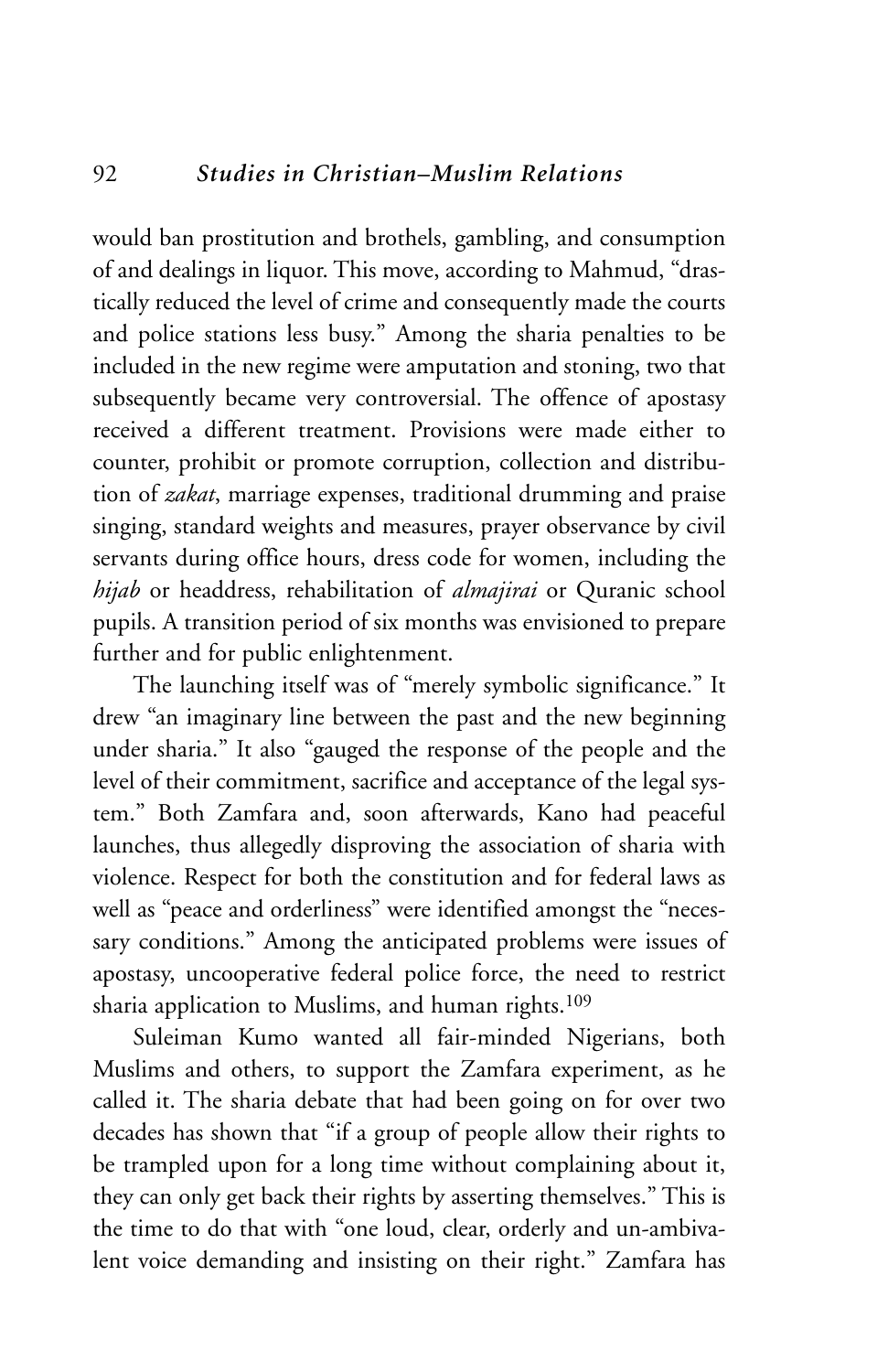done the right thing at the right time. Support it.<sup>110</sup>

Of course, there were immediate problems that required attention. The Zamfara House of Assembly fully supported the sharia, but they were doubtful about the quality of the judges the administration had appointed. They recalled them for proper certification. The report reads:

*Zamfara House of Assembly has called on the twenty-seven sharia judges appointed by the government to stop work till they are properly screened by the Council of Ulama (Islamic Jurists). The Majority Leader, Muntaka Rini, said that the judges were not properly screened before they were appointed. The laiddown procedures were not followed by the government, stressing that the judges were supposed to be interviewed by the Council and their list sent to the House for approval. The House resolved that the Council of Ulama screen them. After the screening, the list of the successful candidates should be sent for approval by the Judicial Service Commission and for ratification and approval by the legislature. The Assembly had invited the state Chief Judge, Muhammad Garba, to explain the procedure adopted by the government in appointing the judges.*<sup>111</sup>

Another immediate problem was the posture of the Nigeria Police Force (NPF). Abubakar Warra, said to be an Islamic scholar, made a statement regarding the police that was either not heard or disregarded. At the very dawn of the sharia era he declared that "it was the constitutional obligation of the Nigeria Police to enforce the sharia." The police, according to Warra, "had the constitutional duty to uphold and enforce any legal framework passed into law by all levels of government," whether common or sharia. Zamfara government had passed sharia into law and thus its enforcement has become a police obligation. True, some policemen are not Muslims, but "it would not be un-Islamic to engage the services of non-Muslim police for the purpose of enforcement and prosecution." After all, the same police force was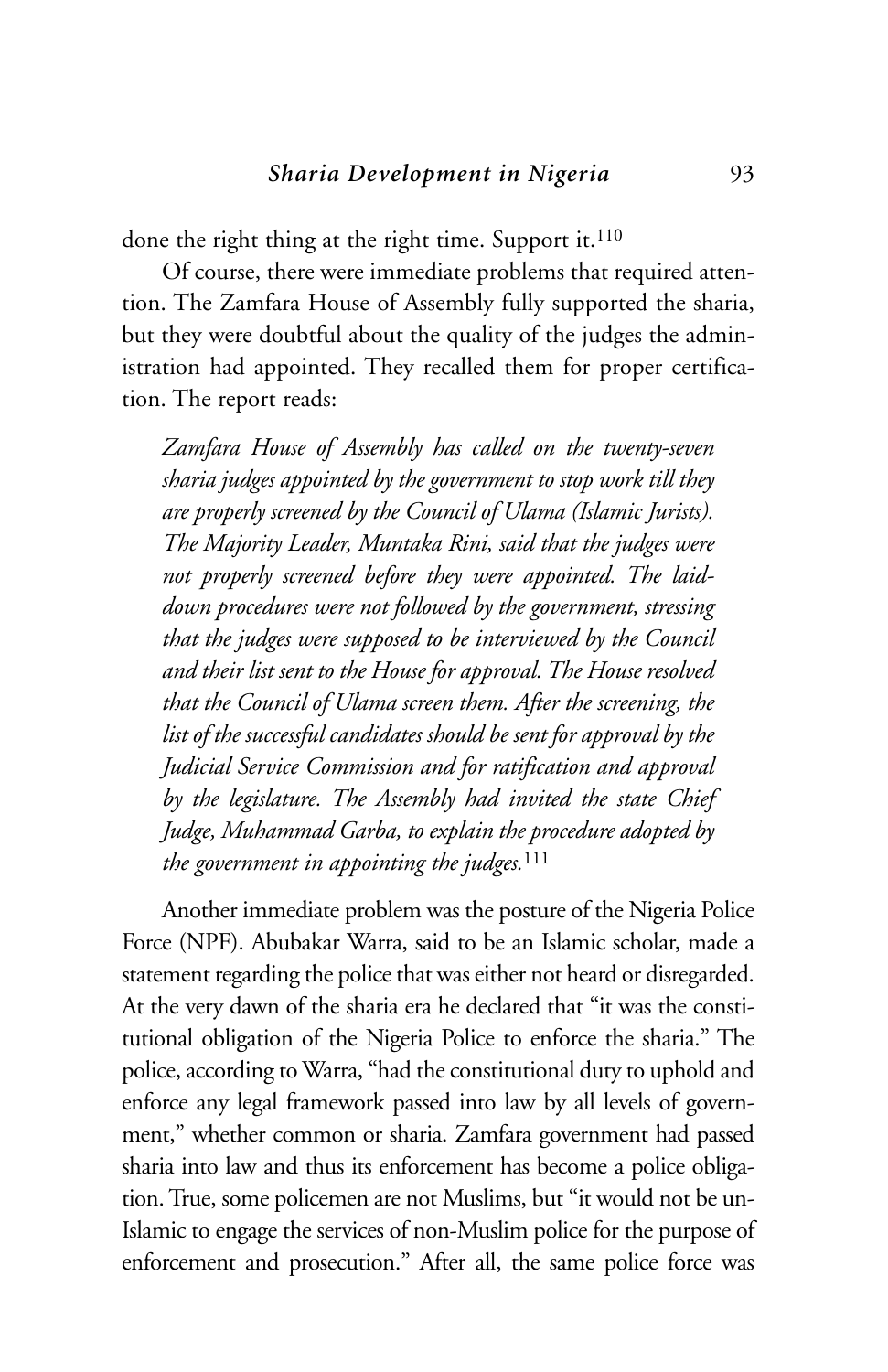used in the former *Alkali* court (also based on sharia). A non-Muslim police prosecutor "can prepare charges and prosecute suspects based on written Islamic laws."112This later became an issue when non-Muslim lawyers were defending Muslim women in sharia courts.

Warra's opinion received support from Femi Oyeleye, the Deputy Force Public Relations Officer, in an interview with him by the News Agency of Nigeria. Oyeleye declared that the police have the "constitutional responsibility to enforce laws enacted by the states, including the sharia law adopted by the Zamfara Government." He explained that "since state governments were empowered by the constitution to enact laws, it is the responsibility of the police to follow the letters of the constitution which gives the states such powers to make laws."113 We will see later that there was a snake in the grass when conflicts of authority arose between the police and some state governments and their sharia militia.

Five years later, Governor Shekarau of Kano was still having problems with the police. They were "yet to come to terms with sharia and have remained a bottleneck and obstacle" to sharia implementation.114

# 2. SHARIA IN SELECT NORTHERN STATES

Zamfara started the long-awaited ball rolling. It quickly turned into an avalanche as eleven other states soon followed suit. Asaju and Oladipo described the dynamics as it unfolded before their eyes. While the Kaduna crisis of 2000 was at its height, Muhammed Kure, Governor of Niger State, and Dalhatu Bafawara, Governor of Sokoto State, fixed May 4, 2000, and May 29, 2000, respectively for the sharia take off in their states. Mala Kachalla of Borno State said sharia was a must, since the majority in his state had chosen for it. Abba Ibrahim of Yobe had already appointed a new Grand Khadi in readiness for the takeoff. In Bauchi, a bill was read by the House of Assembly for approval. Ahmadu Mu'azu, the Governor, said the bill would soon be law,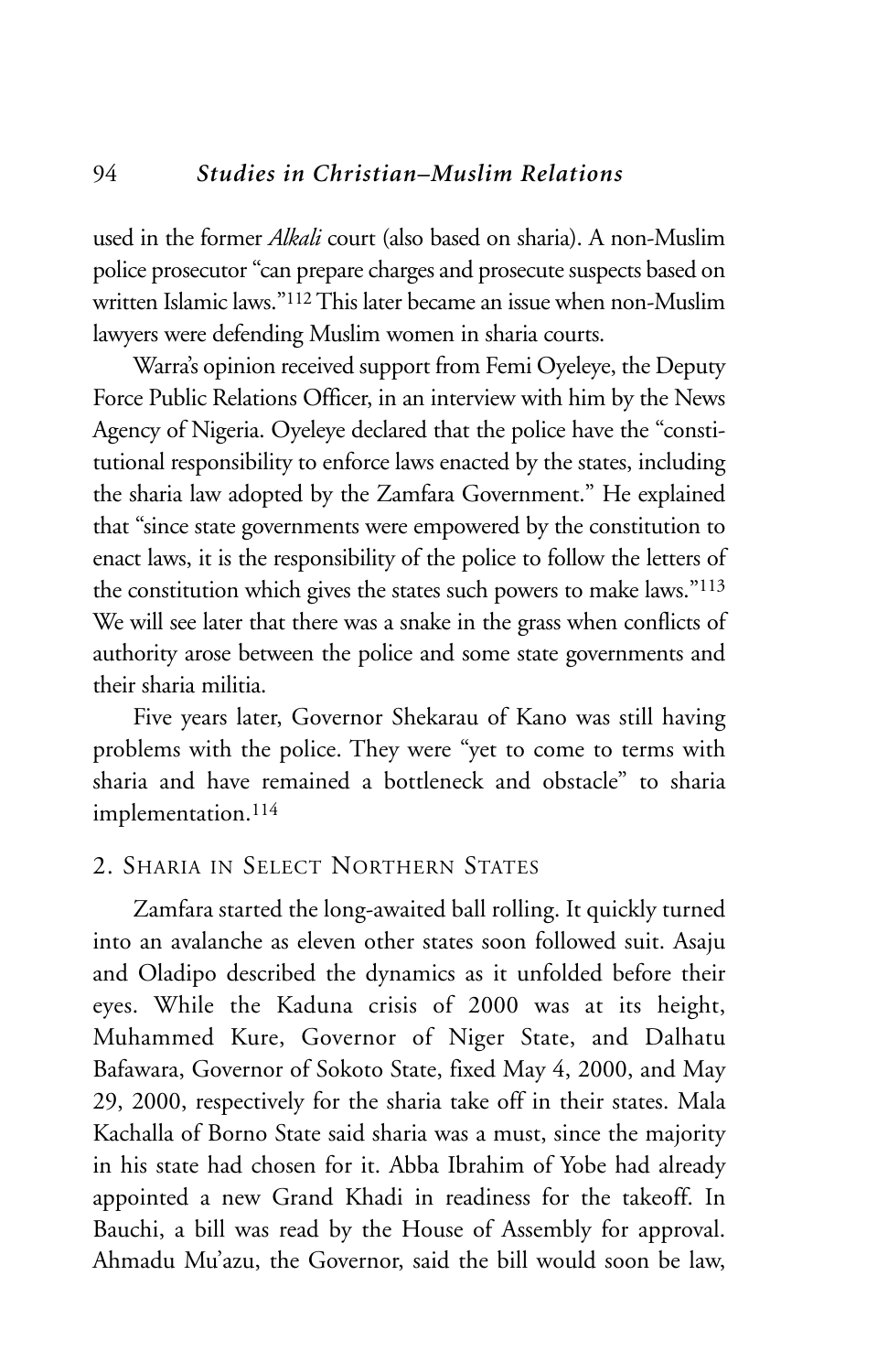since his was a Muslim-majority state. The Kano story follows below as an interesting case study of its own. There is no telling whether any more states will take the step in the future, but at the time of this writing, six years later, no additional states have joined.

In this section I will focus on the same three states that also received detailed attention in Volume 1, namely Kano, Kaduna and Bauchi.

## **i. Kano State**

Zamfara had barely released the "sharia bug"115 on October 27, 1999, when the Kano State Chapter of the National Muslim Lawyers Forum "called on all states with a predominant Muslim population to adopt sharia." It was, affirmed the Forum, "the only way of guaranteeing peace, harmony and unity among the citizens." The Forum noted the Zamfara step "with pleasure" and "commends the efforts of the Governor and other functionaries of the State."116

The next day, November 8, 1999, a group requested Governor Rabiu Musa Kwankwaso to declare Kano a sharia state as a matter of urgency.117 The group consisted of "Islamic scholars, chief imams, Ulamas, Muslim lawyers and politicians." They had expected it would be an easy and quick process to achieve their aim. Not quite. The Governor viewed the request as politically motivated and did not wish to succumb to such pressure. Neither did he like the tone in which the request came to him. Besides, he wanted to wait till the reaction of the FG was clear. Kwankwaso was said to be "reluctant to enforce sharia in a city as cosmopolitan as Kano." Besides, his primary interest was in rural development.<sup>118</sup>

Azare stated that the people suspected Governor Kwankwaso of not being interested in sharia and of dragging his feet. The process was slow and he failed to show up at a sharia rally. Adamu explained that this Governor was thorough and wanted to make sure all was in order before signing the sharia bill. "We will not do a rush job," for that will create problems. "People are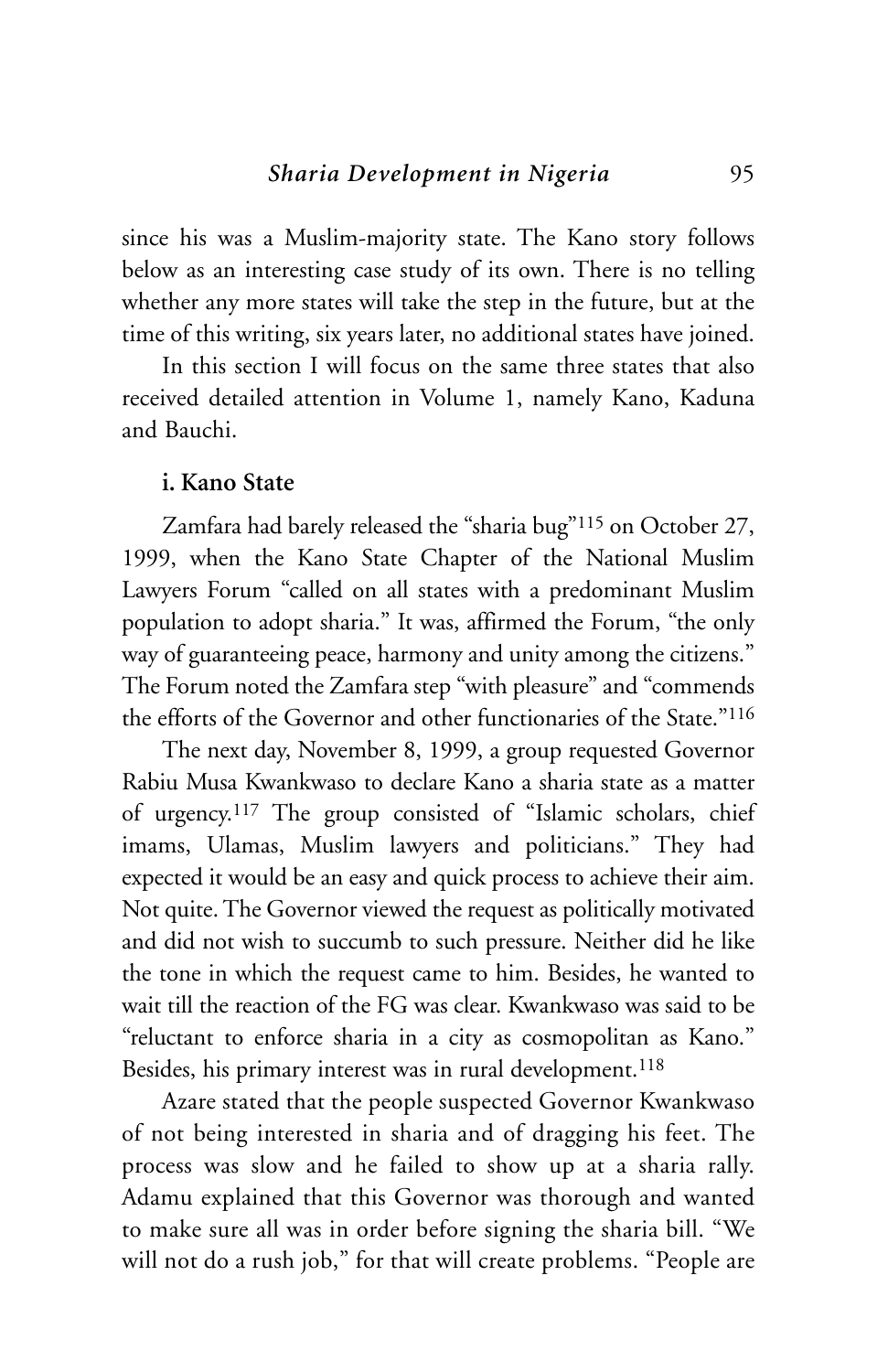putting pressure on us, but this will not bother us."119

When the group noticed the delay, they began to apply pressure tactics on the Governor, with no apparent holds barred. They soon had the Governor on the defensive. I reproduce Agbaegbu's account of the campaign:

*On November 9, a Lagos-based daily published a front page story quoting Kwankwaso as calling sharia advocates "hypocrites." Although the Governor denied making such a remark, his critics made it an instrument of propaganda.* 

*In less than an hour after the newspaper landed in the city, the public was alerted. A Kano resident told Newswatch that all copies sold out. He said the propaganda that followed reduced all that the Governor did since inception to naught. It took a quick refutal by the Governor for him to escape open jeers, boos and possible attack by the angry populace.*

*The sharia lobby later changed tactics and moved to solicit the support of all the forty-four local government chairmen in the state. The tactic was so successful that all the chairmen publicly spoke in support of sharia eighteen days after it was launched in Zamfara. The forty-four chairmen said Kano cannot be an exception after Zamfara had done so. They argued that with its predominant Muslim population, sharia would promote and protect the interest of Muslims. "Sharia is binding on all Muslims, whether he likes it or not." Prior to the action of the chairmen, the state's council of Islamic scholars, the council of Ulamas and other Islamic groups had urged the Governor to toe the sharia push.*<sup>120</sup>

Finally the Governor succumbed.

On December 11, 1999, Kano State signified its interest in sharia. The Governor said the move was "in the overall interest of the state" and announced, "The executive and legislative arms of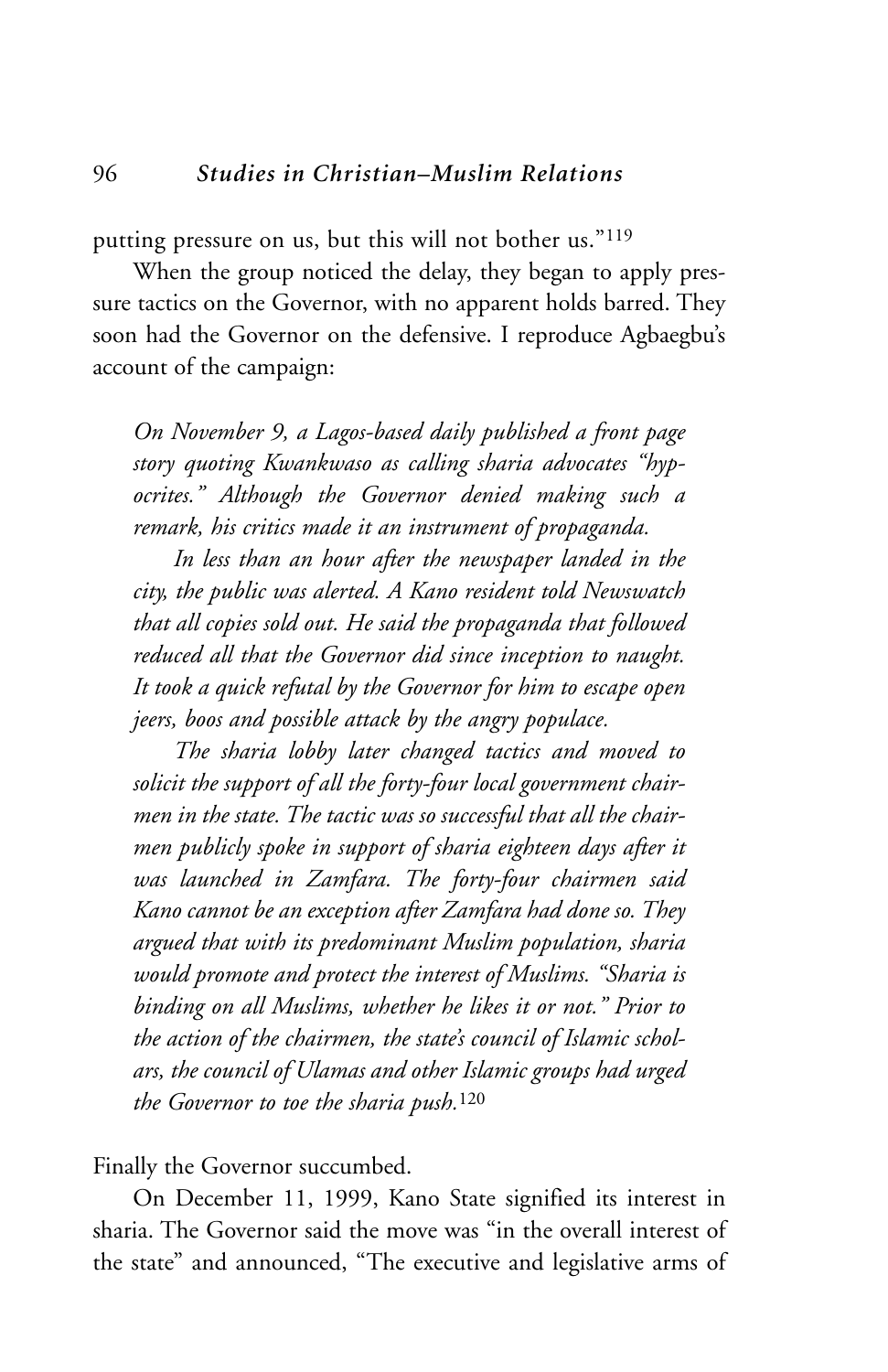government, the Council of Ulamas, traditional rulers, the business community and political as well as community leaders in Kano, have unanimously agreed to adopt sharia in totality."

Because of its popularity, it was expected that the bill to legalize it would pass promptly in the House of Assembly, but it was not to be. There were conflicts and disagreements that needed to be dealt with. The place of Christians was a point, with the Ulamas wanting "an all-encompassing implementation," something the House-appointed committee rejected. The question of the hotel industry and alcohol also brought problems. The Committee wanted solutions that would not jeopardize the economy of the state by flight of business people and capital.

When the House finally produced a sharia bill and forwarded it for signing by the Governor, the latter held it up. He recognized certain problems and thus sent it for scrutiny to the Implementation Committee and finally returned it to the House with some improvements. The Special Adviser on Religious Affairs, Muhammad Tahar Adamu, assured the press that the Governor would sign the bill as soon as the House had agreed with the corrections. He insisted the delay was not due to any opposition on the part of the Governor. He was committed, but needed to ensure all was done properly. The people were asked to "exercise restraint," since "there was no going back on the sharia. Sharia has come to stay in Kano and we are certain that it will be implemented successfully."121

Various groups became impatient with all the delays, for they were aware of the key position of Kano as the state with the largest Muslim population in the country. "Formal declaration of Kano as an Islamic [sharia?] state will seal hopes of critics who think a reversal is possible" and the push for it will dissipate.<sup>122</sup>

The pressure for sharia and the fear of a spillover from the Kaduna sharia-related violence made both the people and the authorities nervous. The police organized special twenty-four-hour patrols throughout the city. A stampede occurred that halted all normal activities in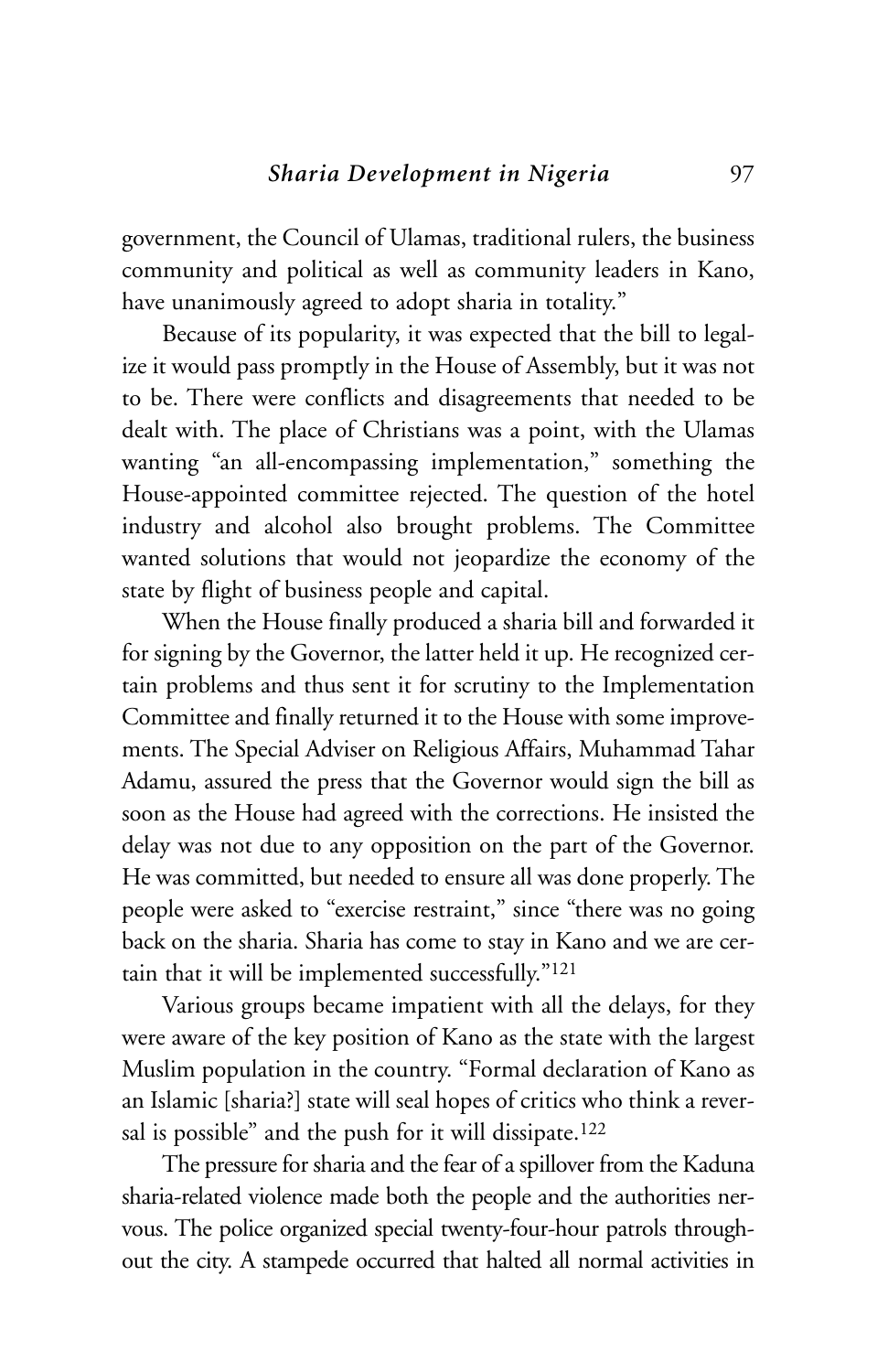#### 98 *Studies in Christian–Muslim Relations*

the city. People were "running helter-skelter." Somewhere between March 3, 2000, and the week before, Kwankwaso signed the final version of the sharia bill passed by the House of Assembly. Finally, the people of Kano had spoken. According to Ibrahim Ahmed, the people said, "There was no going back on the full sharia implementation" and "the FG has no legal right whatsoever to deny them their rights." Yusuf Baita, Commissioner for Information, declared that "the sharia adoption was in line with the popular demand of the people of the state." The date of the actual launching was yet to be announced.<sup>123</sup>

When the long-awaited day came, it was a great celebration. Crowds, the likes of which had not been seen for decades in Kano, gathered at dawn, chanting Islamic slogans. Streets were congested with excited youth. But Kwankwaso warned that it would still take some months before actual implementation due to some hiccups.124

This story is included in detail in order to present the background wranglings that preceded the eventual declaration of Kano as a sharia state. Everyone seemed in favour, but there were a lot of disagreements to be discussed about important issues. The story is also included to demonstrate that, though politics was an important component of the campaign, it was not necessarily the primary motive for the move. Initial motivations were more religious and democratic than political or economic—and that needs to be recognized.

During the elections of 2003, Kwankwaso was replaced by Ibrahim Shekarau. Kwankwaso was of Obasanjo's party, which may at least partially explain his hesitation over sharia as well as Obasanjo's hesitant reactions. Shekarau was of Buhari's party, which has the reputation with many that it is a sharia party, though it often denies that perception. Under this new regime "shariafication" went full steam. On June 20, 2003, the Kano House of Assembly decided to "rectify all policies that contradict Islamic and Hausa cultures" that were inherited from the previous administration and to promulgate only sharia-compliant policies. One of these sharia policies was to make it compulsory for all girls attending state public schools,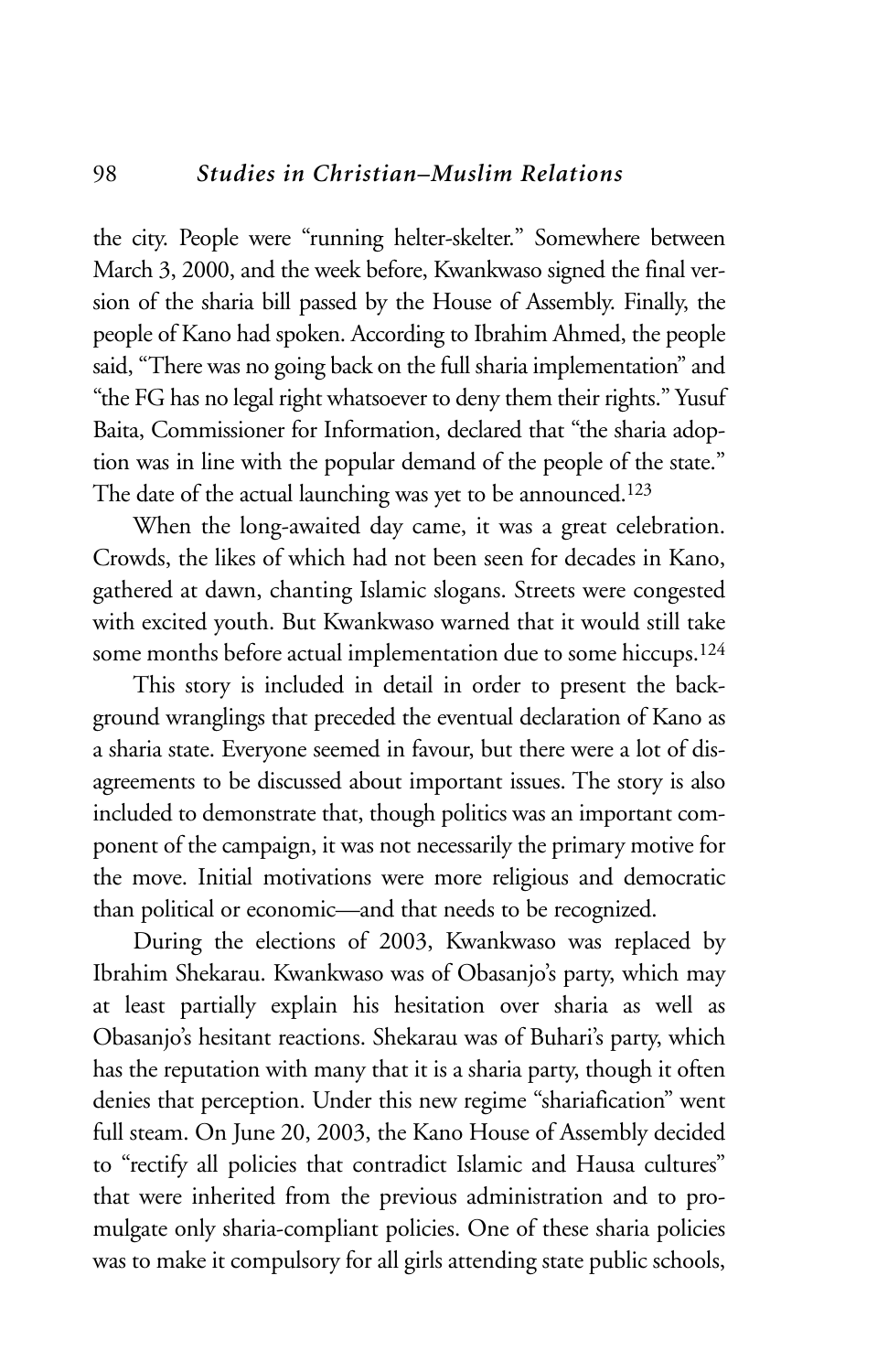Muslim or not, to wear the *hijab* or Islamic headscarf.<sup>125</sup>

Some four years later, Kurawa, Kano resident and self-made expert in contemporary Nigerian Islam, reported with approval that the sharia had been established in that state. He was happy that the current Governor was emphasizing the "social aspects" of sharia. He was following a wholistic approach that includes "accountability and transparency." Furthermore, the government "welcomes constructive criticism." It has also "consistently expressed its willingness to learn from and correct its errors." Therefore he welcomed the 2004 International Conference on Comparative Perspectives on Sharia in Nigeria in Jos and sent a strong delegation that was expected to defend sharia and challenge the foreign organizers and lecturers.126

### **ii. Kaduna State**

It appears that Governor Makarfi of Kaduna was having his doubts about sharia. Various writers have commented on his hesitation, not to speak of opposition, Ibrahim Sulaiman being one of them. He referred to Makarfi as condemning Zamfara State on the allegation that it is both "unconstitutional and unrealistic." Sulaiman chides Makarfi in no uncertain terms for his attitude, since, according to Sulaiman, Zamfara government has "the right to administer laws that are acceptable to Zamfara people who voted him [Governor Sani] into office."127

The next day, Makarfi explained himself. He said, "He would have preferred adequate public enlightenment and education on sharia before its implementation." This might have erased misunderstandings now surrounding the subject. People were misinformed, with some thinking it would be practised as in Saudi Arabia and some other countries. Sharia, including the relevant constitutional issues, needs "to be understood by everybody." Nevertheless, in spite of his misgivings, he opined that "since sharia is in the constitution, its operation should not be disputed."128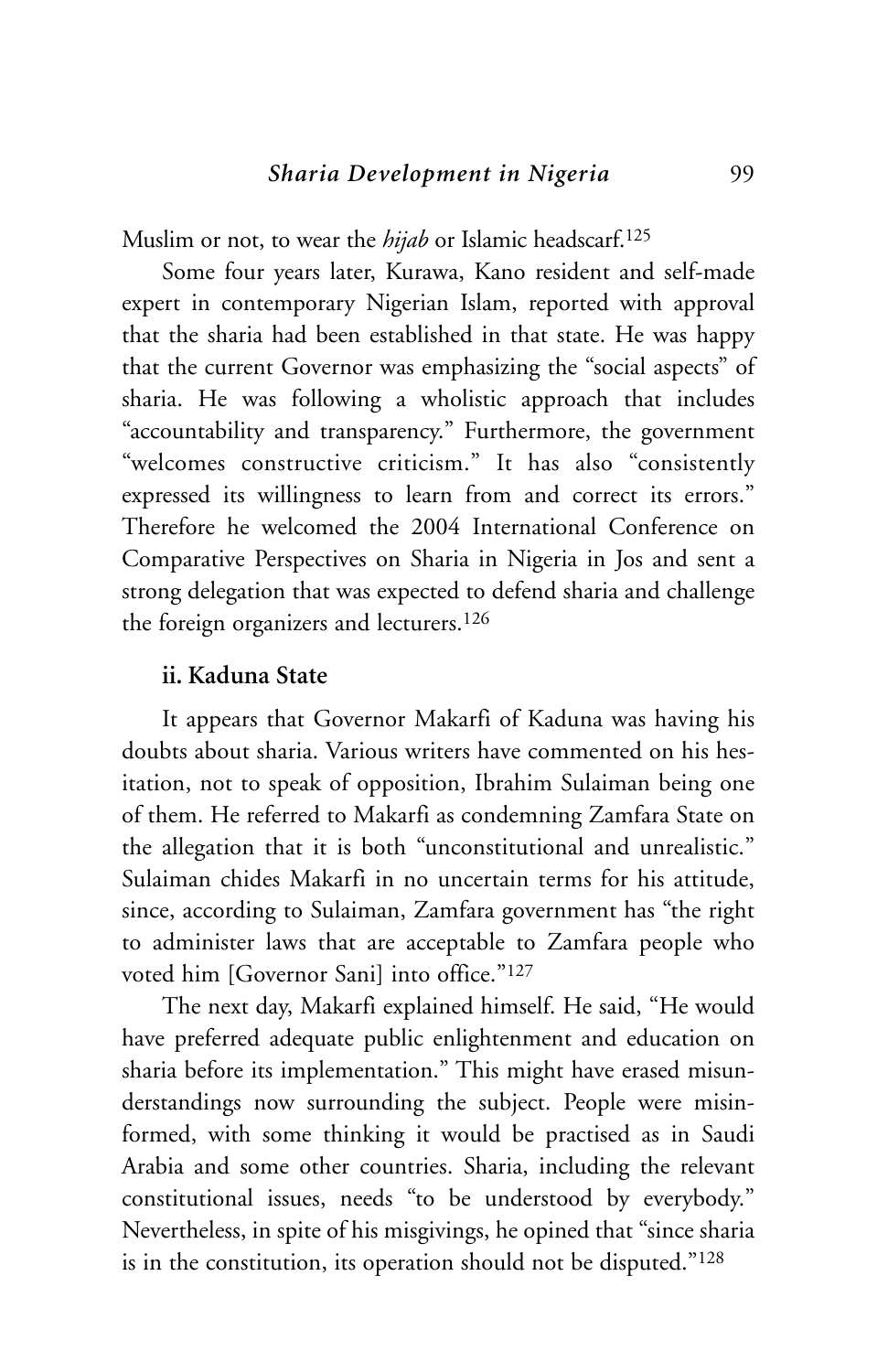# 100 *Studies in Christian–Muslim Relations*

Kaduna State and city did, of course, have serious sharia problems, including a bitter riot in the year 2000. The state is divided about equally between indigenous Christian ethnic groups in the south with a more Muslim north, including the indigenous ancient city of Zaria. Tunde Asaju and Dotun Oladipo described the riots of 2000 in great detail.129 They predicted that the Kaduna turmoil was not finished, because Governor Ahmed Makarfi had "vowed to implement sharia no matter the opposition." He apparently had a change of heart. During a Hausa-language programme on *Deutsche Welle*, a German radio station, he had insisted that sharia is in the constitution and it is the only thing that will bring peace to his state.130 He did not have much choice in the matter, actually, suggested Obassa. The riots of 2000 were forcing Makarfi to

*decide for or against sharia as soon as possible, so that people once again can face the more serious challenges of poverty, hunger and disease. It is politically naïve for the chief executive of a state like Kaduna, ironically referred to as the liberal state, to be running with the hound and the hare at the same time.*<sup>131</sup> *The gains and losses of such a move are too much to be contemplated. Perhaps, it is better to call a spade by its name and stop postponing the evil day.* 

Continuing, Obassa commented, "If sharia is an idea whose time has come with its vision of freeing humanity from the clutches of poverty, hunger, disease and illiteracy, nobody would stop it."132

However, Governor Makarfi did not just plunge in. The State Government launched a ten-day public debate on the issue in February 2000. The editor of the Sunday issue of *NN* decided to hold his own debate and invited the public to submit articles that were to the point and would not use "intemperate language."133 In addition, the State House of Assembly had appointed a committee that was to publicize public debate to be held in Lugard Hall. The Committee was to tour all the local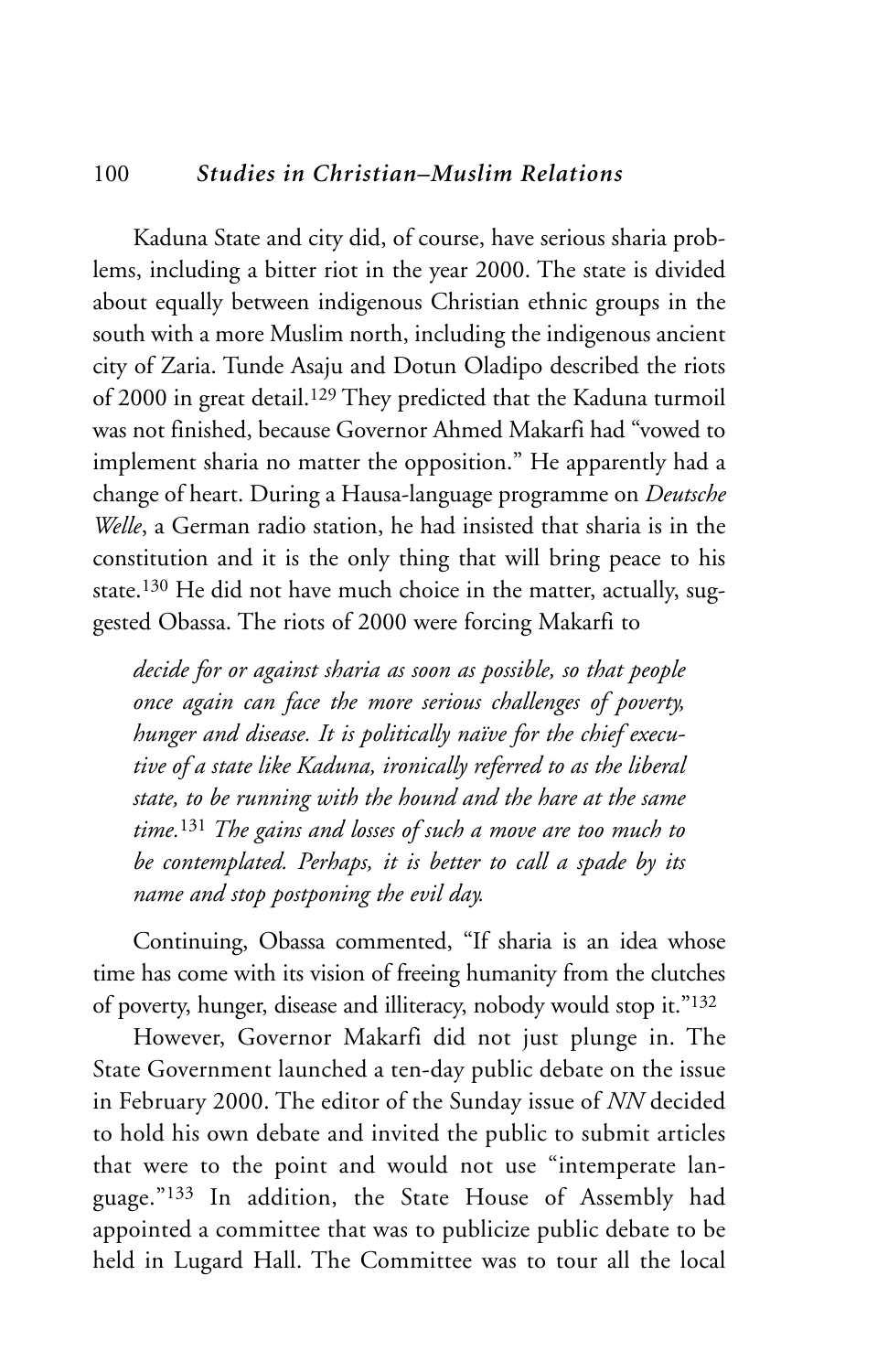governments in the state to receive oral and written testimonies.

Unfortunately, the Christian members of the House refused to participate in the Committee, so that all members were Muslims. The reason for this situation, according to Chairman Ibrahim Ali, was that when the issue was discussed in the House, CAN had filled the public galleries with anti-sharia elements, so that Christian members of the House were intimidated not to join the Committee. Ali also revealed that some Christian members sat with the Committee when they received an Ulama delegation.<sup>134</sup> In the meantime, the people also added their weight to it. The BBC reported that on February 14, 2000, "thousands of Muslims staged a rally, calling for the introduction of sharia."135

The Committee's work turned out to be rather difficult. I reproduce the report by Shittu Obassa as the best way to share this with you.

*The people of Kaduna State are sharply divided over whether or not to implement sharia, making it difficult for the committee to sample opinions to favour either the protagonists or antagonists of the Islamic legal system. The Chairman, Ibrahim Ali, noted that both the Christians and Muslims were adamant about their positions on the Islamic legal system. While the Muslims were agitating for the full implementation of sharia as a matter of their fundamental human rights, the Christians were not disposed towards the system on the grounds that the state was not a predominantly Muslim environment.* 

*Ali said that at the conclusion of its sitting, over 5,000 memoranda were submitted from the twenty-three local government areas. Apart from local government delegations, various groups, including human rights organisations, made their presentations. The chairman assured that the members would do all within the committee's powers to reflect the rigid positions of both Christians and Muslims to enable the entire House to take in the overall interest of the state.*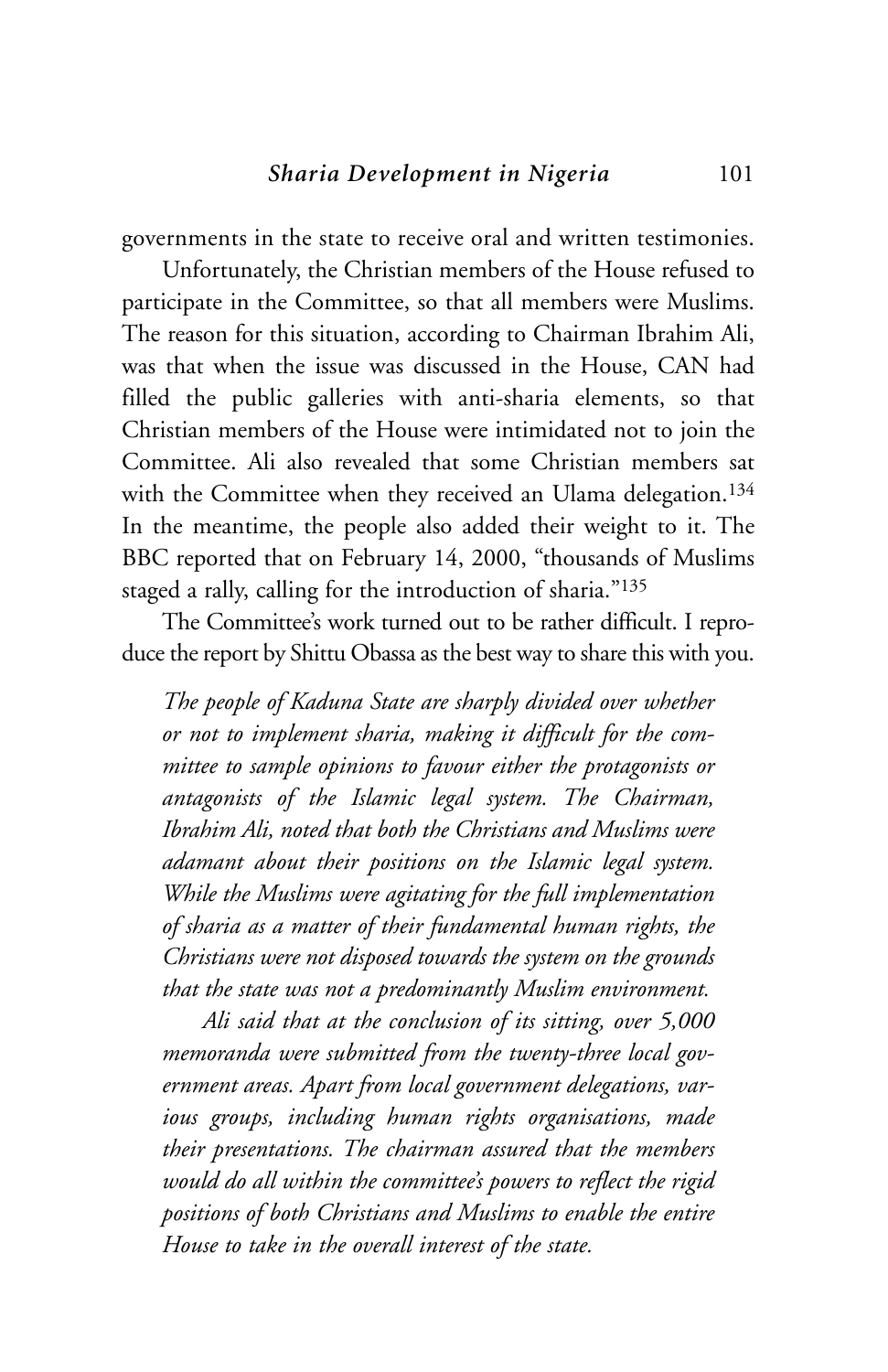#### 102 *Studies in Christian–Muslim Relations*

*He said that the non-involvement of Christian members of the assembly was owing to the fears expressed by them that their constituencies would not lend them the necessary support to do so, but added that when the committee would go round the state, such members would help the committee have the true feelings of their respective communities.*<sup>136</sup>

The issue remained sensitive, capable of inflaming the atmosphere at the slightest initiative. Apparently the southern newspaper *Tribune* reported that the Kaduna State Police Commissioner, Hamisu Isah, had told one of their reporters that the Kaduna government "had concluded plans to implement sharia." Given the situation described above, you can understand that such a report could indeed inflame the atmosphere. T. S. Bindawa, the Police Public Relations Officer, was quick to describe the story as "not only false, mistaken and mischievous, but capable of creating confusion in the state." He denied that Isah had ever spoken to any *Tribune* reporter.137

On October 11, 2000, Governor Makarfi announced over television and radio that, given the nature of his state's population, he would not apply "full sharia." Sharia courts would be introduced in the Muslim dominated areas and customary courts for Christians and others. That was an arrangement that some appreciated,138 while others rejected it, some with vehemence. Umar Ibrahim, a Muslim mechanic who had lost a brother in the violence of 2000, told BBC that "the arrangement was only partly what Muslims wanted, but was acceptable, given the violence in the state."139 Among sharia states, the approach was unique, but, from my point of view, it was a smart move that reflects the composition of the state's population. Mukhtar Sirajo, the Governor's advisor, explained that the system was designed to make everyone happy, probably an unrealistic expectation.

Finally, in August 2001, Governor Makarfi announced that his state had "put the finishing touches to the take off of sharia," but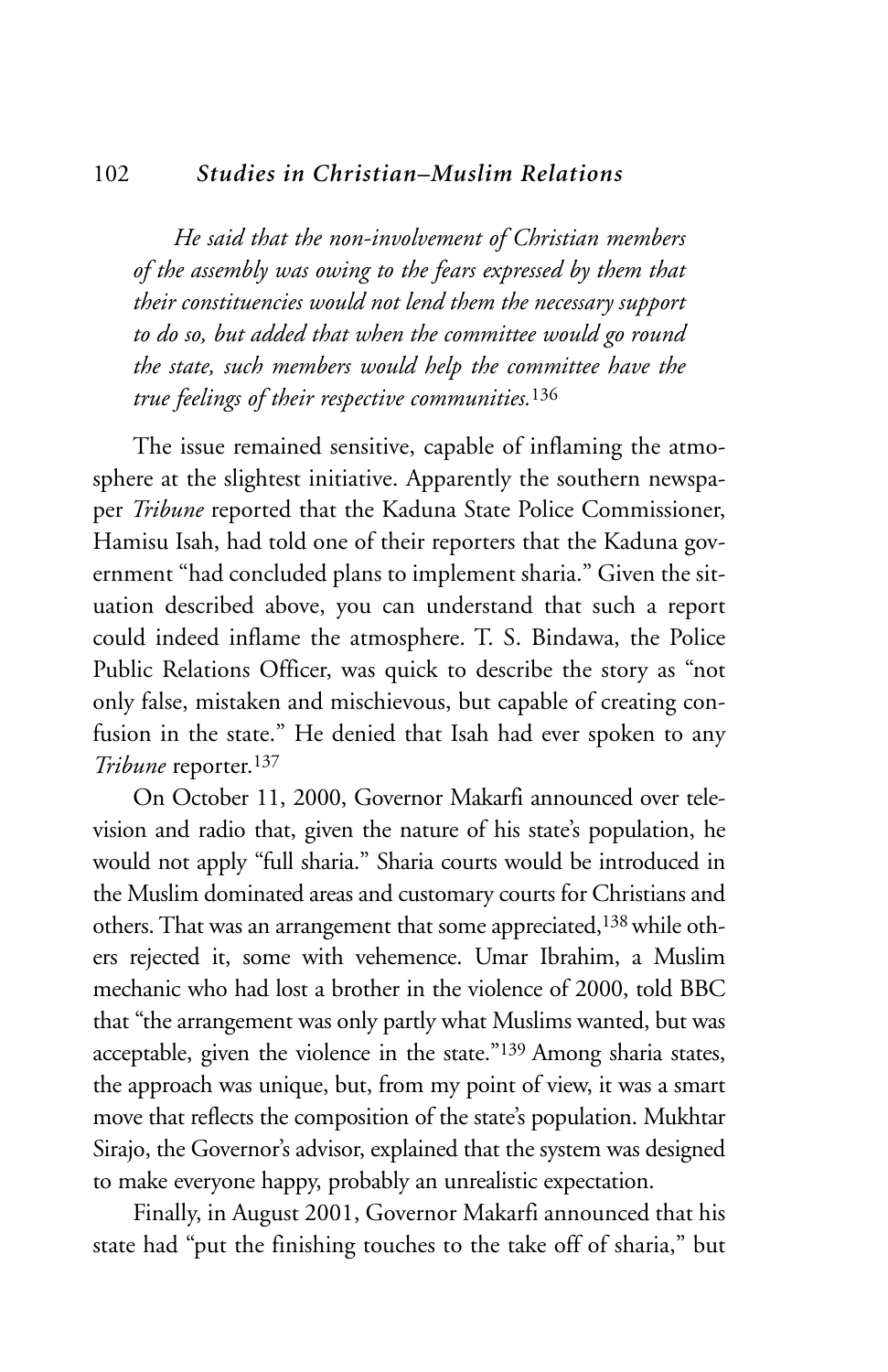it would not be "before the end of the year." Some committees were still working on various modalities, including the question of the composition of both sharia and customary courts. Christians and Muslims would both have "the option to choose a court of their own choice." The new system would be characterized by "quick dispensation of justice," a change from the old system that was so full of delays. It would also encompass a "rapid response unit" that would "track down criminals at strategic locations." In addition, there will be a mobile court to boost security, while a legal aid programme had already been established "to provide free legal services to low-income earners." According to Leon Usigbe, it was precisely this arrangement that brought a sense of unity to the state and improved Makarfi's chances for re-election.140

But it was not until the end of 2003 that the first sharia penalty was decided on. Two men were sentenced to amputation. According to Maccido Ibrahim, Kaduna State Grand Khadi, this judgment "signalled the effective takeoff of the sharia in Kaduna." To ensure that justice be done, Ibrahim "announced the constitution of a three-member panel of judges" who would study the judgment. They would begin sitting within the week. In addition, not being eager to carry out the sentence, he had also ordered the registrar at the court where the judgment took place to meet with the convicts "for additional information as well as caution them on their right to appeal." He did not inform the press, for the government "does not believe in celebrating the punishment of any offender."<sup>141</sup>

# **iii. Bauchi**

Bauchi State also got into the sharia act, but apparently Governor Mu'azu was dragging his feet. However, there was clear evidence that the people wanted to proceed. There was democratic pressure to move forward. Danlami Takko got into the act by writing what amounts to an open letter to the Governor that I have attached as Appendix 16. Typical of a Nigerian request to a "big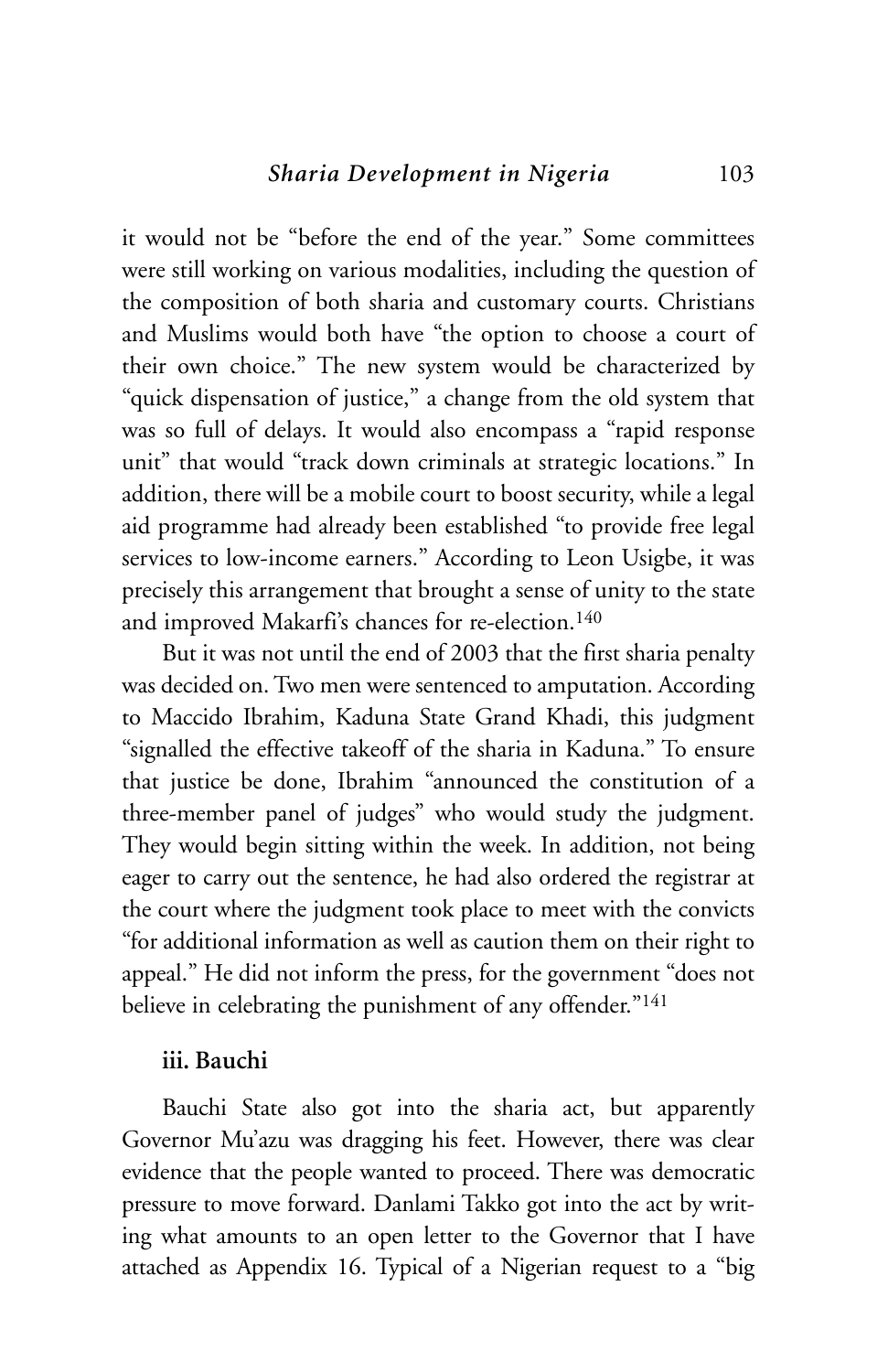## 104 *Studies in Christian–Muslim Relations*

man," the letter is one of open flattery, but it is also an expression of the democratic pressure on the governor for "moving it." According to Takko, prior to the Governor's stepping aboard, he had already taken wonderful measures that people associated with the sharia and that greatly endeared him to the people. There was now only one more thing for the Governor to do: Adopt sharia. That would constitute the "golden crown to your marvellous and fantastic achievements." Takko argued that the Muslims of Bauchi State

*cherish nothing dearer to their hearts other than the sharia issue. This is clearly evident, judging by the huge attendance witnessed during the visit by the presidential committee for the review of the constitution at the sports hall in Bauchi. The Muslims made good of his visit by prompt and massive attendance and by presenting their collective views for the application of sharia in total in [a] future constitution.*

*Today, in Bauchi State, there is hardly any mosque in which the sharia is not discussed. There is no Muslim forum, whether big or small, in which the sharia is not discussed. The general opinion and consensus among the Muslim Ummah is that the state should not only have sharia, but should join those states that have so far taken the lead.* 

However, there was one problem; while the people clamoured for sharia and the State House of Assembly had been making verbal comments about their intention to implement the sharia, it was rather disturbing to Takko that "we are yet to hear a word from our dynamic governor. As a leader who has started on a good footing, the impression should not be created that you do not want sharia. Don't give room for your enemies to strike. Sharia is what the Muslims of Bauchi State dearly and fundamentally need at the moment."142 The pressure was all there on the Governor—and a thinly-veiled threat.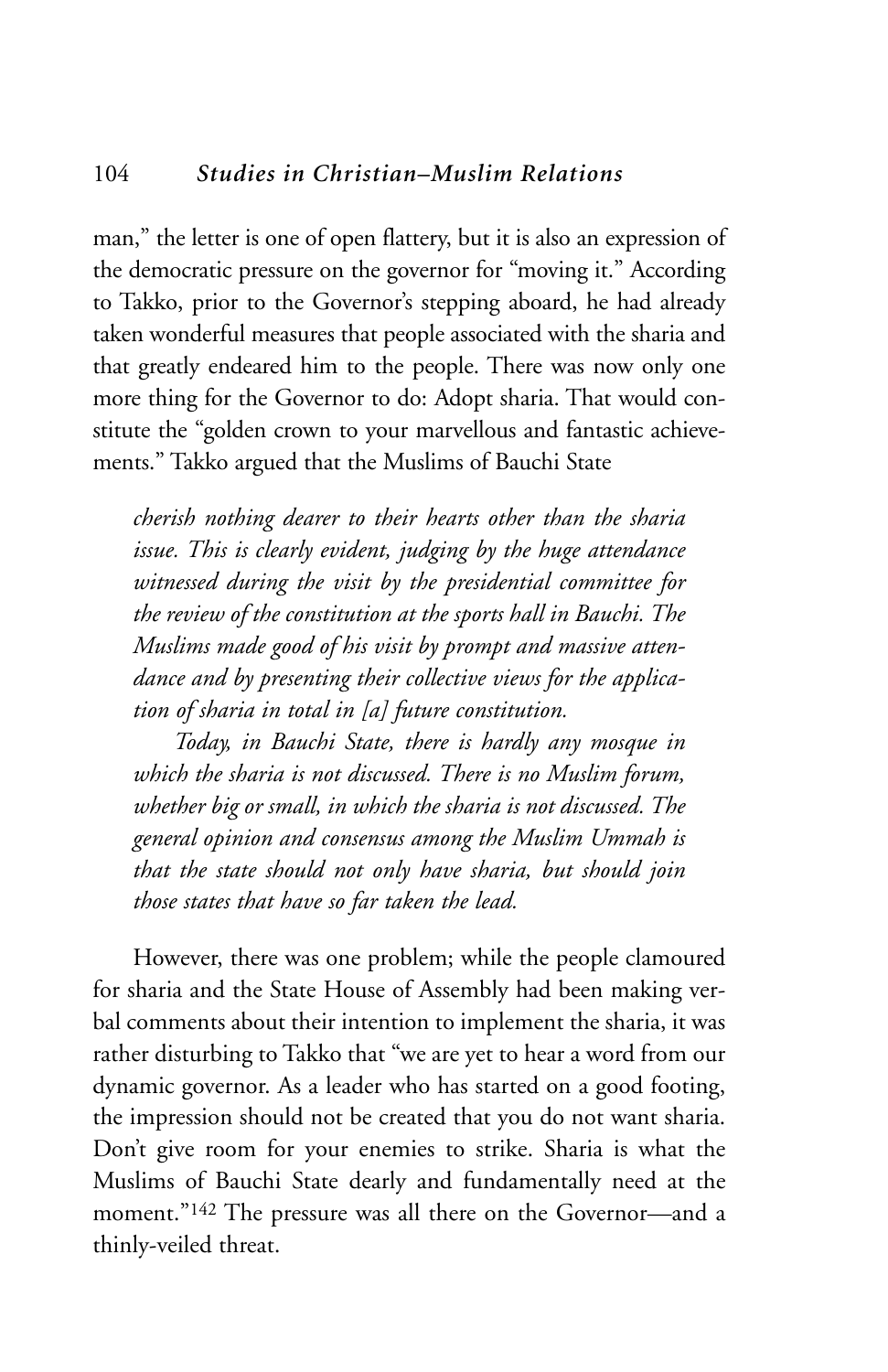Takko was not the only unofficial sharia advisor. Mu'az Dadi presented a lengthy list of "to-dos" for the successful implementation of sharia in Bauchi. He wrote, "My concern here is on advising the government to immediately provide a sweeping ground towards a successful adoption of the Islamic legal system." In the same article he provided a summary of Mosaic and other laws in the Old Testament that seem to be parallel to sharia provisions. The article as a whole is so sweeping that I attach it as an appendix.143

# 3. SHARIA IN SOUTHWESTERN STATES

The sharia is usually regarded as a northern issue. However, there have long been pockets of both sharia and sharia campaigns among the Yoruba States of the southwest. Noibi reminded us that in southern Yoruba land Islam had a firm foothold prior to the arrival of the "Christian colonialists." He reported that "Muslims in places like Lagos, Ijebu-Ode, Ibadan, had for a very long, long time called for the revival of the sharia law" after the British had "contrived and abolished" it in Yoruba land. He cited the instance of the Oba or Chief Ogunju of Ede, who "applied sharia fully in his domain during the second half of the 19th century." Noibi concluded, "The present call is not new; it only shows that no matter what you do to suppress the desire of a people, that desire will persist and may even grow stronger." Kurawa referred to "agitation of Muslims for sharia" among Yoruba that was suppressed since 1881. The British even established a court in that town in 1913, whose judge, one Alfa Sindiku, wrote the proceedings in Arabic. Kurawa's record of sharia history among the Yoruba indicates that their agitation continued well into the 20th century. In 1938, an Ibadan Muslim community sought but was refused sharia. The same thing happened to the Muslim Congress of Nigeria of Ijebu-Ode. Kurawa concluded, "Muslim demand for sharia in Yorubaland has remained consistent."144

Mahmud wrote how things have gone in Yorubaland more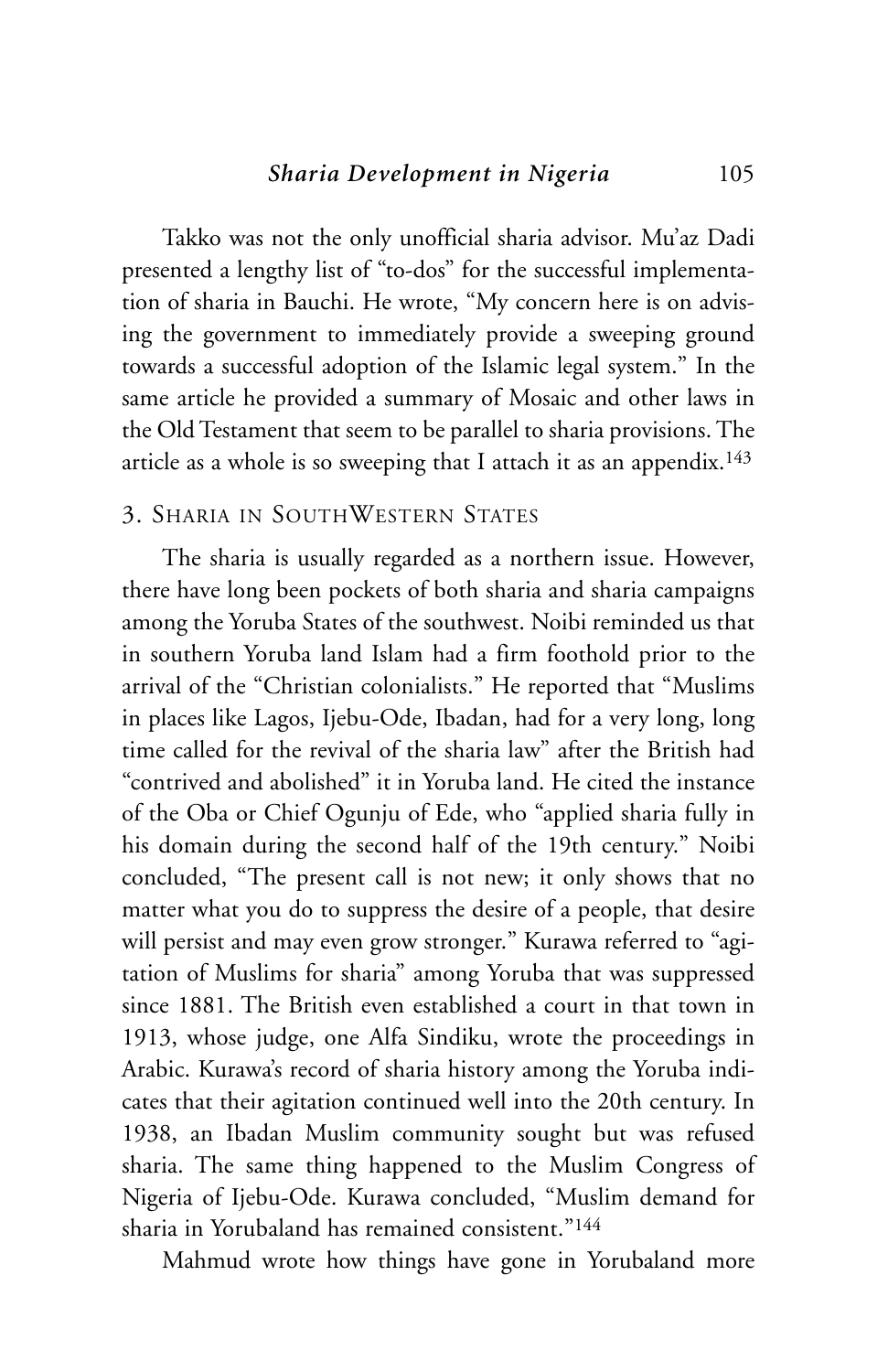recently. The Muslims in southern Nigeria have always had customary courts forced on them. Somewhere along the line— Mahmud gives no date—the Muslim Congress of Nigeria wrote a letter of objection to the FG about the repugnant laws to which they were subjected. This, they argued, was a violation of their human rights. The government did not bother replying, but after some years in 1948, it set up the Brooke Commission to study the efficacy of the existing customary court system. The Congress wrote the Commission a letter requesting the establishment of sharia courts to handle marriage and inheritance cases. The Commission rejected the plea and responded that "customary law was firmly rooted in the society and that people were used to it." It also stated that "courts are established for the whole of society and not for one section." The introduction of sharia courts might "bring about religious uprisings and affect the smooth application of customary and English laws" that had been in force for so long. According to Mahmud, even in 1988, southern Muslims, under the leadership of the very powerful and very rich M. K. O. Abiola, President of ITT Nigeria and future presidential candidate, continued to push for sharia, but no government paid attention to the demand.<sup>145</sup>

Various efforts towards sharia in Yorubaland started in response to recent developments in the north. Already in December 1999, right after the Gusau Declaration, we read about "agitation by southern Muslims for the introduction of sharia" in Ogun State.146 Femi Awoniyi reports that, in the presence of Ibrahim Ahmad, National President of the Supreme Council for Sharia in Nigeria, Ishaq Kunle Sanni, leader of the National Council of Muslim Youths (NACOMYO), held a press conference in Ibadan on April 30, 2002, at which he launched the "Oyo State Independent Sharia Panel." This was in response to the refusal of the Oyo State Government to adopt sharia, which action was interpreted as a denial of the right of Muslims to practise their religion. At this point, the arrangement would cover only civil cases. These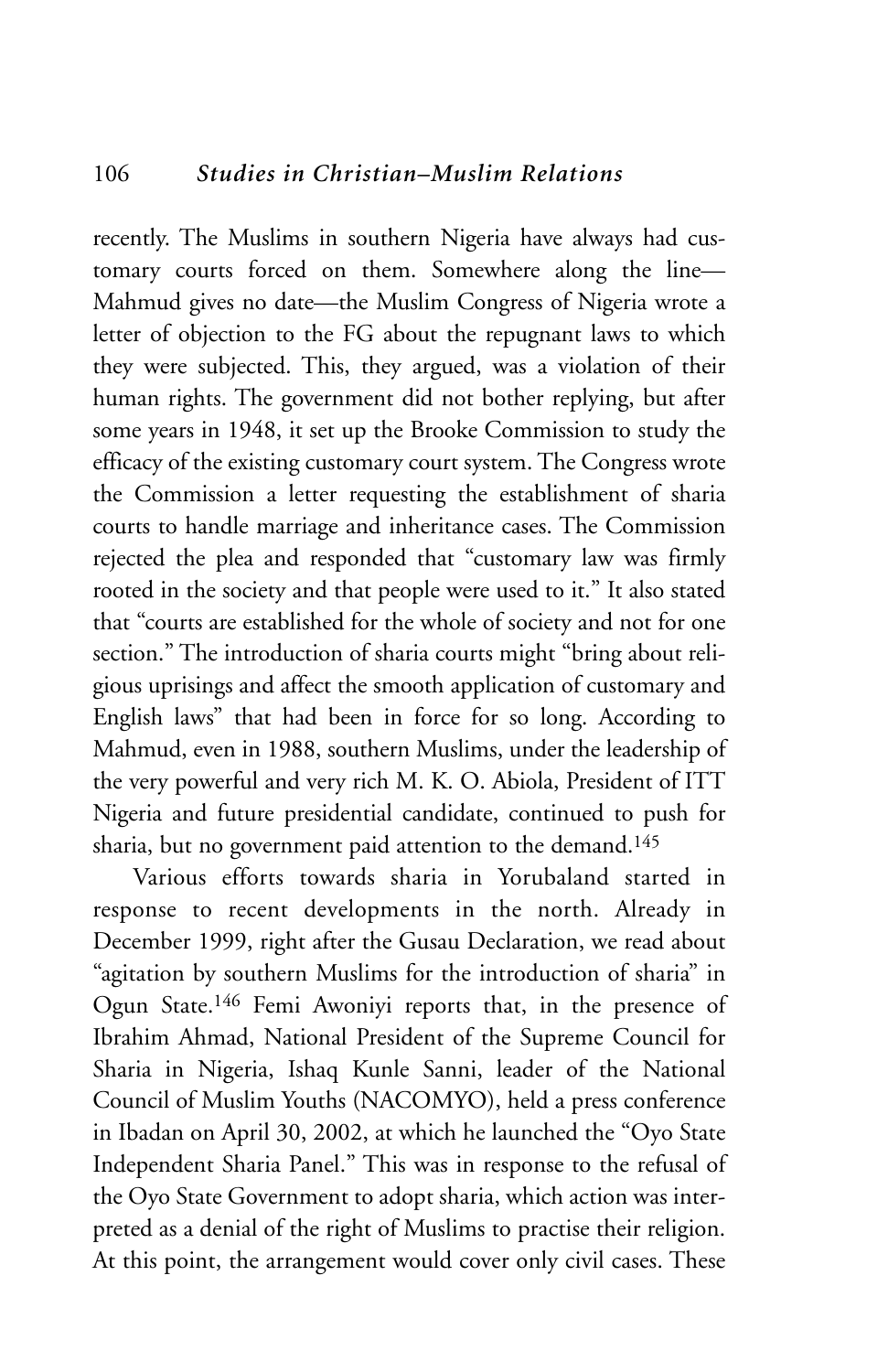would be brought before a "panel of Islamic scholars" who would only judge cases that Muslims would "voluntarily" bring before them. Sanni warned that

*Muslims who refuse to abide by the verdict of the panel may be ostracized by the Muslim Ummah; their children may not be given names of Mallams; their marriages may not be contracted by the Mallams and they may not be prayed for in their graves by the Mallams. There could be other extra-legal punishments as may be determined by the Imam in Council of Oyo State.*

That very day in the very same city, a meeting took place of a group of state governors, but they were so pre-occupied with their own re-election that they were completely silent about the sharia announcement. The same article by Awoniyi informed us that early January 2003, Ibrahim Ahmad announced "that he had been invited by Muslims in Kwara and Oyo States to bring sharia to them."147 Magashi Ibrahim, a Nigerian resident in Moscow, Russia, though very angry at the tenor of Awoniyi's article, apparently accepted the factual aspect of this sharia story and was fully in support of Sanni's action. He wrote, "Brother Ishaq Kunle Sanni proved to be a man of courage and his effort to bring the aspiration of his ummah into a reality is in conformity with his right guaranteed him by the constitution."148

Dati Ahmed, President of SCIN, described the lack of sharia in the south in general as "unfair." As the northern sharia states also have common law courts for non-Muslims, so should southern Christian states make allowance for sharia to serve their "minority Muslim population." Ahmed revealed that the SCIN "had reached an advanced stage of the adoption of sharia" in the Yoruba states of Lagos, Oyo, Osun and Ogun.

Lateef Adegbite reported that the National Joint Muslim Organisation submitted a memorandum to the Constitution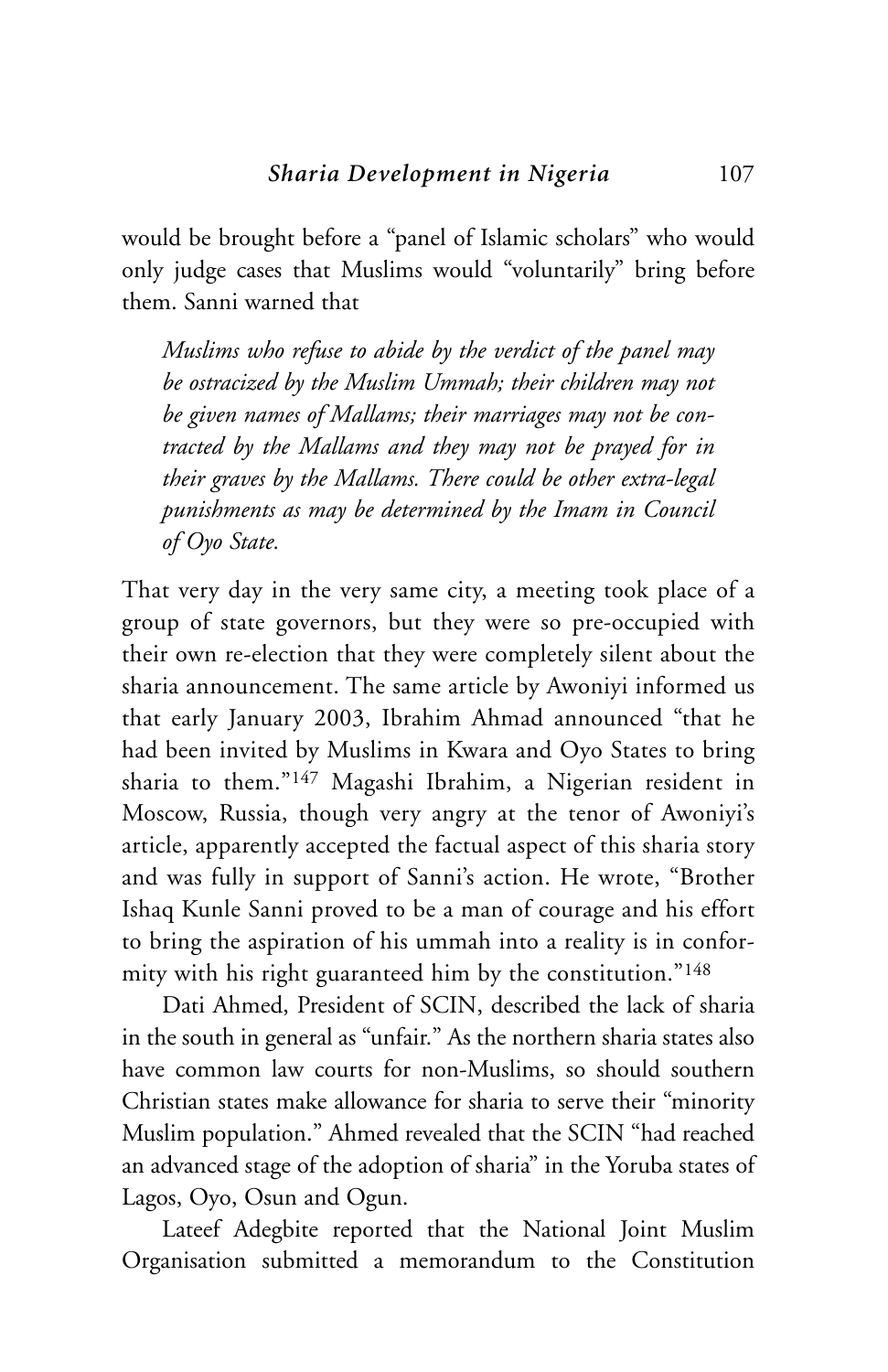Drafting Committee in 1976. The memo called "for the extension of the application of sharia" to the new "O-States" in the southwest. The Constitutional Drafting Committee "proposed the establishment of sharia courts" in all states and Federal Sharia Court of Appeal for the entire nation. It was this call that "triggered off the sharia controversy in 1978—and which has continued to rage till this day" [2000].

Adegbite declared, "In the spirit of fairness and religious tolerance, the civil application of sharia should by now be nation-wide and not confined to the northern states. Southern Muslims are as entitled to sharia as their northern counterparts." A couple of years later, he repeated the same demand. Evidently, not much progress had been made throughout 2002. He promised the Muslim Student Society that during 2003 his organization will "constitute a high-powered committee" to do the planning.149

Almost at the same time, the Supreme Council for Sharia in Nigeria (SCSN) inaugurated an independent sharia panel in Lagos. This was an ordinary "non-governmental committee like any other mosque committee." Though it had no government backing, it was not against the law and thus not illegal. Its purpose was to "adjudicate on civil matters like marriage, divorce, land dispute, contract, succession, inheritance and similar cases, which have no criminal implications." It would not be forced on anyone and would not have the authority to deliver jail terms. "The panel is not a court of law. Its actions and powers lie in the Muslim community of Lagos State, who may totally boycott affairs concerning those who reject the panel's decision." Is that a threat? The panel members include lawyers, Isykil Lawal and Trimidh Adisa, as well as Ibrahim Sulaiman. They began sitting December 19, 2002, but only weekly for the time being. This arrangement became necessary, because the people were going to neighbouring Oyo State for the service.150

Waziri Gwantu wrote a report on the newly-established Islamic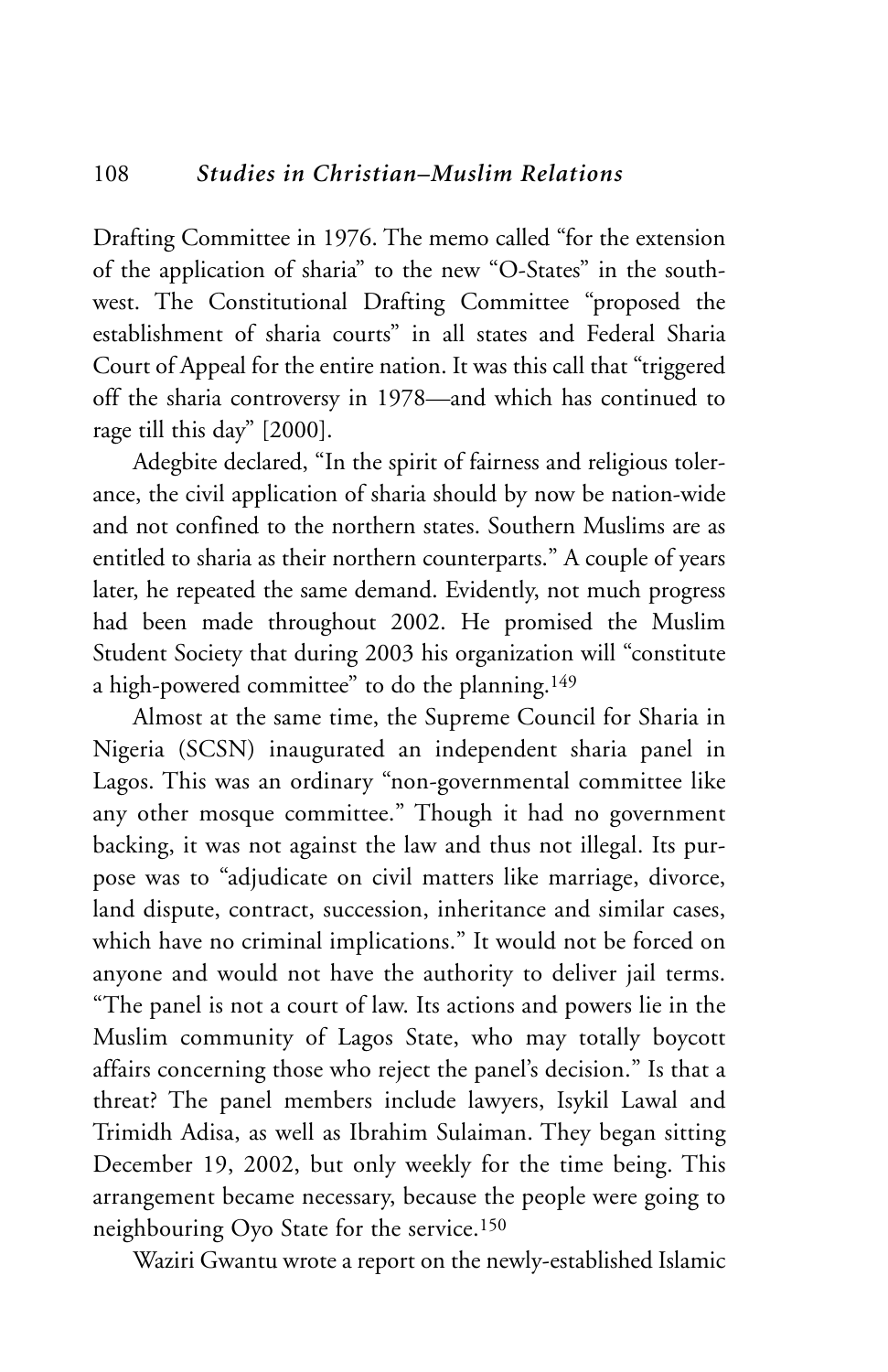Democratic Progressive Party, another sharia advocate in the southwestern states. Gwantu described it as "a politically-based association to further their struggle for the establishment of sharia in states where Muslims are in the majority." The National Chairman was Mansur Al-Mansoor Williams, who announced that the party had a "fourteen-point agenda" that included:

*Giving every Nigerian citizen the right to participate in running affairs of the state; ensuring that rulers were not above the law, everyone is equal before the law; providing every Nigerian with all basic necessities of life; protecting every Nigerian from arbitrary arrest and imprisonment; protection of religious sentiments; freedom of conscience and conviction; freedom of association; freedom of expression; the right to protest against tyranny; the security of personal freedom and sanctity; freedom of private life; protection of honour and security to life and property.*

This one was to become a multi-religious effort. The aim of the party was to form "an ideal government which will be subservient to the Creator of mankind and the whole universe as demonstrated by both Holy Prophets Muhammad and Jesus." It was to include "wise and intellectual men and women of both divine religions (Islam and Christianity)" who would together "establish a uniform regime based on the principles of the Qur'an and divine teachings of the Bible" in order to "lead humanity to happiness in this world and in the hereafter." Chairman Williams stressed that his party "would expectedly be the only dynamic force for the 21st century and beyond" and added, "We are committed to bringing back spiritual values in the world that is daily becoming godless, materialistic and arrogant." Apparently not lacking in self-confidence, Williams "believed" that his party was "the only force and political umbrella under which all Nigerians can unite. It would also be the only one capable of creating a real spirit of love, brotherhood and peaceful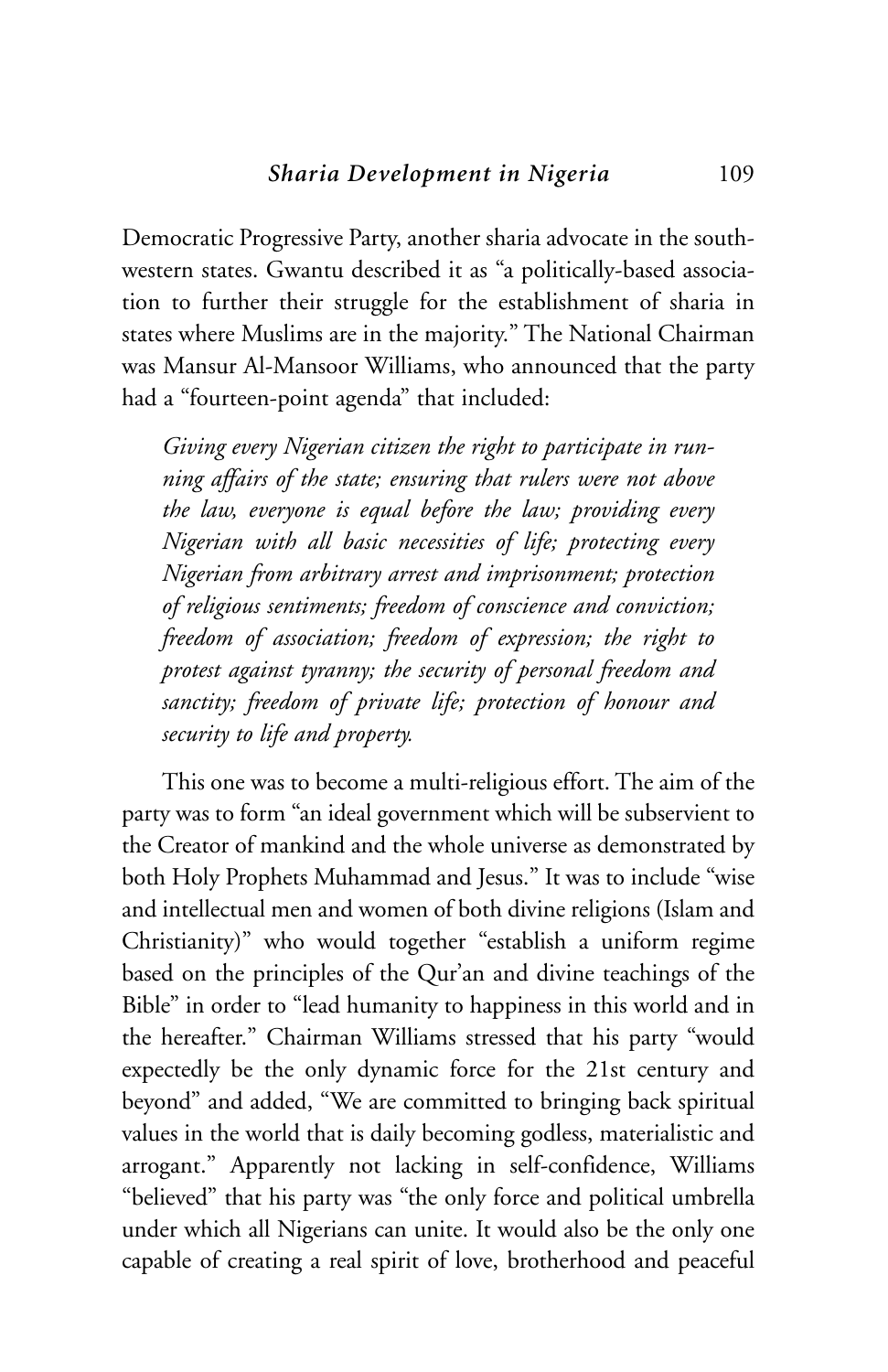coexistence irrespective of religious affiliation."151

Whether there is/was any relationship between these groups and their respective efforts, I do not know, but it is unlikely that they were unaware of each other. Plenty of intention; much hope. The last one, especially, is typical of the Yoruba mentality that tends towards religious inclusivism, more so than the north that is more antithetical in attitude.

# 4. NATIONAL COVERAGE

It was almost natural that, once the sharia fever had set in, its proponents would begin a national campaign. We were not disappointed. Less than a month after the initial Zamfara declaration, the National Conference on Sharia and Constitutional Process (NCSCP), meeting for its sixth annual conference, at ABU in November 1999, called on the FG "to make sharia accessible to all Muslims, because it is their fundamental right." The conference also called on major Muslim organizations like the Supreme Council for Islamic Affairs and JNI "to intensify efforts in spreading the knowledge and understanding of sharia throughout the country." Zamfara and the other sharia states came in for praise. The Conference suggested that "a body be established to coordinate the initiatives of various organs working for the full implementation of sharia and it urged all Muslims to work hard for the realisation of all the goals and objectives of sharia." Every effort should be made "to remove whatever legislative and constitutional obstacles are encountered." It also "advised Muslims not to dominate or allow others to dominate them in the realisation of sharia." The Conference "regretted that a lot of controversy was unnecessarily generated on sharia, while unwarranted pressures from within and outside of the country were mounted to subvert the process." This subterfuge caused crisis and confusion in the country. Finally, it "advised all concerned to allow sharia to take its due process as Nigeria was a multi-religious and multi-cultural society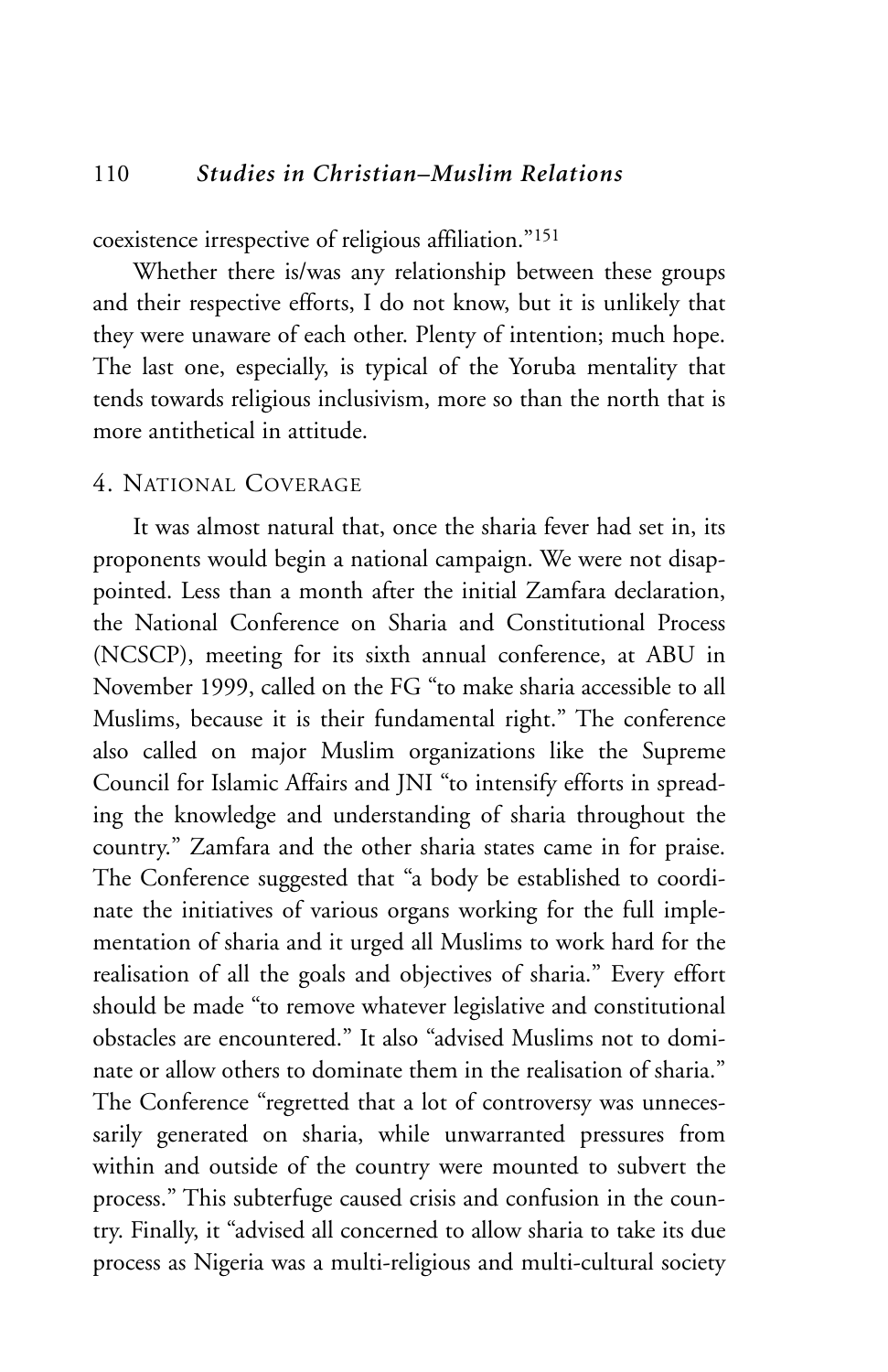recognised by the constitution."152

A lot of encouraging lectures were delivered. The content of some of them will appear under their appropriate headings in other chapters. However, it is always worthwhile to listen to Lateef Adegbite, the Yoruba Secretary-General of the Nigeria Supreme Council for Islamic Affairs (NSCIA). He cautioned that Zamfara's initiative

*had brought great challenges to the state, FG, to non-Muslims and Muslims. Since Zamfara had become the pioneer in the pursuit of a noble cause, the government should be alive to its enormous responsibilities by striving to make the state a haven for excellence, a place with which any Muslim in any part of the world would want to be associated. To achieve this objective, the state government would be required to be honest and faithful in the implementation of sharia and create an environment for stronger spiritual and economic life for the people.*

He further emphasized "that the unity manifested by the people in ushering in the new era should be exploited by the government to full advantage in the economic sphere by mobilising the people to be more productive, honest and upright as demanded by sharia." In addition, he urged the state government "to provide welfare programmes such as interest-free banking, purposeful and qualitative education to raise the standard of the people." Turning to the FG, Adegbite advised it "to be neutral and fair to all concerned, pointing out that it should not succumb to pressure from any quarter that would pitch it against the majority of the states and people of this country in the exercise of its constitutional powers."153

## ▲ *Federal Government Reactions \_\_\_\_\_\_\_\_\_\_\_\_\_*

The severe Kaduna riotous reaction to sharia154 led President Obasanjo to call an emergency meeting of the state governors on February 23, 2000, under the name of "Council of State." This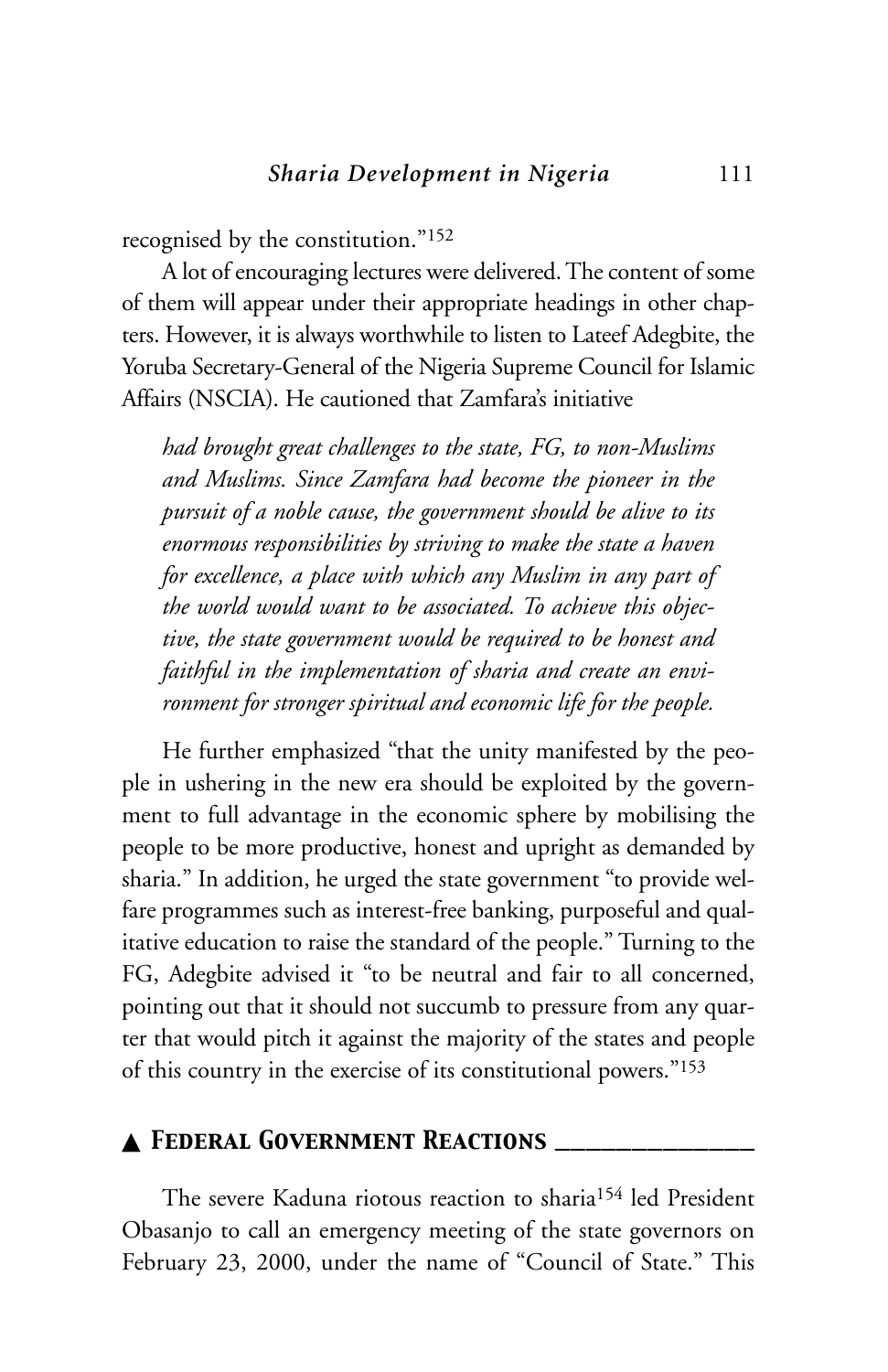meeting was said to be significant, because FG had previously adopted a policy of non-interference. Chuba Okadigbo, Senate President, announced the formation of a committee to consider the implications of sharia. At a second meeting on February 27, it was reported "the governors all agreed to revert to the original penal codes." Vice-President Atiku Abubakar, a Muslim, made the announcement. "To restore normalcy and to create confidence among all communities, the Council of State decided that the nation will revert to the status quo." It was also reported that Sani, the Zamfara Governor, appeared alongside Abubakar at the news conference and said that "he would abide by the council's decision. That is the decision we took." He reportedly added, "I have no objection." This, in spite of the fact that Sani had declared earlier that "nothing would stop him from implementing sharia."155

A day or so later, the President delivered a speech to the nation in which he corroborated the report. The bloodshed and violence were too horrendous, he explained. Besides, the difference between Penal Code and the sharia are just too minimal to carry all this weight. Hence, "the Council unanimously agreed that all states that have recently adopted Sharia should in the meantime revert to the *status quo ante."156*

The report about the suspension caused much confusion and rejection. JNI apparently disbelieved the decision to withdraw sharia and asked all emirs to check with their respective governors as to what had actually transpired at that meeting.157 Most of the sharia states rejected it outright, especially since some had already signed sharia into law. Former President Shagari threw his weight behind the rejection, arguing that the FG was acting against the constitution. Only the courts are competent to interpret the constitution, he insisted.158 Former Military Head of State Muhammed Buhari denied that the matter had even been discussed!159

The saga is explained more fully in Hussaini Tukur's report: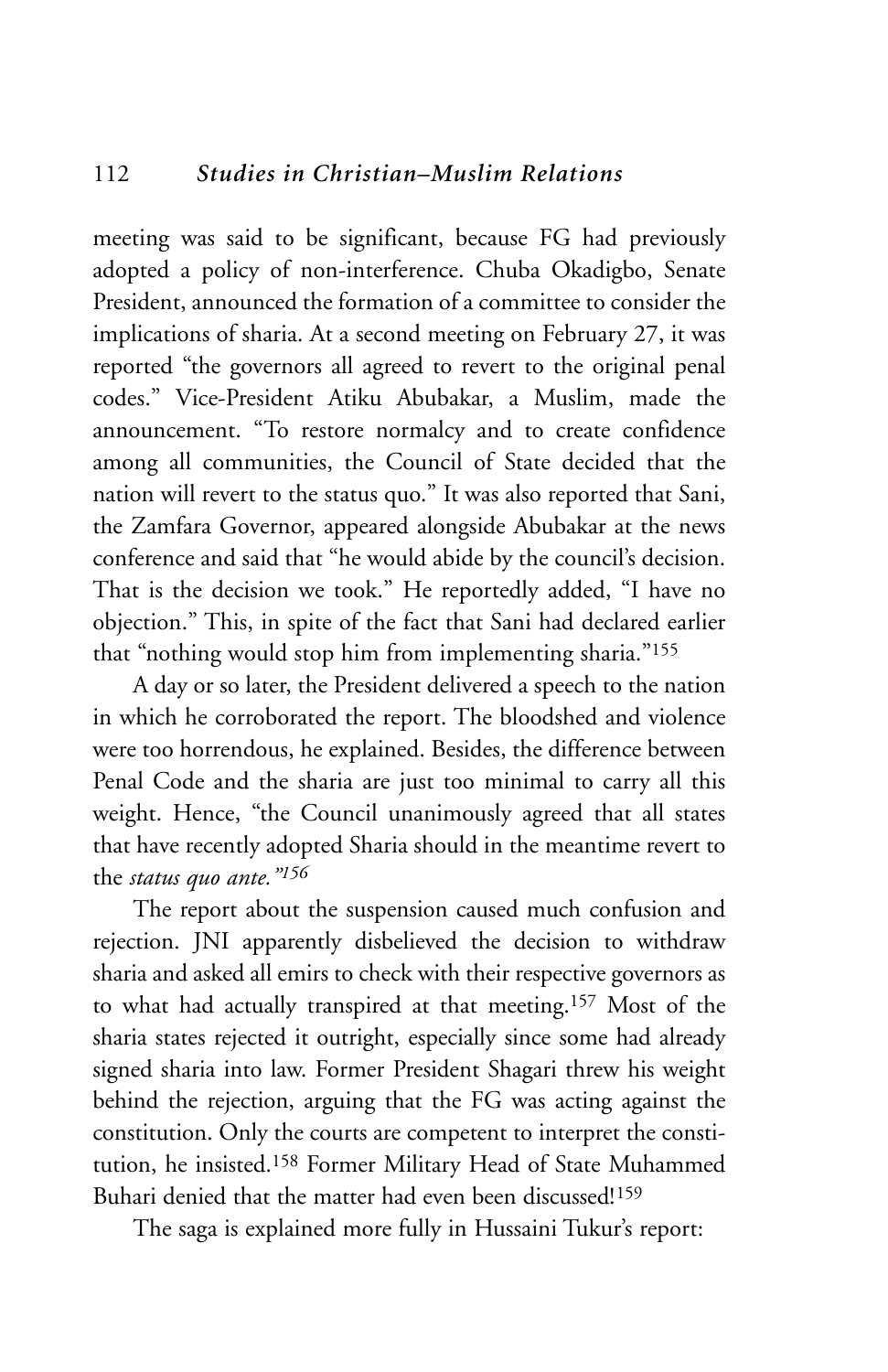*The FG yesterday reacted to a statement by two former Nigerian heads of state over the decision of the National Council of State to suspend the expanded implementation of the sharia, saying the issue was actually discussed at the meeting and was unanimously accepted.*

*Former Head of State Muhammadu Buhari said in a BBC Hausa interview that the decision to suspend the implementation of sharia was never discussed at the council meeting. Also, former President Shehu Shagari said the National Council of State is an advisory body that cannot force a decision on states. The FG was not competent to direct state governments to suspend or rescind any law enacted through democratic processes, Shagari said. "The only way it could do so is by taking the matter to court, which is the only body competent to interpret the constitution and give its ruling that must be obeyed in a democratic system." He frowned at the FG's announcement that sharia's expanded application had been suspended indefinitely.* 

*Reacting to the two leaders' comments, Special Assistant to the President, Doyin Okupe, said last Tuesday's meeting discussed national security issues of which the sharia featured as a prominent issue. He explained that Vice-President Abubakar's comment at the meeting on the suspension of the new sharia implementation was made on behalf of seventeen governors of the northern states. The Council meeting, Okupe said, unanimously accepted his position based on "patriotic considerations." "If there was no objection on the floor, it implies that it has been adopted," Okupe said. Though the National Council is an advisory body, neither the FG nor the Council "instructed or ordered any state on what to do." The Council," he said, "did not muzzle any state governor to shift position. It came out with patriotic considerations to ensure an indivisible country."*

*Okupe said former President Shagari's comment was correct, since the Council is just an advisory body. However, he*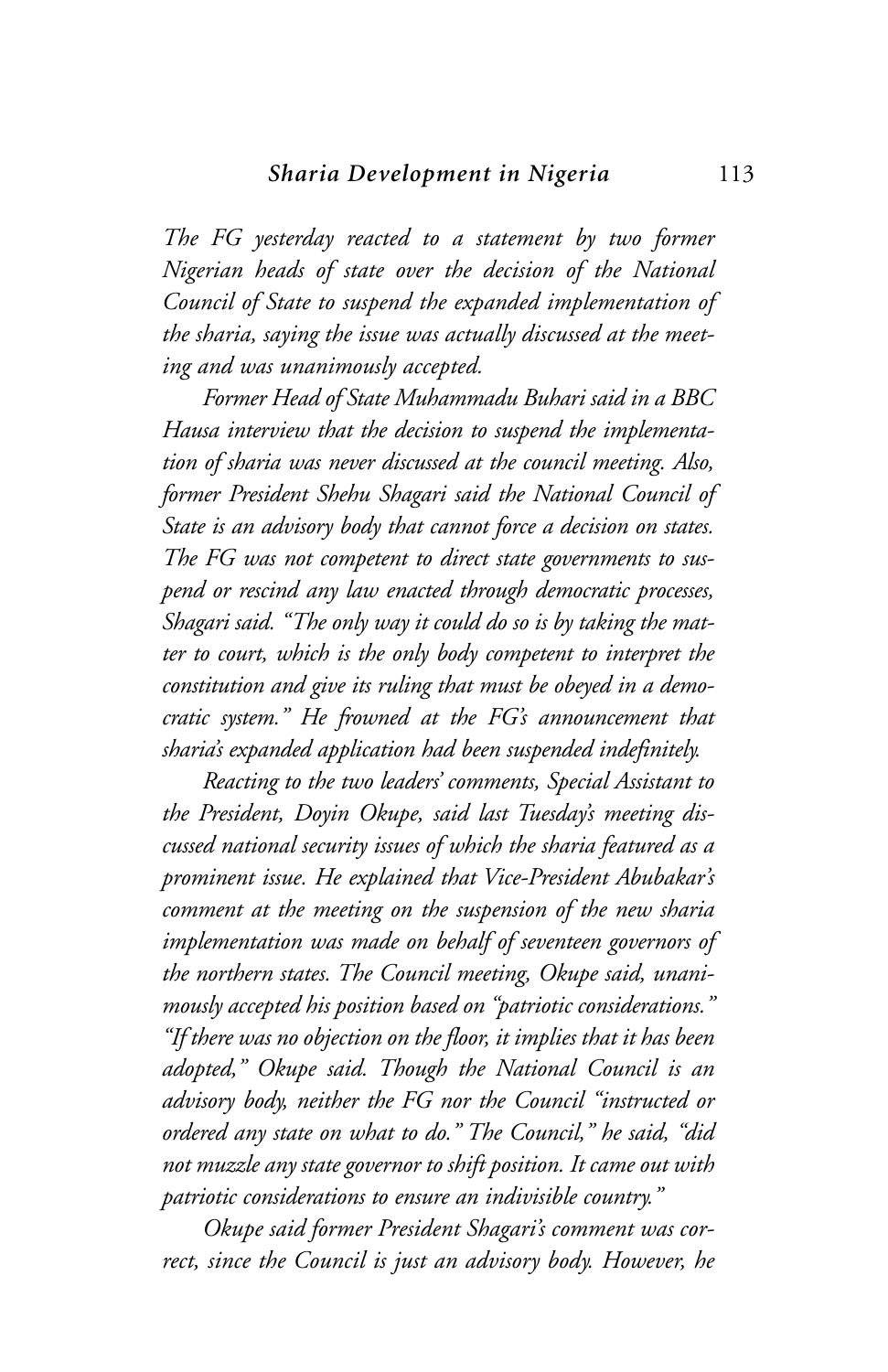#### 114 *Studies in Christian–Muslim Relations*

*said, the Council advised the states on the matter and that they have the right to accept or reject the advice. "This matter is done. There is no order or compulsion in this matter." According to Okupe, Niger State Governor Kure has already accepted the Council's advice. Explaining what Government means by suspending sharia for the meantime, Okupe said, "It is for now, as politics is dynamic. Things may change, but at the moment, this is the position."*<sup>160</sup>

Dotun Oladipo also presents us with a version of the Council of State fracas. During the course of the meetings, Vice-President Atiku Abubakar had a rough time as Sani, "sporting his new legendary beard, stormed out of the venue a couple of times, sending his colleagues and friends scampering after him. He refused to heed pleas that he should stand down the implementation of sharia. The meeting had to be rescheduled to continue on Tuesday, when it dragged on late into the night." During the actual meeting, attended by past heads of state as well as Obasanjo himself, Sani again stormed out three times. While Abubakar announced that all states would withdraw sharia, Sani told the BBC that "the agreement was that all those who had not introduced the system yet should put it on hold, while those who had should keep practising it."

The reaction of Usman Jubril, leader of JNI, was negative with respect to Atiku's announcement. The President should "have waited for the tension to calm down before taking the decision," he advised. The announcement could create a Muslim backlash. Kwankwaso of Kano promptly signed his sharia bill into law after those stormy meetings.161 NaAllah Mohammed Zagga, a public commentator in Abuja, wondered why the government waited so long to take a stand. The government, he said, is "swapping horses" midstream. By now the sharia has a "firm emotional grip" on northern Muslims.162 This was not the first time the FG stance was bemuddled. In Chapter 5 we will read about the alleged presidential prediction at Harvard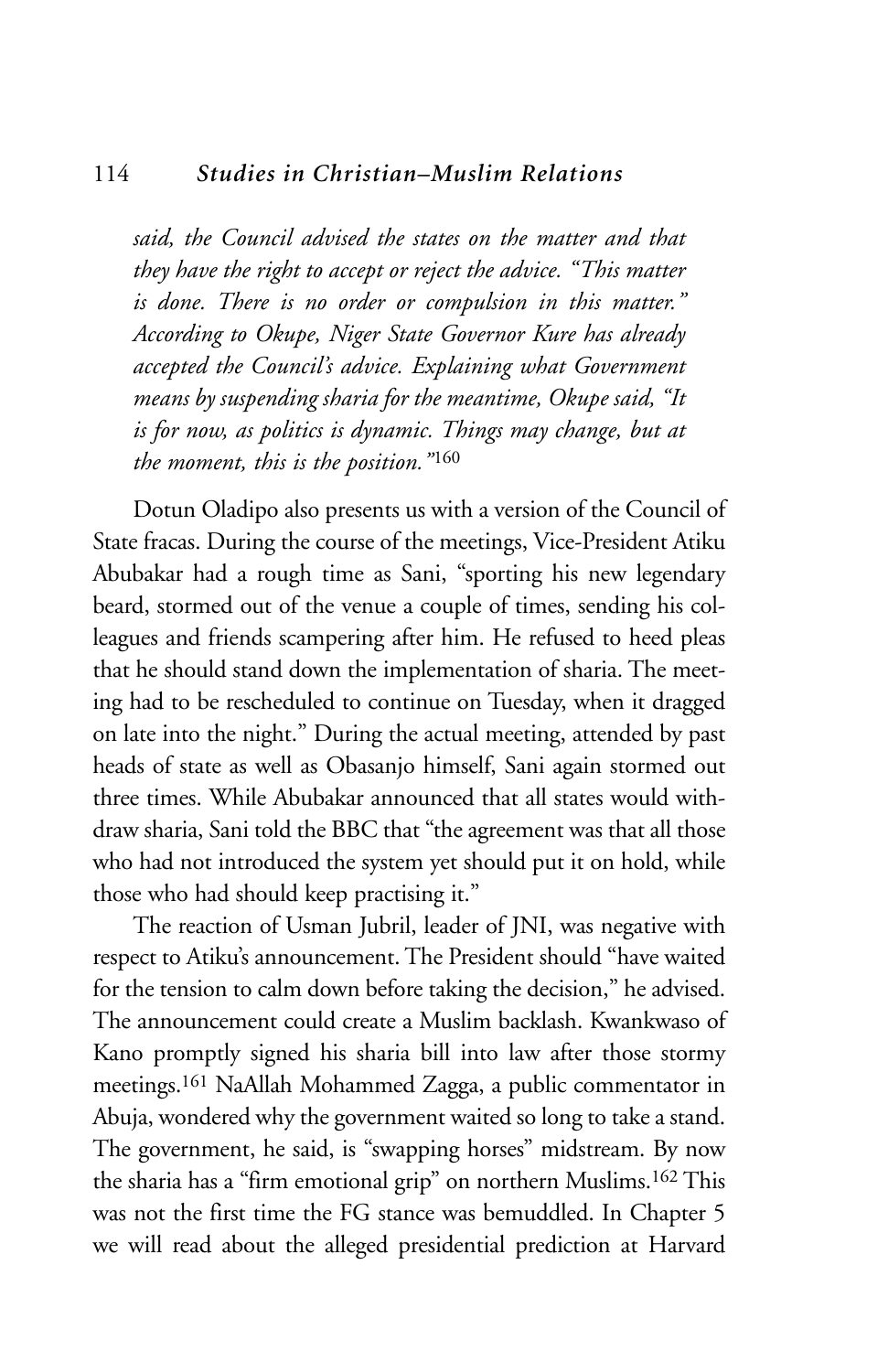University that the sharia would soon "fizzle out." This time, it would appear, the media rather than FG beclouded the issue.

The following month, the northern governors held their own meeting in Kaduna in which sharia was once again discussed. Afterwards, Attahiru Bafarawa of Sokoto reported to the press that, "pending a final resolution of the matter, the new sharia would be harmonised with the Penal Code of the northern states." This meant, in effect, that "the *status quo ante* would subsist for now." Igiebor wondered, "Has the needless confrontation over sharia ended, or has it merely been suspended?"163 A communiqué was issued that said among other things, "We have resolved to constitute a committee made up of Muslim and Christian leaders to dialogue on those aspects of sharia not included in the Penal Code and arrive at a consensus for adoption."164

# ▲ *New Sharia?* \_\_\_\_\_\_\_\_\_\_\_\_\_\_\_\_\_\_\_\_\_\_\_\_\_\_\_\_\_\_\_\_\_\_\_\_

Throughout these chapters I emphasize continuity with the past, especially with the period of constitutional assemblies. The Zamfara *decision* is new; all the sentiments, emotions and ideas associated with it are basically a continuation from the immediate past. Sharia advocates emphasize continuity with the past reaching all the way beyond Danfodio even, while simultaneously insisting on discontinuity from the Penal Code.

One statement of continuity that would hardly pass muster today is by Haliru Binji, Grand Khadi for Sokoto and Niger States, in a lecture entitled "How Islamic Are Nigerian Laws?" This lecture was delivered just prior to the first CA in 1977, during a time of relative calm and innocence when positions had not yet hardened and emotions overheated. The continuity he emphasized is between sharia and the colonial Penal Code. He said, "Almost all the offences in Islamic Law are also offences in the Penal Code. It is only in the punishment that they sometimes differ"—sometimes,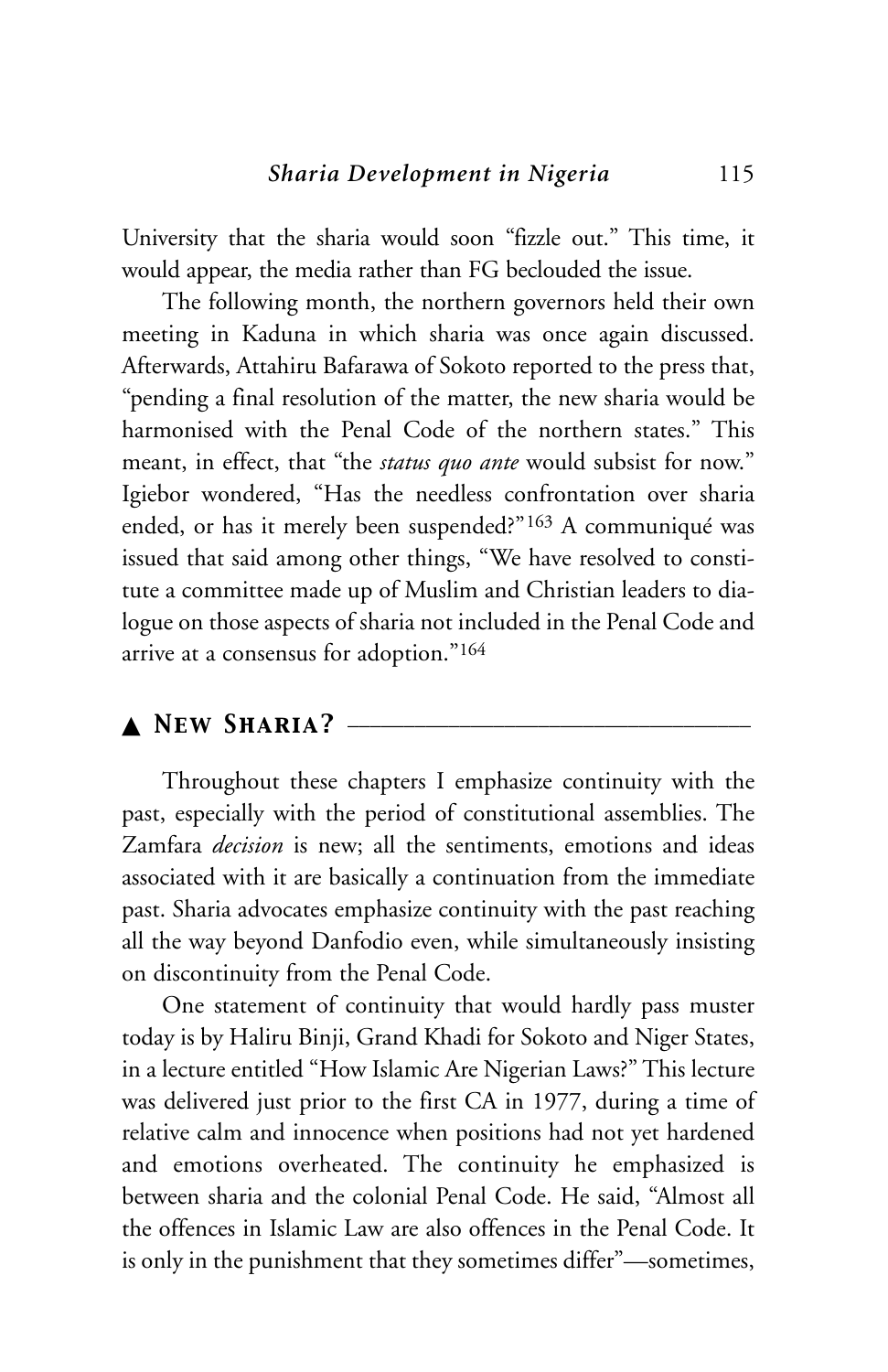not even all the time. Murder calls for the same punishment in both sharia and Penal Code. Robbery calls for different punishments: under sharia, ranging from death to amputation; under Penal Code, imprisonment ranging from ten years to life. Federal law agrees with sharia. In the case of adultery, sodomy, treason, theft, defamation, alcohol consumption, hurts, apostasy, prescribed punishments differ in the two systems. A major difference is that where the Penal Code has prescribed punishments, sharia gives room for discretion on the part of the judge. Some sections of the Penal Code even give special consideration to sharia. The former states somewhere, "Offenders who are of the Muslim faith may in addition to the punishments specified be liable to the punishment prescribed by Muslim law." Binji concluded his lecture as follows: "The law binding between the Muslim parties is, of course, Islamic law. The law prevailing in most of the northern states is Islamic law. Even non-Muslims adopt a lot of Islamic law in administering their civil cases. By this, one will conclude that Islamic law is widely spread and administered in this part of the country in both criminal and civil cases—and it is most ideal."165

This statement would not pass the political correctness test in the new millennium, for this is not the type of continuity sharia advocates want to see emphasized. Here they insist on antithesis, opposition. Sanusi, however, freely acknowledges that "the Penal Laws were based substantially on Islamic Law with the exception of bodily punishments."166

The continuity sharia advocates prefer to emphasize is not between the two systems but the fact that sharia has always been a major factor in northern Nigeria and that the new sharia regime really just picked up from where colonialists left off. It has historical roots; it is nothing new; it stands in the tradition of Danfodio and beyond.

In this context, Governor Sani tends to flip-flop. At times he emphasizes continuity; at other times, discontinuity, depending on the point he wants to make. In an interview, he stated, "Sharia law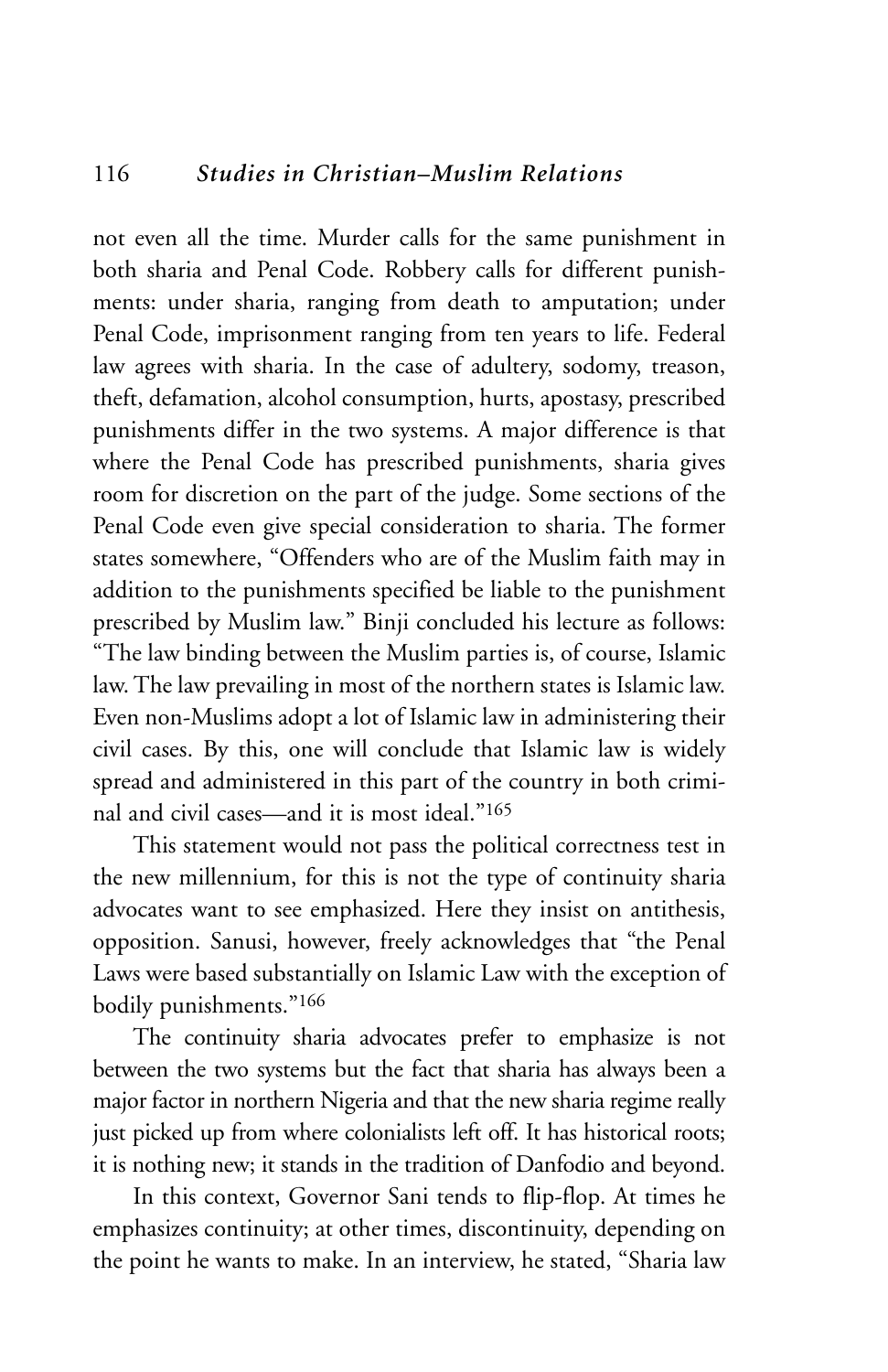has been in existence for a very long time and in fact before I was born. Zamfara was part of Sokoto State. From the days of the colonial masters, sharia has been in place, except for the fact that we could not exercise the criminal aspects. So we decided to introduce this aspect." The conference at which the above interview was held expressed it stronger. It aimed "to highlight the fact that the sharia has existed in the West African region, albeit to varying degrees or comprehensiveness, for over a thousand years in various empires, states, sultanates, etc."167

However, at other times Sani would emphasize the break this represented with the colonial regime and its aftermath. Of course, both have an element of truth to them. The discussion is somewhat akin to the New Testament referring to the law as both old and new, depending on the context and the point being made.

Sharia opponents often insist that Muslims have introduced a novelty into Nigeria and that it is primarily a political rather than religious project. This has been heard from President Obasanjo down to the rank and file. Abubakar Muhammad interprets the objection. Opponents claim that "re-enacting the sharia is something the Muslims have 'concocted' for political reasons." Obasanjo has called it "political sharia, whatever that means." Muhammad explodes, "Never mind all this crap is happening in a country, where the fact remains the constitution has fully endorsed and allows Nigeria the freedom of choice, freedom of expression, and above all the freedom to practice one's religion without fear or hindrance." He then delves into pre-Nigerian sharia history that far predates even the Danfodio revival and that sharia opponents "deliberately refuse to understand." The reason for his historical summary is "to put to rest the too familiar propaganda of the forces of evil that depict the sharia as a new phenomenon among Muslims."168

Lateef Adegbite denied that Zamfara has introduced a new sharia. "No, sharia has always been part and parcel of the legal system of Zamfara State and also the legal system of nineteen states in the northern part of the country. What the Zamfara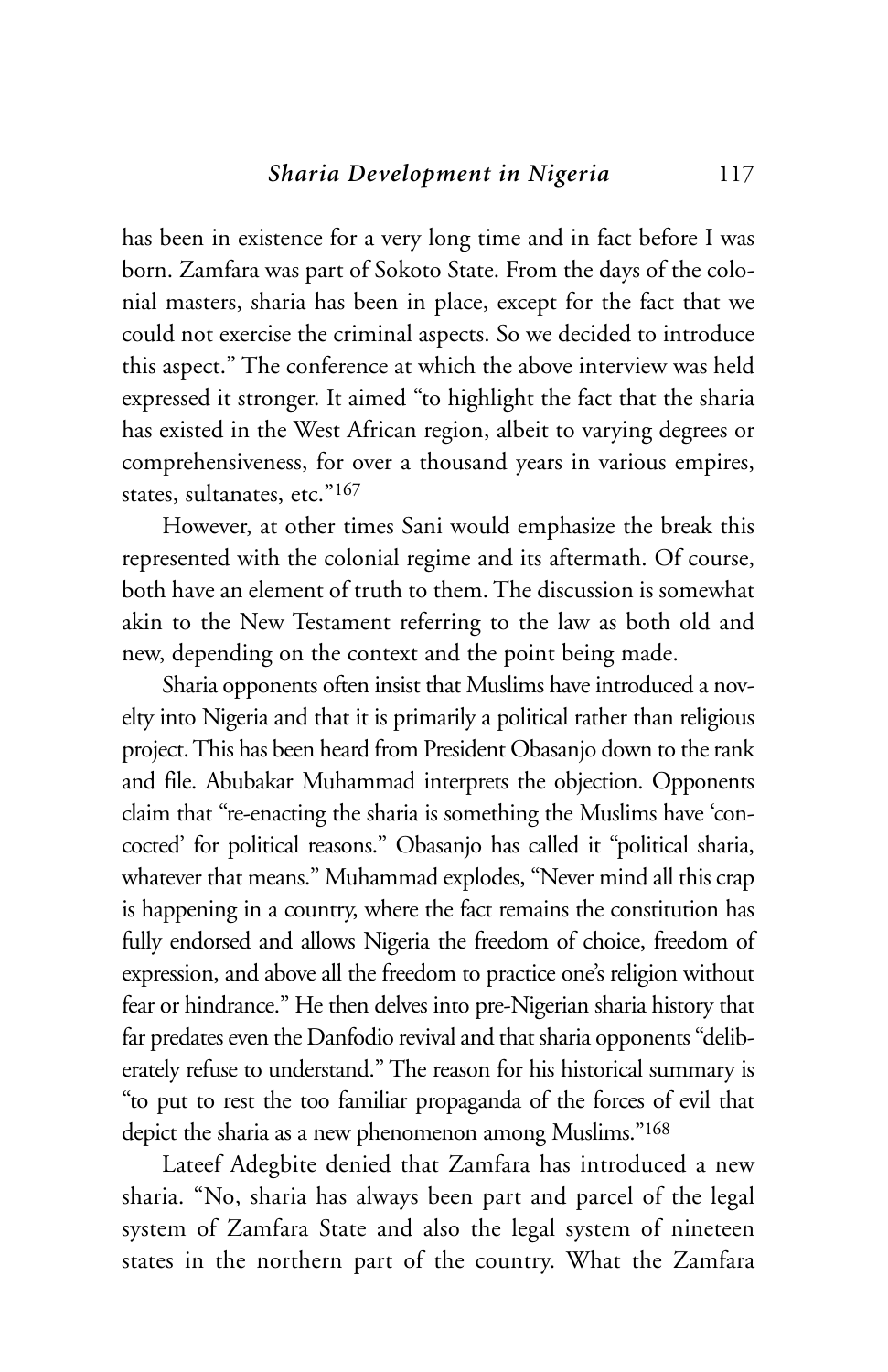State government has done is to extend the application."169

Justice Bello agreed, at least, with respect to civil law. "When the current clamour for the adoption of sharia began last year, many people pointed out that it was wrong to talk of adopting or introducing sharia, because it has always been with us. This is true with respect to sharia civil law. The prevalence of sharia civil law and its application in the northern states is the same as it has been since pre-colonial times…" Again, "with the exception of matters which are within the exclusive jurisdictions of federal and state high courts," he wrote, "our mode and conduct of life have always been governed by sharia." Yes, but a major point of contention was the restriction to civil law and the exclusion of criminal law.170

# ▲ *Closing Comments* \_\_\_\_\_\_\_\_\_\_\_\_\_\_\_\_\_\_\_\_\_\_\_\_\_\_\_\_\_

This chapter tells the basic story of the ongoing struggle for sharia; the remaining chapters deal with various aspects of the struggle.

I reproduce some of the closing words Mahdi Adamu of the University of Sokoto presented to a national workshop on teaching Islamic law in Nigeria held in the early 1980s. He talked of the failure of sharia advocates at the CA of 1977 and explained why they lost:

*It is my contention that the Muslim community was not solidly behind them, because the majority of the people did not fully understand the real seriousness of Muslims living under a legal system which is not Islamic. It is the duty of those who fully grasp the seriousness of the situation to educate those who do not understand the position. Once all the Muslims in this country have understood the position, they will use the democratic process to bring out the change—an event we all pray for. Since Muslims in Nigeria now constitute the largest religious group in the country, and since it is a democratic system of government, one should expect that*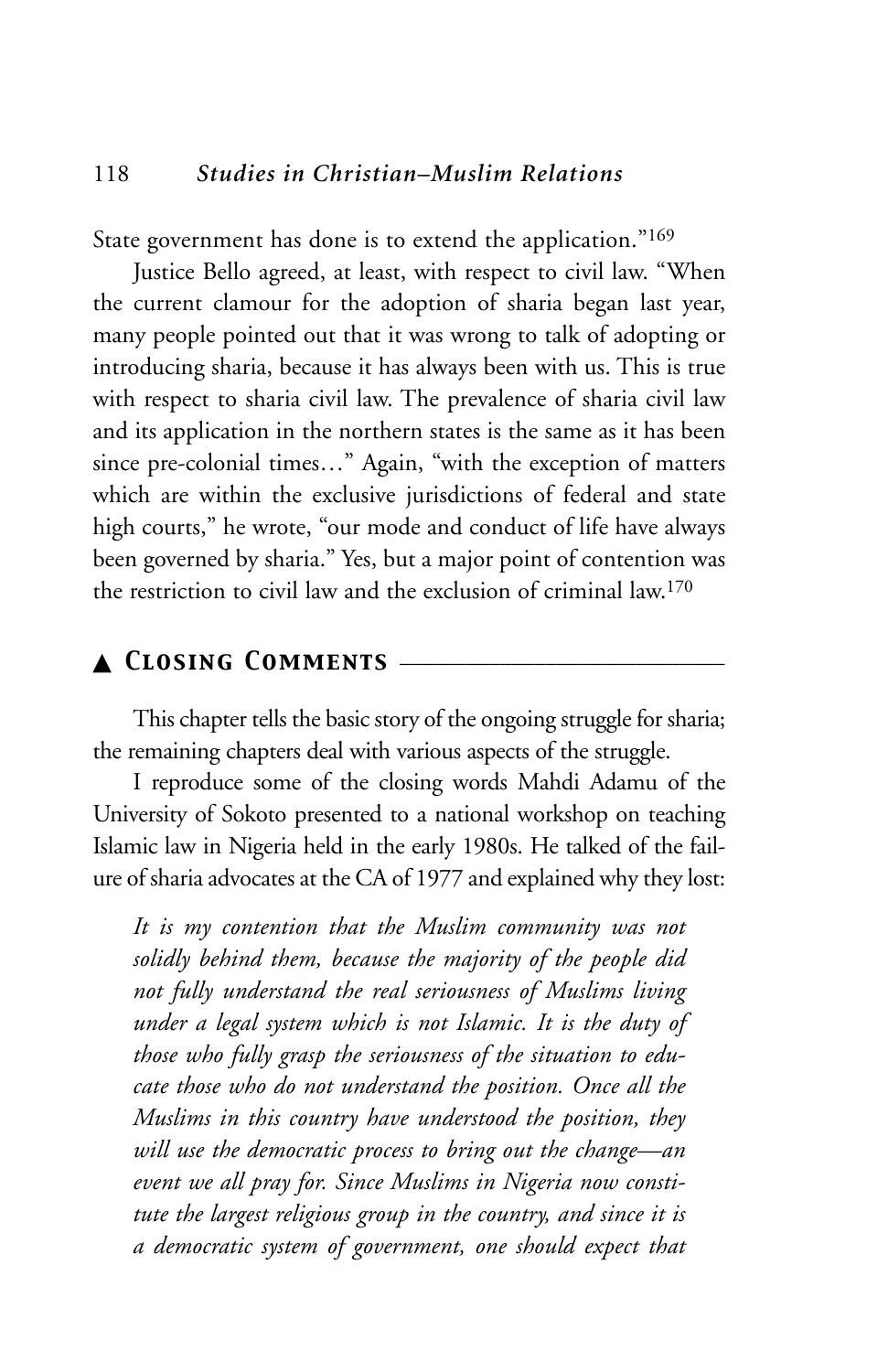*one day Nigerians will use the constitutional provisions and amend the constitution and entrench the sharia in the society. When this is done, the un-Islamic—or are they anti-Islamic?—acts of such common law agencies as the Nigerian Law Reform Commission will be swept away. It is the duty of the teachers of Islamic law to work out ways and means through which the total revolution of Muslims in the real position of the sharia could be achieved so that the non-violent legal revolution could one day take place in Nigeria.*<sup>171</sup>

Sharia in Nigeria, according to Mohammed Tabi'u, "is the case of a colonized people trying to reclaim their values in the post-colonial period."172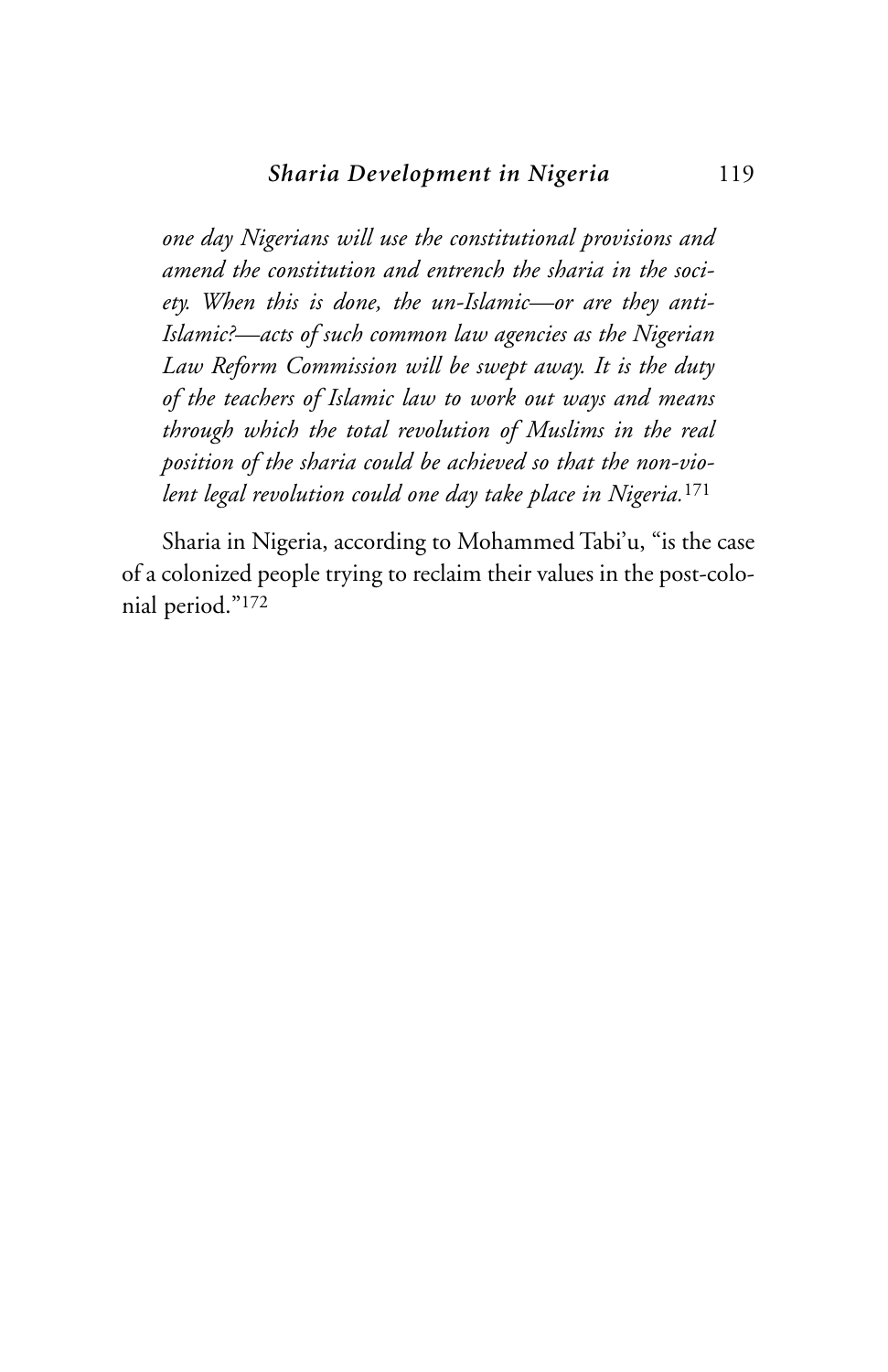▲ *Notes* \_\_\_\_\_\_\_\_\_\_\_\_\_\_\_\_\_\_\_\_\_\_\_\_\_\_\_\_\_\_\_\_\_\_\_\_\_\_\_\_\_\_\_\_\_

<sup>1</sup> The term "Gusau Declaration" is an unofficial term referring to the fact that the new sharia era was launched with a public declaration in Gusau, the capital of Zamfara State. "Zamfara Declaration" is another term used.

2 L. Adegbite, "The Constitutional and Legal…," 2000, p. 6. A. Orire, 2000, pp. 2, 3.

3 R. Nweke, 1 May/2001, p. 5.

4 O. Bello, 7 Apr/89.

5 See Anonymous, "Sharia and Islamic Revival…," for a concise thirteen-page summary on this history. Appendix 5. Also L. Adegbite, "Sharia in the Context…," 2000.

6 *Hijra* refers to the migration of Mohammad from Mecca to Medina, an event considered the starting point of Muslim history in A.D. 622.

7 M. Bello, 2000, p. 5. See also I. Ado-Kurawa, 2000, Chapter 1. S. Gambari, 16 Feb/2000. Appendix 6.

8 S. Sanusi, 22 June/2005. Appendix 7.

9 S. Maina, 4 Nov/99.

10 Group of theologians found in almost all Muslim communities and usually wielding significant political clout, often very conservative.

11 A. Gwandu, 1986, pp. 10-14. See also O. Bello, 1986, pp. 29-31.

12 I. Ado-Kurawa, 2000, p. 279.

13 O. Bello, 1986, pp. 37-39. I. Ado-Kurawa, 2000, p. 280. A. Orire, 2000, pp. 2-3.

14 I. Ado-Kurawa, 2000, p. 280.

15 I. Ado-Kurawa, 2000, p. 282.

16 L. Adegbite, "Sharia in the Context…," 2000, pp. 57-58; "The Constitutional and Legal…," p. 2.

<sup>17</sup> Though I have been very critical of missions' attitude towards colonialism, the claim that colonialists and missionaries worked "hand-in-hand" in a common plot against Islam may be a frequent theme in Muslim historiography, but it is simply false. Missions definitely *wanted* a common front against Muslims, but that never materialized. Instead, missions found themselves opposing colonial policy with respect to Muslims precisely because the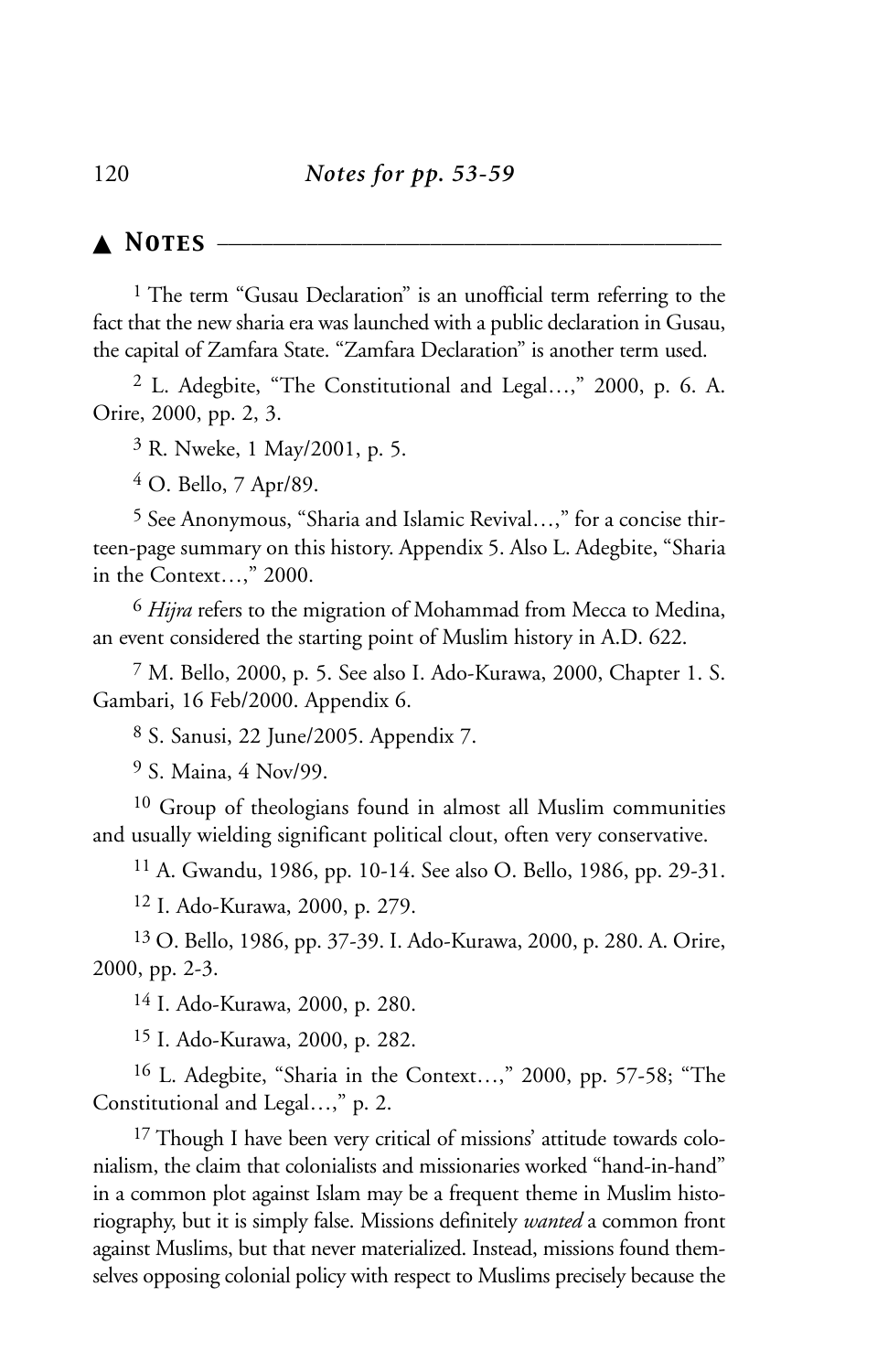government would have no part of it. See J. Boer, 1979, pp. 141-143, 160- 161, 163, 205-211, 293-295, 305, 316-319, 397, 495, 499-505; 1984, ch. 4; 1988, entirely, especially the appendices. Appendix 65.

18 A. Mahmud, 1988, pp. 1-3, 6-9.

<sup>19</sup> This is the main topic of vol. 4 of this series.

20 A. Mahmud, 1988, pp. 5, 23.

21 L. Adegbite, "Sharia in the Context…," 2000, p. 58.

22 A. Mahmud, 1988, pp. 23, 26.

23 For more on this history see J. Boer, vol. 2, 2004, pp. 19-21; 1979, pp. 50-71; 1984, pp. 9-16.

24 Italics mine.

25 For more on the Lugardian promise, see Boer, 1979, pp. 69, 212, 287, 397.

26 A. Yadudu, 1986, pp. 4-6.

27 M. Bello, 2000, pp. 6-8.

28 J. Badamasuyi, 1989, p. 4.

29 *Nasiha*, p. 16. Translation from Hausa my own.

30 *Radiance*, Jan/83, p. 9.

31 S. Kumo, 1986, pp. 42-48. The repugnancy issue is examined further in Chapter 6.

32 H. Adam, 1986, pp. 117-119.

33 S. Rashid, 1986, pp. 88-89. The Schacht material is drawn from Joseph Schacht, "Islamic Religious Law," in J. Schacht and C. E. Bosworth (eds.), *The Legacy of Islam*, 2nd ed. Oxford, 1979.

P. 392. For additional discussion on the influence of sharia on Western law, see J. Boer, Vol. 7, 2006.

34 I. Ado-Kurawa, 2000, pp. 290-297, 311-313.

35 J. Boer, 1979, p. 501; 1988, p. 56; Vol 7, Appendix 1, Second Document.

36 M. Bello, 2000, pp. 8-9.

37 I. Ado-Kurawa, 2000, p. 299. Kurawa's interpretation receives surprising support from R. V. Bingham, one of the founders of SIM, who in a speech probably delivered around 1929 recounted that Lugard was welcomed with open arms by the people of Kano, who were tired of the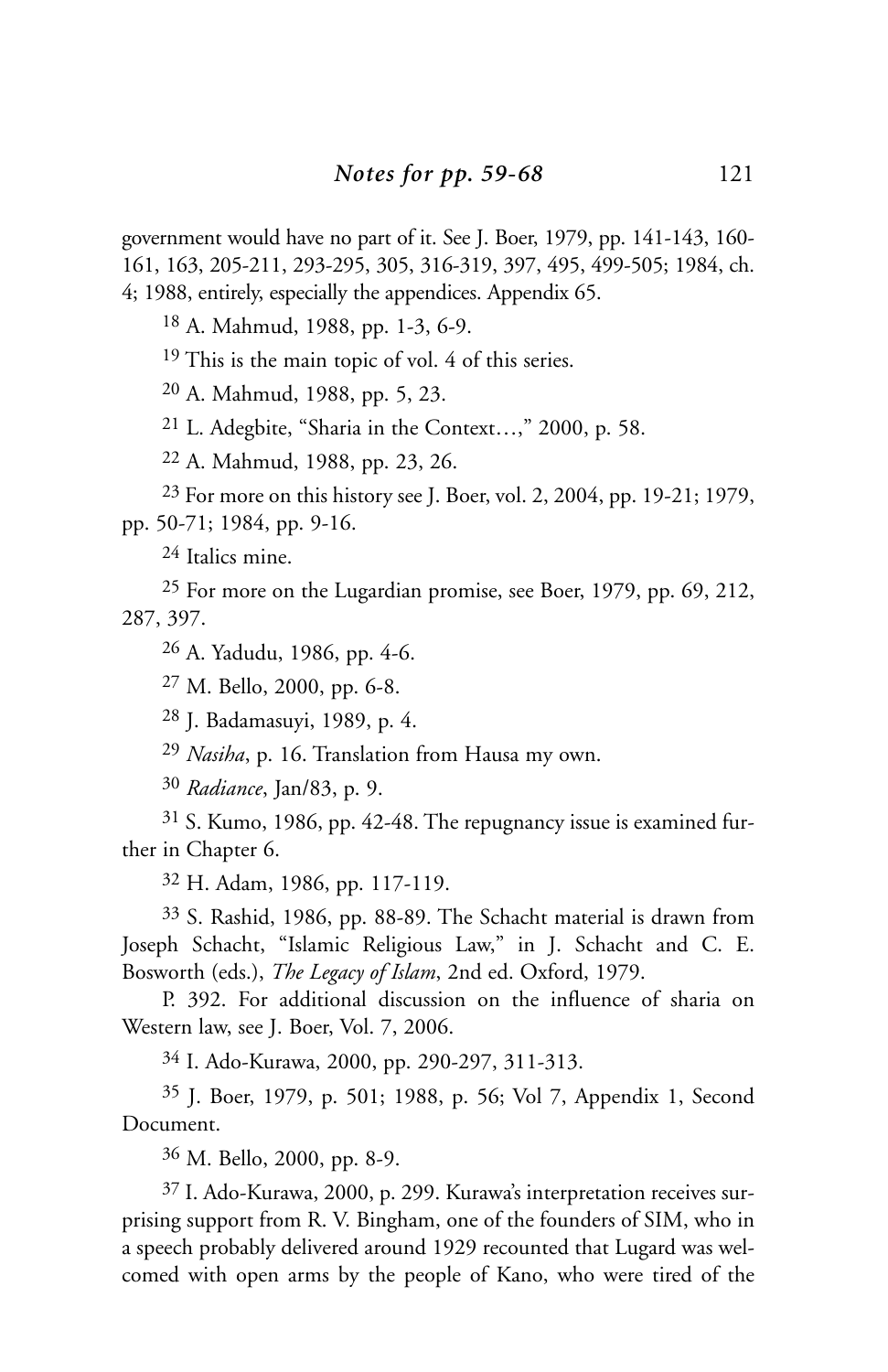oppression by their emir. Then the British promptly reinstated that oppressive emir (J. Boer, 1979, p. 501; Vol. 6, Appendix 1, 2007). Such an emir would be all too ready to do the colonialists's bidding, including playing tricks with sharia.

38 M. Bello, 2000, pp. 9-10. See also A. Alkali, Appendix 10, for a very summary history that shows that "some bits of sharia have been existing in our law books even before independence." He also goes into some details about the different punishments sharia and common law provide for adultery. S. Gambari, 16 Feb/2000. Appendix 6.

39 W. Alli, "Commentary," p. 61.

40 See also I. Ado-Kurawa, 2000, pp. 11 and 382-384 for a concise summary of this development. Also Z. Kazaure, 22-28 Mar/2000 and P. Marshall, 2005, pp. 113-114.

41 J. Badamasuyi, 1989, p. 3.

42 M. S. Abubakar, 13 Jan/89. Appendix 9.

43 J. Boer, 1979, pp. 325ff, where I put apostrophes around "independence."

44 *Radiance*, Jan/83, p.9. For further corroboration about this postcolonial situation, see J. Boer, 1979, pp.332-333; 1992, pp. 116-119.

45 A. Mustapha, 1986, pp. viii-ix. See J. Boer, 1992, pp. 116-118, for a similar description of Nigeria's elite.

46 I. Sulaiman, 1986, pp. 54-61.

47 I. Ado-Kurawa, 2000, pp. 108-109.

48 J. Boer, 1979, p. 478; 1984, p. 142.

49 A. Mahmud, 1988, pp. 28-43.

50 O. Director, 15 Nov/99, p. 14.

51 See A. Mahmud, 1988, pp. 37-42 for further details about the events leading up to the 1977 Assembly and about the wranglings at the Assembly itself.

52 A. Adamu, 22 Nov/77. A. Ciroma, 28 Sept/77.

53 A. Gumi, 11 May/78. F. Williams, 4 Nov/77. A. Yusuf, 23 Sep/77.

54 S. Minjibir, 23 Sept/77. A. Sani, 22 Nov/77.

55 J. Boer, 1979, pp. 478-479; 1984, pp. 142-143; Monograph 4, 2005.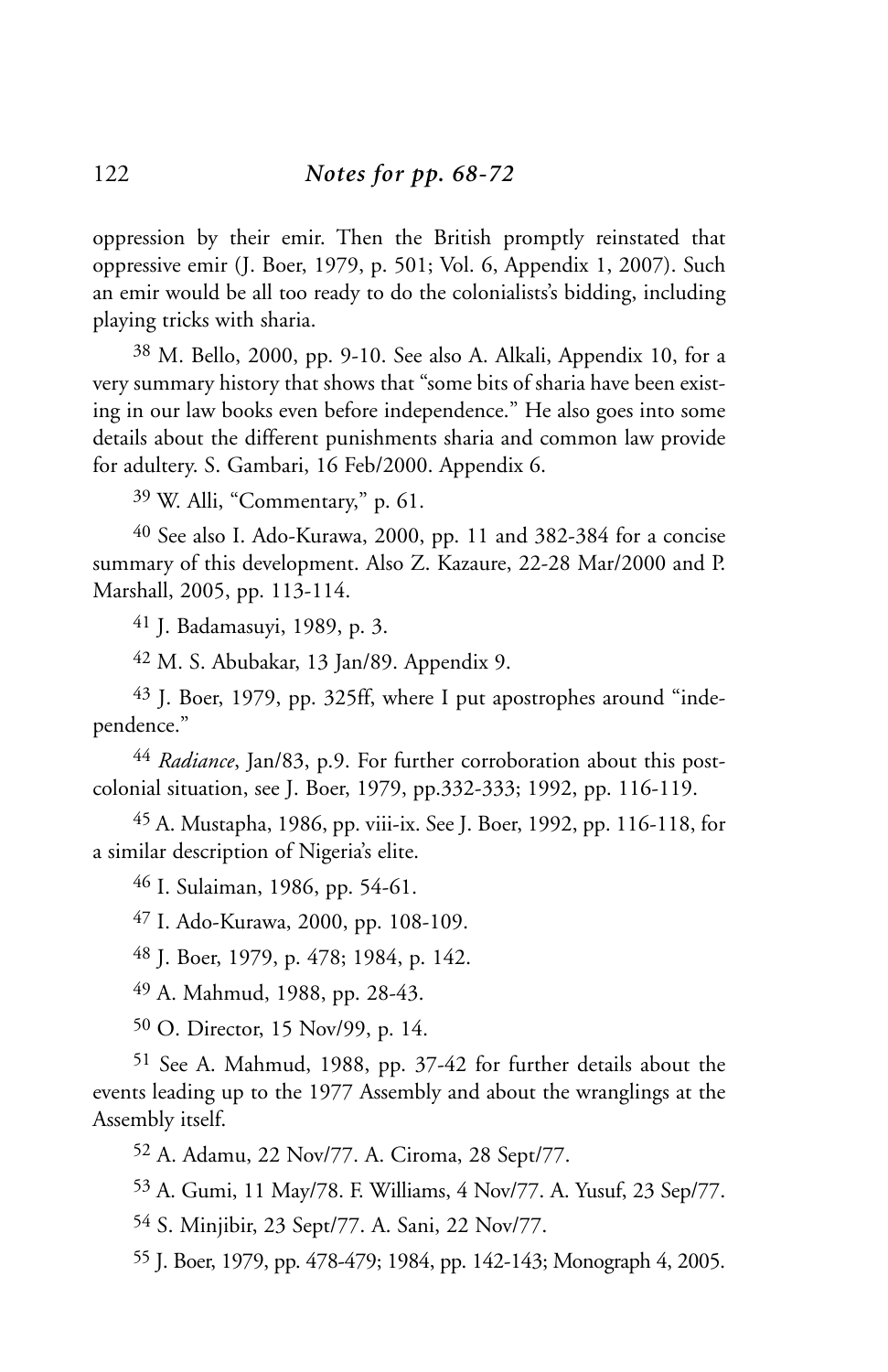J. Boer, vol. 2, 2004, pp. 109-114; vol. 4, 2005, p.143.

L. Danbazau, 1991, pp. 19-21.

O. Director, 15 Nov/99, p. 14.

I. Sulaiman, 1986, pp. 55, 58.

 M. Gashua, 2 Dec/88. J. Boer, 2005, vol. 4, Appendix 14 (on *Companion CD* only ).

G. Udeagwu, 28 Apr/88.

*Alkalami*, "*Tsai da Muhawara*…," 9 Dec/88.

 *Alkalami*, "Sanarwa…," 23 Dec/88, pp. 1-2. See also in same issue "*Ra'ayin Alkalami*," p. 3.

64I. Ali-Agan, 16 Dec/88.

L. Adegbite, Apr/76, p. 15.

M. Muhammad, 14 July/88.

*The Pen*, "*Judges in Gongola*…," 7 Apr/89.

I. Bello, 13 Jan/89.

 I. Bello, 23 Dec/88. Original Hausa: "*Hana Musulmi sharia ya fi hatsari daga hana su numfashi."*

 I. Bello, 23 Dec/88. Appendix 11. Original Hausa: (a) " …sharia ita ce rayuwarsu baki daya." (b) "*Matsawar za a yi sallah, to, dole a yi sharia."* (c) "*Im ba sharia, to, ba sallah; haka in ba sallah, ba sharia. Tare suke tafiya."* (d) *"Wannan umarnin Mahaliccinmu ne Allah."*

L. Danbazau, 1991, pp. 28-30.

U. Koki, 23 Dec/88.

D. Maiwada, 1988, p. 33.

J. Badamasuyi, 1989, p. 5.

O. Director, 14 Nov/99, p. 14.

76L. Adegbite, "The Constitutional and Legal…," 2000, p. 3; "Sharia in the Context…," 2000, p. 59.

77A. Albashir, 8 Nov/99.

S. Maina, 4 Nov/99.

79 D. Omotunde, 15 Nov/99, p. 11.

R. Nweke, 1 May/2001, pp. 1, 4.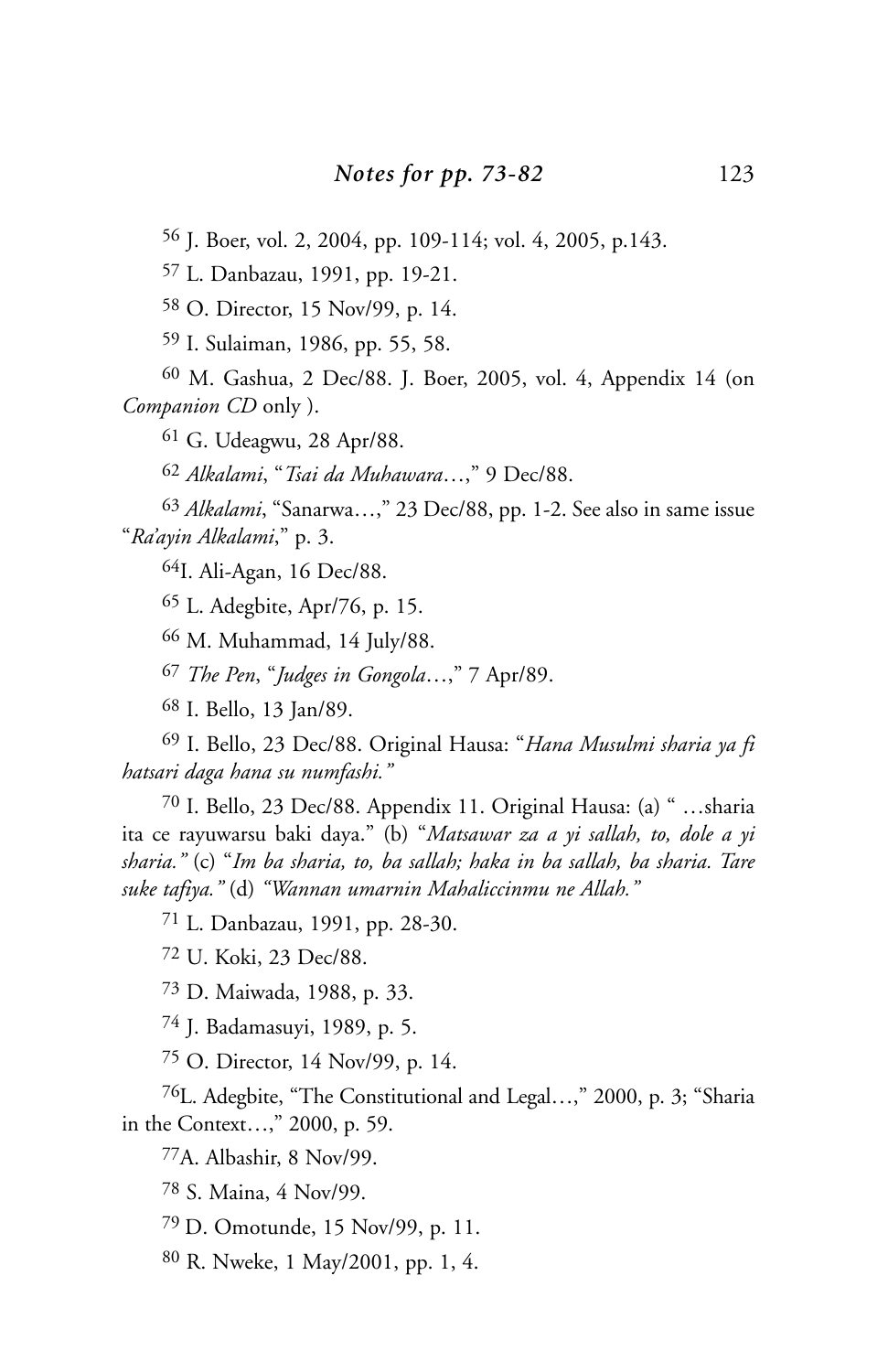- 81 O. Obayuwana, 27 Apr/2003. Appendix 12.
- 82 D. Oladipo, 13 Mar/2000, p. 27.
- O. Director, 15 Nov/99.
- A. Hassan-Tom, Apr/2003, "Re-Visiting…"
- O. Director, 15 Nov/1999, pp. 13-14.
- L. Abdullahi, 29 Jan/2000. Appendix 13; 31 Jan/2000. See also G.
- Isento, 30 Jan/2000, for additional information on this launching.
	- www.ZamfaraOnLine.
	- L. Abdullahi, 9 Feb/2000.
	- J. Boer, 2004, vol. 2, pp. 32-36.
	- O. Director, 15 Nov/99, p. 19.
	- D. Oladipo, 6 Mar/2000, p. 17.
	- B. Bitrus, 9 Nov/99.
	- O. Minchakpu, 26 Aug/2002.
	- O. Director, 15 Nov/99, pp. 18, 21.
	- That amounted to around \$23,000 at the rate of N130 to \$1.
	- O. Director, 15 Nov/99, p. 21.

 Director's association of the beard with the Taliban is not far sought. In the same issue of *TELL*, Dele Agekameh, describes the following scene in Taliban Afghanistan: "As for men, you may not walk the streets without growing beards. And even such beards must conform with a stipulated length as decreed by the Talibans. Otherwise you are treated as an infidel and could even disappear without a trace." D. Agekameh, 15 Nov/99.

- O. Director, 15 Nov/99, pp. 21, 18.
- A. Odo, 16 Feb/2000. Appendix 19.
- O Director, 15 Nov/99, pp. 18, 20.
- E. Ochigbo, 10 Jun/2001, p. 18.
- D. Oladipo, 6 Mar/2000, p. 14.
- A. Ali, 22 Jan/2003.
- R. Nweke, May/2001, p. 3.
- *NN*, 3 Jan/2000, p. 19.
- G. Isento, 30 Jan/2000.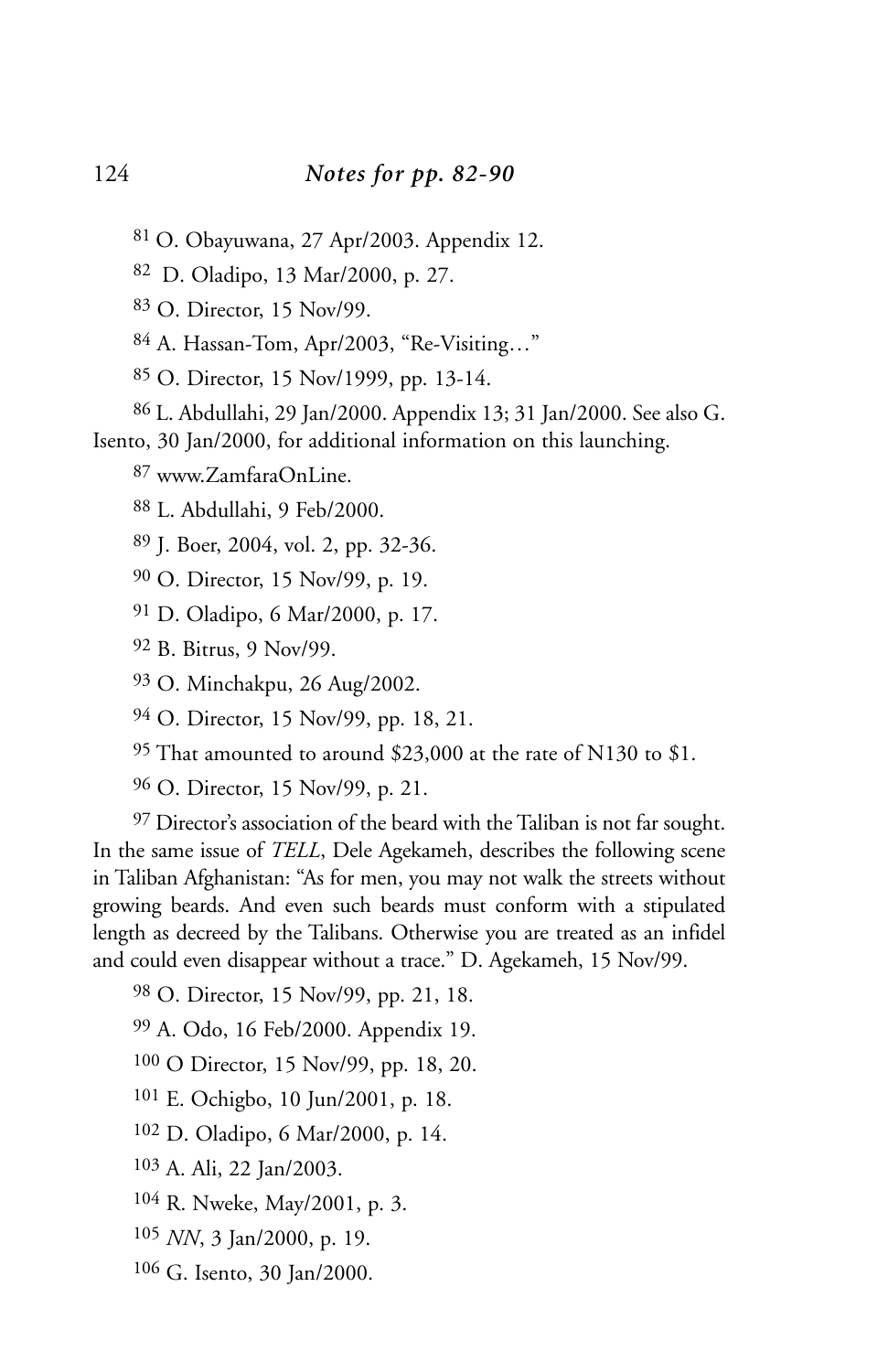*NN Weekly*, 1 Jan/2000, p. 5

Council of Ulama, 7 Nov/99. Appendix 26.

A. Ahmud, 6 Jul/2000, pp. 1-5, 9. Appendix 14.

I. Umar, 9 Nov/99.

*NN,* 29 Feb/2000.

*NN*, 1 Nov/99.

*NN*, "Police to Enforce…," 24 Nov/99, pp. 1-2.

M. Yakasai,21 June/2005.

Term borrowed from Agbaegbu, 27 Dec/99, p. 19.

L. Azare, 7 Nov/99.

 L. Azare, 9 Nov/99. Though Agbaegbu writes "Islamic state," I suspect the call was for a sharia state. That is a significant difference for sharia advocates. Zamfara State and sharia supporters, as we will see, often reject the term "Islamic State." A. Alkali, 4 Jan/2000, Appendix 10.

AllAfrica.com, Sept/2003.

L. Azare, 26 Feb/2000.

T. Agbaegbu, 27 Dec/99, pp. 19-20.

L. Azare, 23 Feb/2000; 26 Feb/2000.

T. Agbaegbu, 27 Dec/99, pp. 19-20.

L. Azare, 27 Feb/2000, 3 Mar/2000. Appendix 15.

BBC, 21 Jun/2000.

AllAfrica.com, Sep/2003.

I. Ado-Kurawa, 2004, pp. x, 5.

I. Umar, 2 Nov/99.

R. Eyube, 3 Nov/99.

 J. Boer, vol. 1, 2003, pp. 63-78. See Index entries on Kafanchan, Zangon-Kataf and Kaduna in vols. 2 and 3 as well.

T. Asaju, 6 Mar/2000, p. 17.

 The simile is badly chosen. A good politician *will* run with both hound and hare if he has them both in his constituency. It is his challenge to bring them together.

S. Obassa, 26 Feb/2000.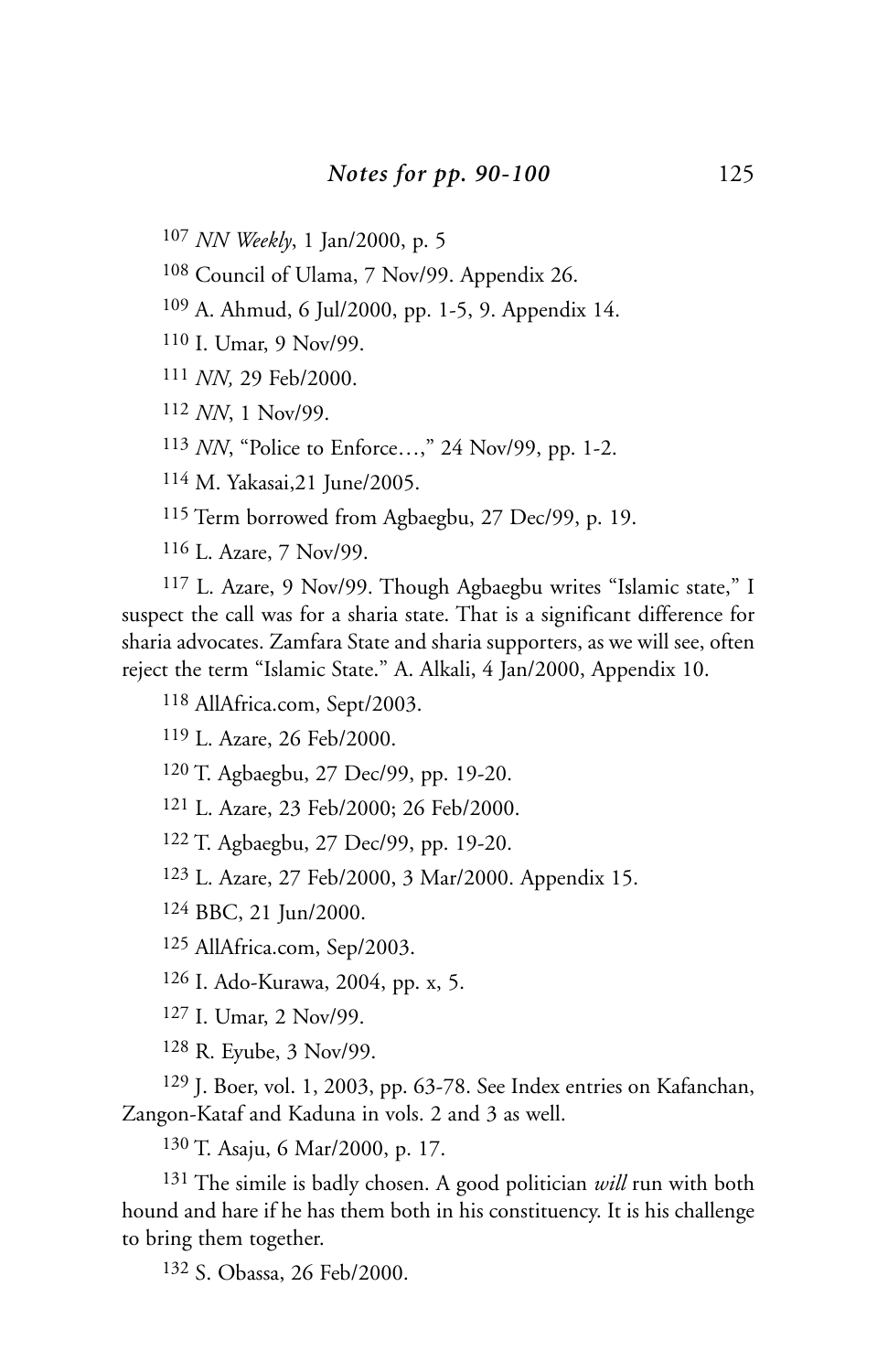*NN,* 30 Jan/2000.

S. Misau, 31 Jan/2000. K. Kolade, 5 Feb/2000.

 BBC, 17 Feb/2000. J. Boer, 2003, vol. 1, pp. 63-78; 2004, vol. 2, pp. 86-88, 102-105.

S. Obassa, 20 Feb/2000.

O. Alao, 3 Mar/2000.

BBC, 12 Oct/2000. *REC*, Nov/2000.

BBC, 2 Nov/2001.

*DT*, "Sharia Takes Off…," 7 Aug/2001. BBC, 2 Nov/2001. L. Usigbe, 7 Apr/2003. A. Suleiman, 12 Apr/2003.

A. Madugba, 10 Nov/2003.

D. Takko, 16 Feb/2000. Appendix 16.

M. Dadi, 15 Mar/2000. Appendix 17.

D. Noibi, 1988. I. Ado-Kurawa, 2000, pp. 270, 282-285.

145A. Mahmud, 1988, pp. 3-5. L. Adegbite, "Sharia in the Context…," 2000, pp. 58-59.

F. Anawo, 9 Dec/99.

 F. Awoniyi, "Sharia in…," Mar/2003. If the dates in this paragraph are not correct, this should be blamed on Awoniyi's impreciseness.

M. Ibrahim, "In Response…," Mar/2003.

 L. Adegbite, "The Constitutional and Legal…," 2000, p. 2; "Constitution in the Context…," 2000, p. 78. A. Madugba, 28 Jan/2002. T. Suleiman, 30 Dec/2002. B. Olajuwon, 12 Dec/2002.

B. Olajuwon, 12 Dec/2002. B. Nwabuwe, 20 Dec/2002.

W. Gwantu, 22 Dec/99, p. 1.

152I. Adamu, 22 Nov/99.

*NN*, "…Christians Told…," 22 Nov/99, p. 2.

J. Boer, vol. 1, 2003, pp.63-78.

 *REC*, Mar/2000. REC gleaned the information from various Nigerian sources, including the *Guardian*. See also BBC, "Nigerian States…"; "Analysis…,"1 Mar/2000.